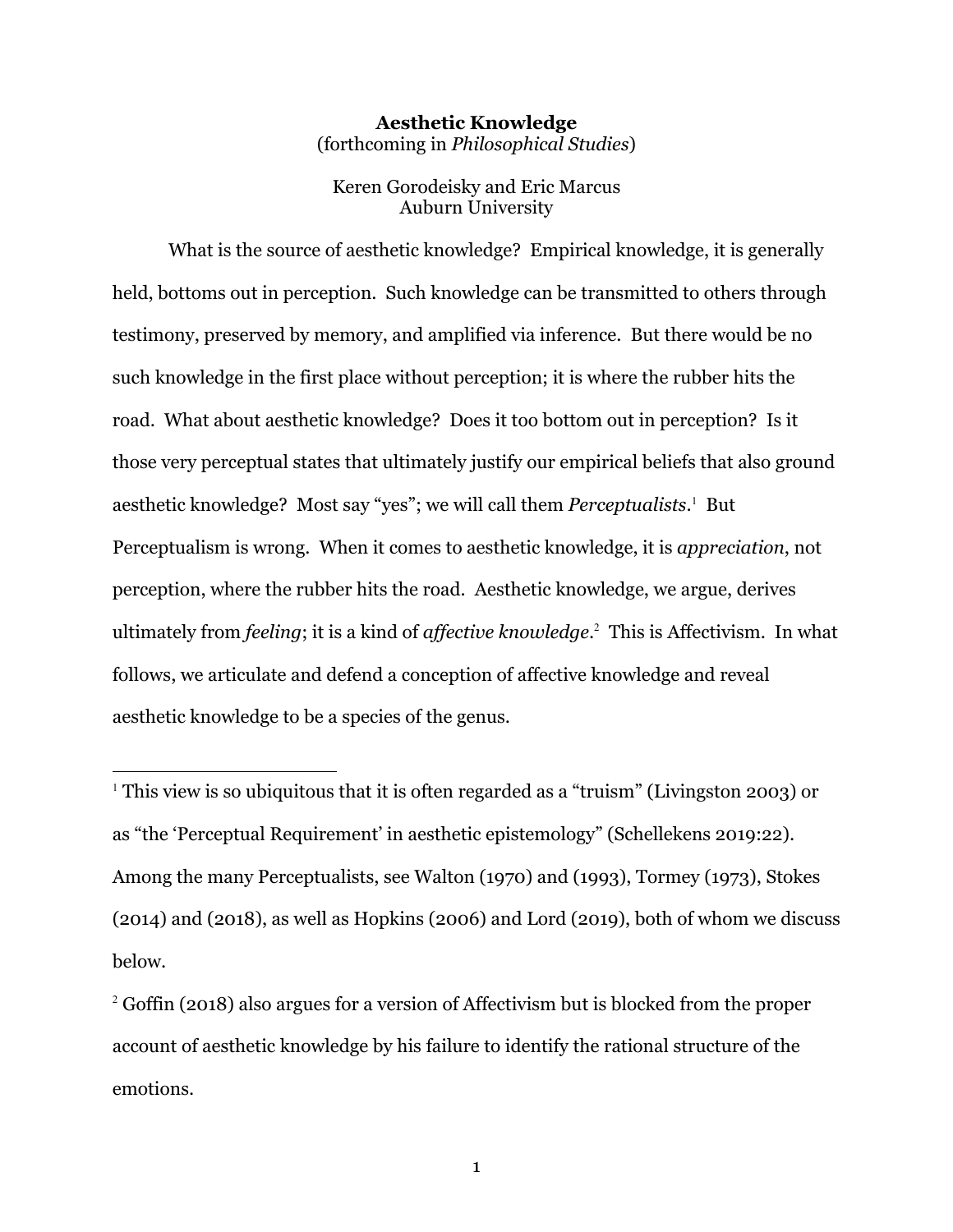The virtues of Affectivism will be demonstrated in its solution to a thorny problem that has bedeviled aesthetic epistemologists: how to reconcile the seemingly direct character of aesthetic knowledge with the way we acquire knowledge from criticism. One learns from criticism, we argue, when it guides one's engagement with an object so that one can appreciate it in virtue of those of its features that render it worthy of appreciation; that is, when this affective guidance happens in virtue of criticism's rational character. There is, nonetheless, an important analogy between the fundamental roles that perception and appreciation play in knowledge-acquisition in their respective domains, a fact that helps to explain the appeal of Perceptualism. Using (what we call) the Paradox of Aesthetic Criticism as our lodestar, we will show that aesthetic knowledge bottoms out in appreciation.

Before we begin, a terminological clarification: our target in this essay is a contemporary aesthetic doctrine that we label Perceptualism. But we do not challenge the long tradition—dating back to at least the 18th century—of thinking about aesthetic knowledge as perceptual in a broader sense.<sup>3</sup> Those 18<sup>th</sup>-century thinkers who held that aesthetic knowledge is a matter of *feeling* called this knowledge *aesthetic* because they regarded knowledge acquired from feeling as experiential and direct. This is precisely our view. Perceptualism, by contrast, conceives of such knowledge as perceptual in a

<sup>3</sup> More recently, James Shelley describes himself as a 'Perceptualist', but unlike those we call Perceptualists in this paper, he also uses the term in the broader sense (see his 2003, 2004). Similarly, though in a different context, when McDowell (1978) argues that one can *perceive* moral requirements, he too employs a broad sense of 'perceptual', one on which a perceptual state can be (indivisibly) both receptive and conative.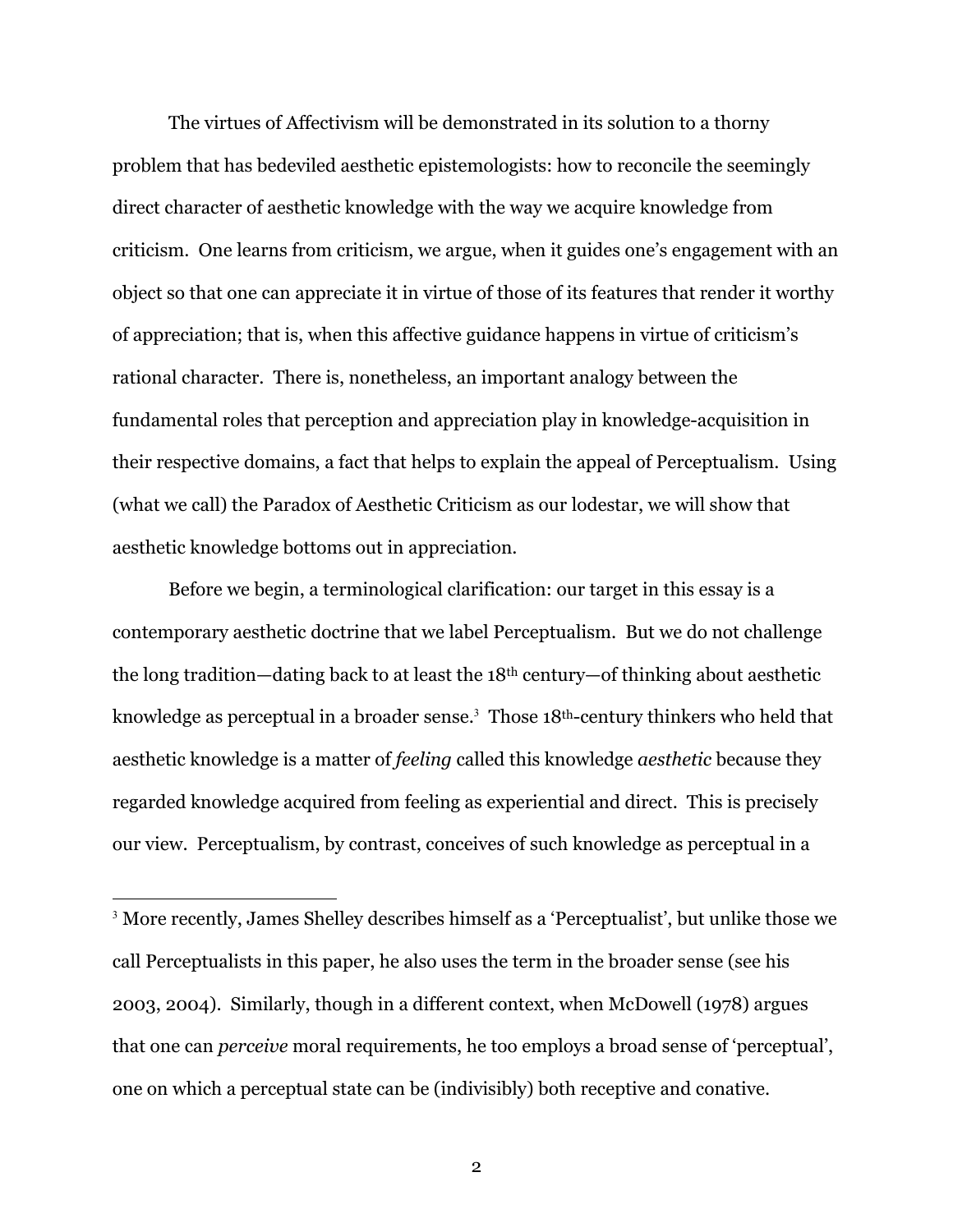narrow sense, and so as excluding the conative and the affective. We use the term 'perception' and its cognates to refer to these non-affective and non-conative receptive states. On the view we will defend, primary aesthetically knowledge (as we will call it) is constituted by a distinctive sort of feeling, by (aesthetic) appreciation. This is not to deny that one can possess aesthetic knowledge in virtue of a justified belief. But such doxastic knowledge of the aesthetic is parasitic on primary aesthetic knowledge. Perceptualists take themselves to be heirs to the 18th-century tradition, but we claim this honorific for ourselves.

## **I. The Paradox of Aesthetic Criticism**

The Paradox of Aesthetic Criticism (as we call it) involves a tension between the (seemingly) first-handed, immediate character of aesthetic knowledge on the one hand, and the (apparent) epistemic function of criticism on the other.<sup>4</sup> Aesthetic knowledge is widely held to be *direct*: it arises from an experience of the object, but not by way of any rational transition from such experience.<sup>5</sup> But knowledge that arises from critical instruction would seem to be derived via reflection from a critical text. Thus, it cannot be a matter of one's immediate response to the aesthetic object. To resolve the Paradox,

<sup>4</sup> See Hopkins (2006) and Lord (2019) for extensive discussion.

<sup>5</sup> See Livingston (2003), Schellekens and Goldie (2008), and Schellekens (2019). For disagreement, see Dorsch (2013). The underlying intuition has been defended under a variety of headings, e.g., in terms of principles such as Autonomy (e.g., Hopkins (2001) and Nguyen (2020)) and Acquaintance (e.g., Wollheim (1980:3) and Tormey (1973)).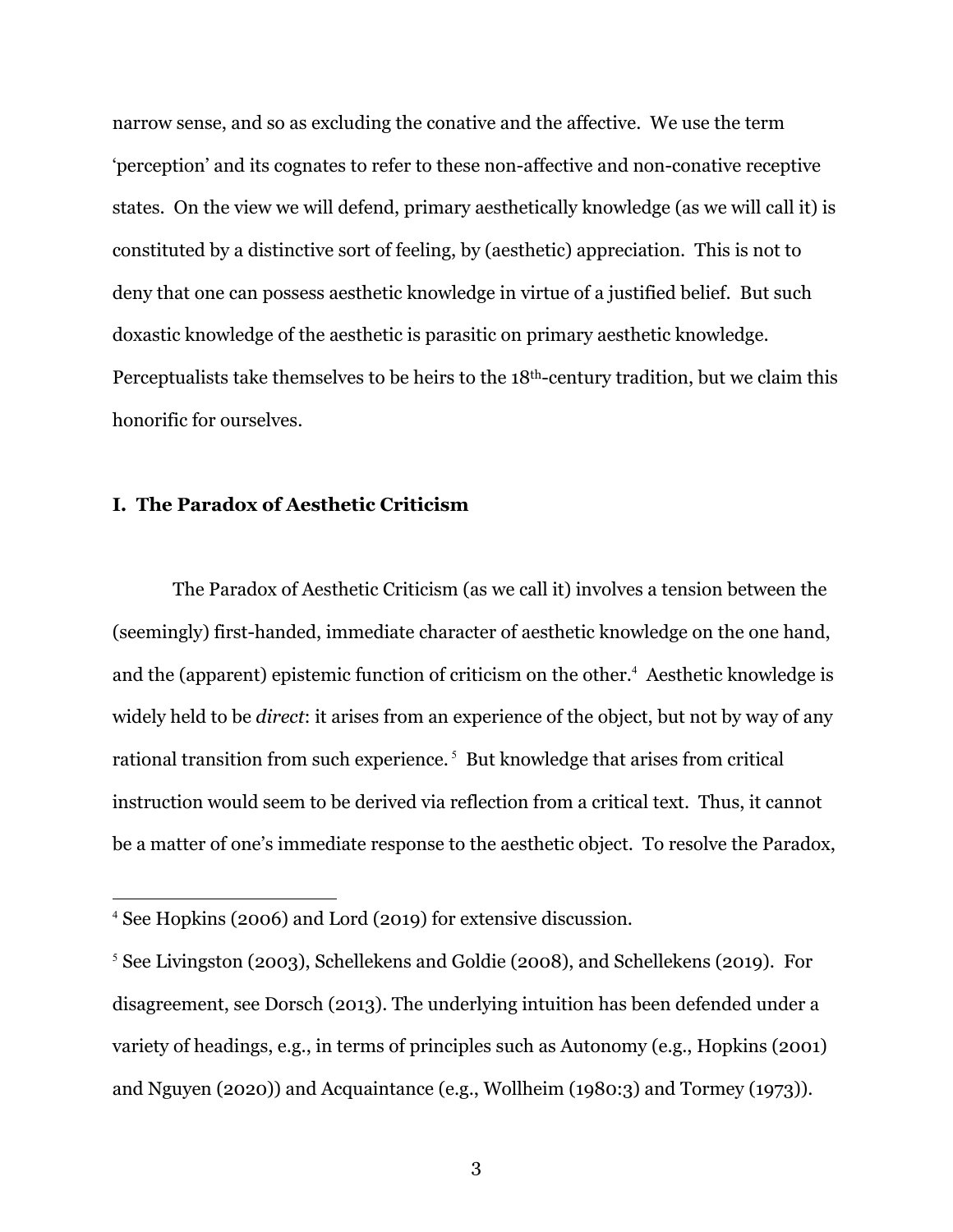one must articulate the immediacy of the knowledge afforded by aesthetic experience in a manner consistent with the power of good criticism to instruct. We formulate the Paradox as follows:

**Directness**: Direct experience is the only source of aesthetic knowledge.

**Criticism**: Aesthetic criticism is, in virtue of its rational character, a source of aesthetic knowledge.

In this section, we will diagnose the failure of two prominent approaches to the Paradox as an inevitable byproduct of their shared Perceptualist assumption about aesthetic knowledge. To see the basic difficulty, we'll discuss the tension between Directness and Criticism in a little more detail.

Directness raises a serious challenge for any account of criticism for two closely related reasons. First, critics do not pronounce mere verdicts about the excellence of the relevant works, but explain how these works are excellent (or not) and why they are excellent (or not) in the ways that they are. They point to those aspects of the works that not only *explain* what led them (the critics) to respond to these works a certain way but also *justify* these responses as *correct*. Critical discussions, in other words, invoke what Joseph Raz calls the explanatory-normative nexus characteristic of rationality. In the paradigm case, the critics, in giving the reasons that support their responses, articulate their aesthetic knowledge of the works. This is what leads virtually everyone writing on criticism in recent years to agree that criticism is a "rational activity" (Hopkins 2003: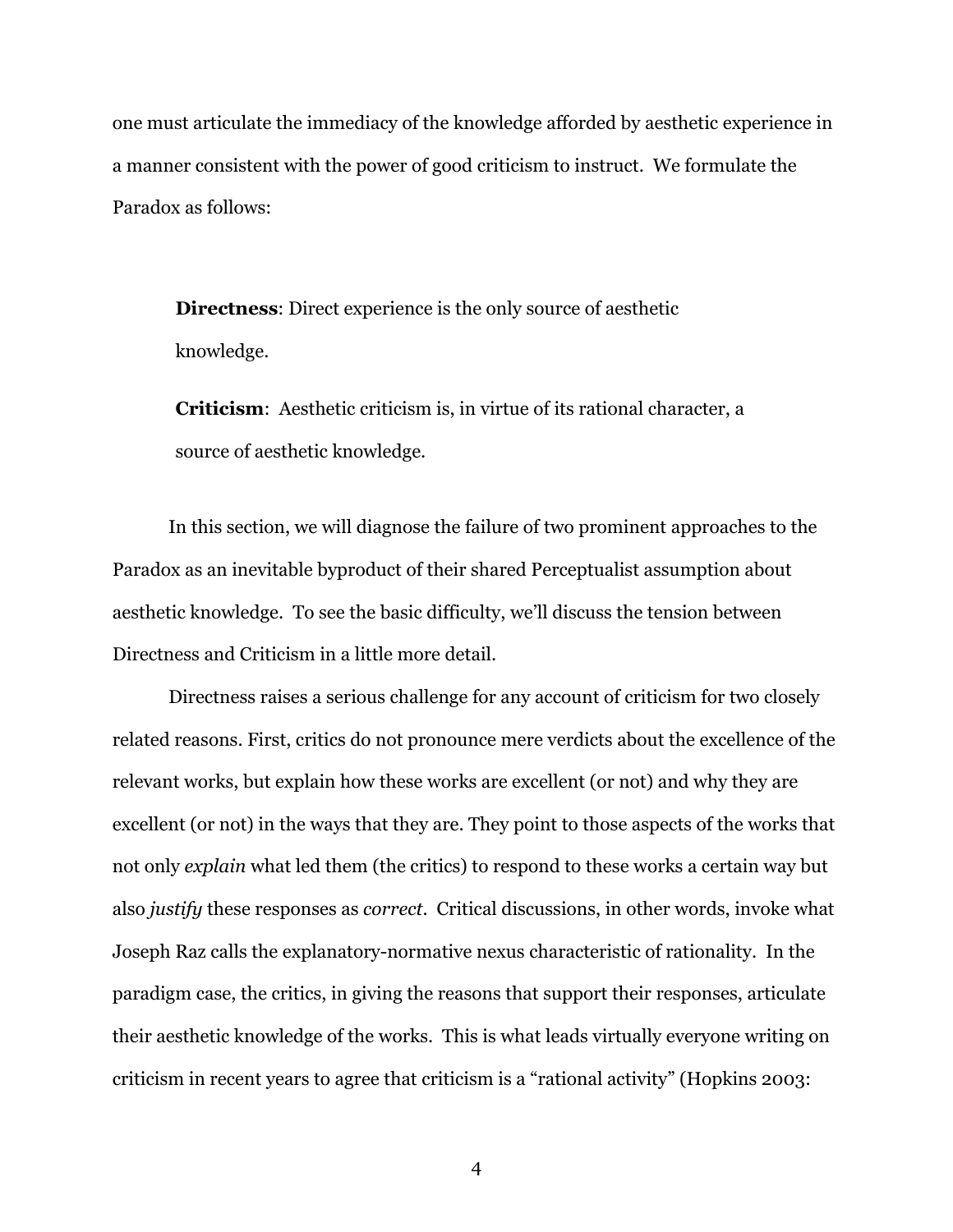137) or a "rational enterprise" (Lord, 2019:810). At the very least, the idea that criticism embodies a form of rationality is "a very appealing thought" (Hopkins 2003:137), worthy of preservation and explanation. Yet according to Directness, one does not acquire aesthetic knowledge via deduction from premises. And so the reasoning one finds in aesthetic criticism cannot be inferential reasoning, in which one arrives at the relevant knowledge by deducing a conclusion from independently held premises.

Furthermore, Criticism is in tension with Directness not only insofar as the reasoning appears to be the source of the *critic's* aesthetic knowledge, but also insofar as it seems to be the source of the *reader's* aesthetic knowledge. Criticism is, after all, not primarily self-expression or self-explanation, but a communicative practice directed at the audience. Critics do not simply express aesthetic reasons but *communicate* these reasons as reasons for their audience to respond in similar ways. Furthermore, critical instruction is not exhausted merely by prompting the reader to adopt a (thereby) justified belief that the aesthetic object has certain properties. A critic shows her audience how and why to respond *directly* to the relevant works in the way that she does. But wait: how can taking in the critic's remarks be the source of direct knowledge of the absent artwork? The very idea would seem to be incoherent. If audiences arrive at knowledge via criticism, they must arrive at it indirectly, mediated by the argument and testimony of the critic. Hence the conflict between Directness and Criticism.

Philosophers who defend Directness from apparent conflict with Criticism often try to point to a special mode of rationality, one that *shapes* direct experience. They hope to explain thereby the reasoning that underlies critics' aesthetic knowledge and guides their readers' aesthetic knowledge. And this is the right impulse. But those taking this route have heretofore assumed that the relevant direct experience is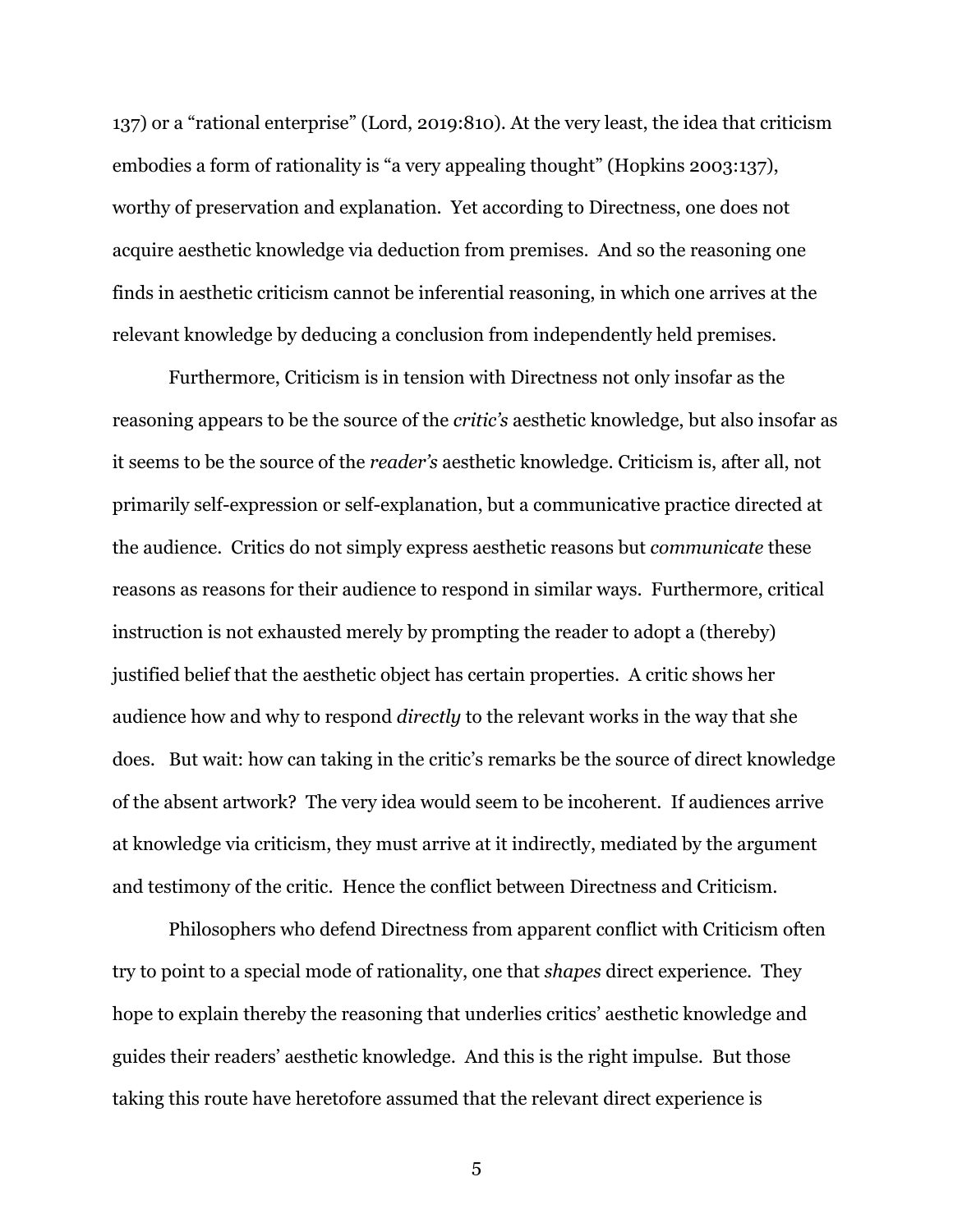perception (Hopkins 2006: 137 ff., Lord 2019: 810ff). The resulting conception of aesthetic experience, as we shall now argue, is hopeless.

Errol Lord and Robert Hopkins have each defended a version of Perceptualism. An examination of the weaknesses of their respective approaches reveals Perceptualists as caught in a dilemma: Perceptualists must, to accommodate aesthetic rationality, either deny that aesthetic reasons operate via the subject's responsiveness to them or locate rational responsiveness inside the act of perception itself. Lord is impaled on the first horn, which misrepresents rationality, while Hopkins is impaled on the second, which misrepresents perception. In the rest of this section, we explain their errors, and in section four, after putting on the table the Affective View, demonstrate that the dilemma is false.

According to Lord's "Enrichment View," the justificatory structure of inference, the paradigmatic rational act, is mirrored by the justificatory relation between low-level contents of perception—what can be *simply seen*, as one might put it—and high-level aesthetic contents of perception. Specifically, the aesthetic content of a perceptual experience is rationally justified by the justificatory status of its lower-level content. As he puts it: "the justification one gets from an aesthetic perception is dependent on one's justification to believe that the object has various features that indicate or ground the aesthetic features" (Lord, 2019: 830). What distinguishes this form of rationality from inference is partly that a subject, who, to use Lord's example, believes that *Olympia* is intense on the basis of seeing the painting, need have no inkling of the justificatory connection between the perception of the lower-level properties and the perception of intensity: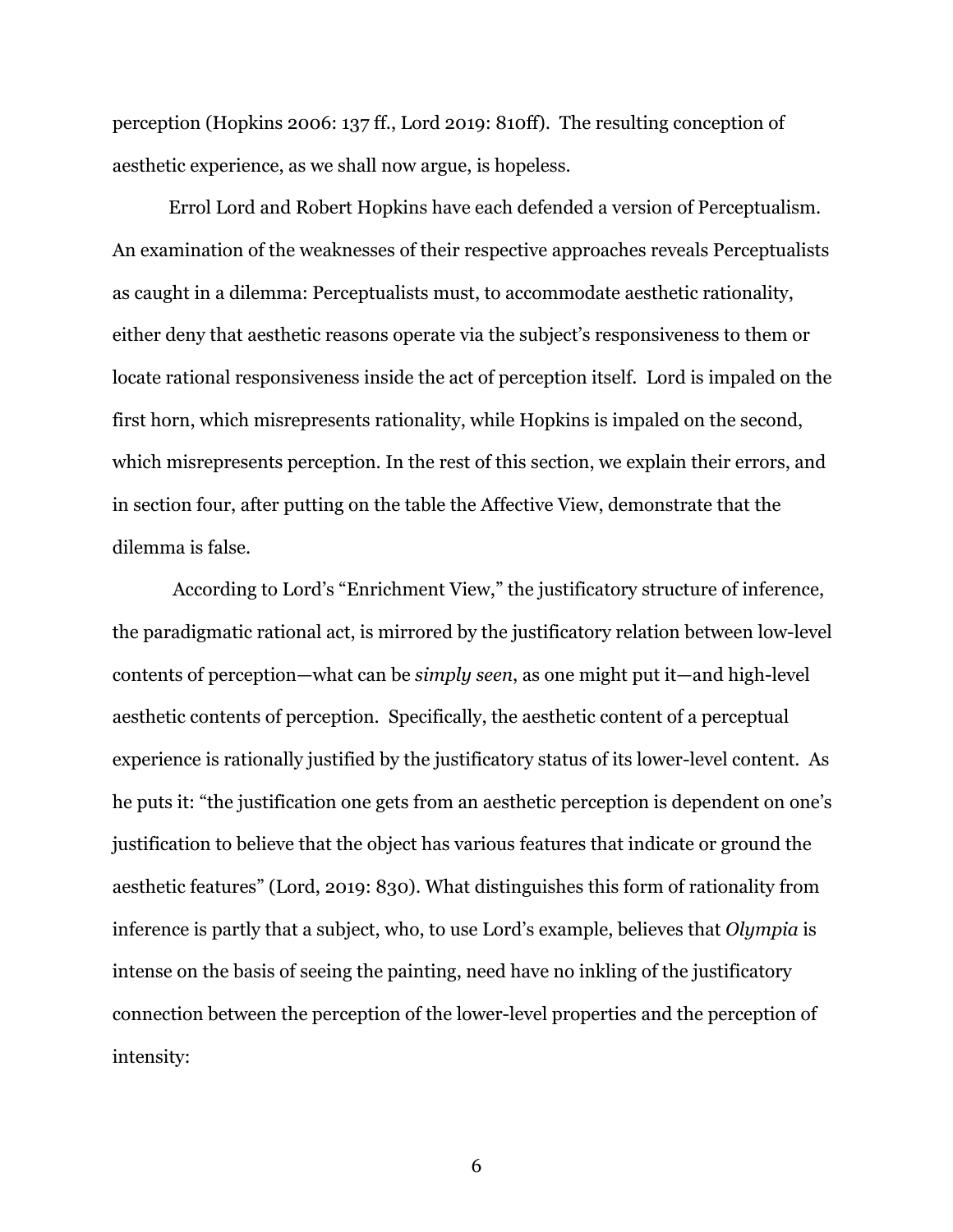…[the] justificatory power of his perception of the intensity is dependent on his *ex-ante* justification for believing certain claims about *Olympia'*s corresponding features (in my analysis this has to do with the facial expressions and their relations). To be clear, the Enrichment View does not predict that Alexander *infers* that the painting is intense from the claims about the corresponding features. It doesn't even require that Alexander believe the claims about the corresponding features. It does maintain, though, that Alexander be *ex-ante* justified to believe those claims. This justification is provided by his perceptual experience of the features. (Lord, 2019:831)

The job of the critic, on Lord's view, is then to point out precisely those lowerlevel features on which our aesthetic perceptions depend:

> When all goes well, one ends up with justified judgments that are epistemically dependent on *ex-ante* justification to believe the corresponding feature contents. By pointing out the corresponding features in just the right way, the critic both elucidates the structure of her justification and points the consumer towards the features one needs to process in order to see the aesthetic features for oneself. This, I contend, is exactly the sort of 'perceptual proof ' that criticism seems to wear on its sleeve. (Lord 2019: 831)

To see the difficulty with this approach—analogous to the central difficulty in formulating an adequate view of inference in the theoretical realm—we need to return to the normative-explanatory nexus. A rational explanation of belief operates by showing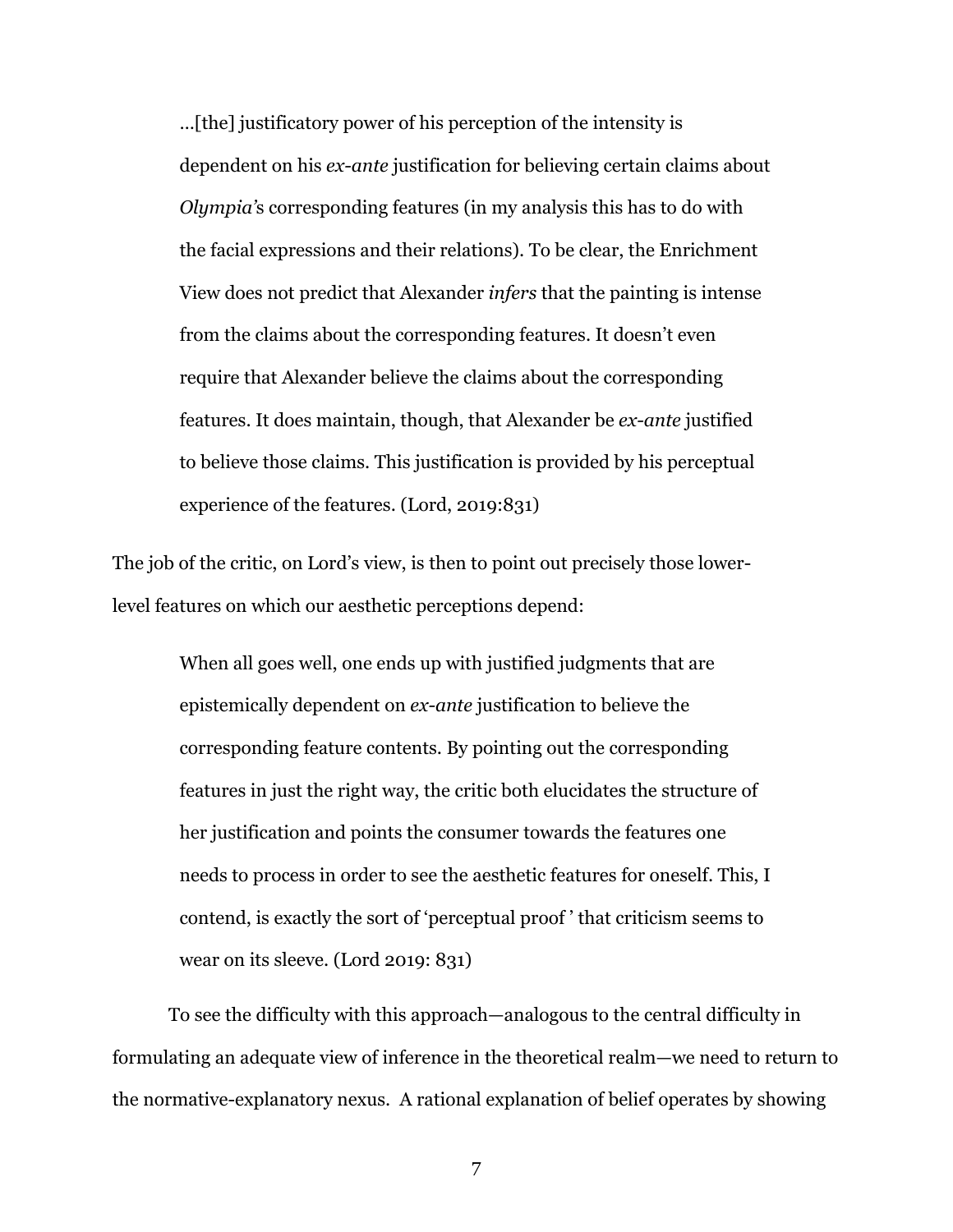the normative order grasp of which culminates in the relevant belief. It is, for example, precisely my grasp of the fact that the butler has an alibi together with the inferential significance of this fact that leads me to believe that the butler is innocent. If I do not grasp the rational connection between his having an alibi and his innocence, and do not believe that he is innocent because I grasp this connection, then I do not believe that he is innocent for the reason that he has an alibi. Paul Boghossian calls this

**The Taking Condition**: Inferring necessarily involves the thinker taking his premises to support his conclusion and drawing his conclusion because of that fact.<sup>6</sup>

Lord would reject an analogous condition on aesthetic rationality for, on his view, one appreciates aesthetically even if one does not grasp the rational connection between one's appreciation and the ground of it—in his terms, between the higher-level and the lower-level features:

I am not claiming that one needs to have *ex-post* justified beliefs about the facial expressions in order to be *ex-ante* justified in believing the painting is intense. That requires too much. (829)

The experiencing subject, he argues, need not even "*believe* the claims about" (ibid.) the justifying features, let alone be conscious about the justificatory relation between these and the relevant aesthetic judgment. As such, the perception of the higher-level content

<sup>6</sup> Boghossian (2014), 5. This condition is first discussed in Longino (1978).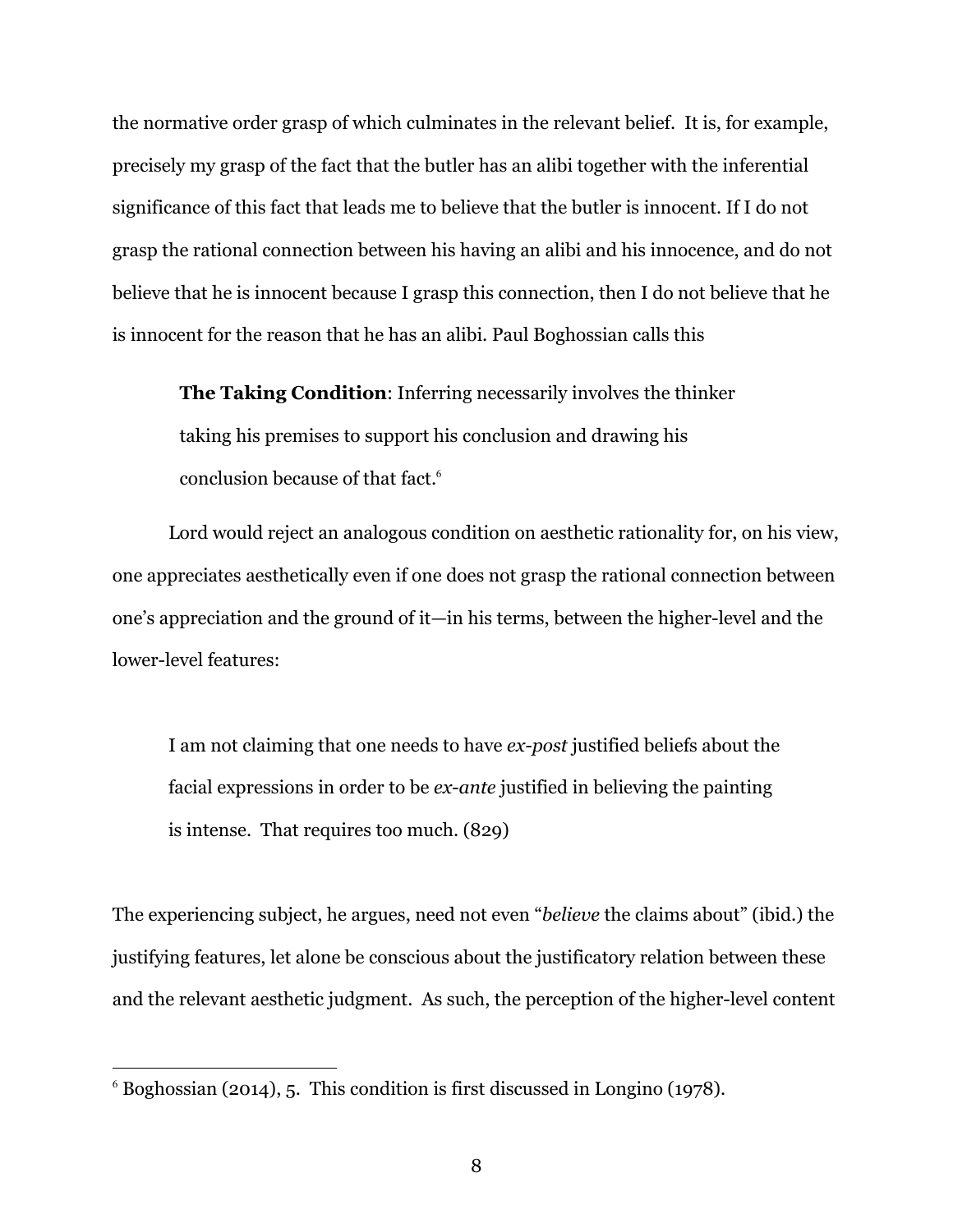does not manifest the sort of rational sensitivity to justification that is the hallmark of genuine rationality: it fails to meet the Taking Condition. This is not by itself an objection to Lord's theory of the relation between lower-level perception and aesthetic perception. It is rather an objection to Lord's claim that this relation is *rational*, and to his subsequent claim that critics, in virtue of making this relation explicit, are making rational connections explicit.<sup>7</sup>

Lord might respond by pointing out that nothing precludes him from adopting the thesis that the *aesthetic judgment* that the painting is intense *is* based on the perception of the relevant lower-level features in the fulsome sense suggested by the Taking Condition. His claim is just that the *perception* that the painting is intense is not based on perception of those features (although it is epistemically dependent on them). But part of his stated aim is to elucidate the nature of aesthetic justification, the sort of thing that critics make explicit. If Lord were to concede that critical *judgments* incorporate a kind of basing, he would thereby have admitted that the Enrichment account does not do the job that it is supposed to do. Perceptualism itself would have no hand in resolving the Paradox of Aesthetic Criticism—unless he were to argue that perception itself *does* contain something like an inference, in which case he would impale himself on the Hopkins horn of the dilemma. Barring horn-switching, the burden of resolving the Paradox would have been shifted to the theory that elucidates the nature of our non-perceptual, Taking-like responsiveness to aesthetic reasons in judgment (and does so in a manner that is consistent with Directness).

 $<sup>7</sup>$  Lord seems to think Taking leads to regress (see Lord forthcoming, 5), but that's not</sup> so. See Marcus 2021, ch. 5.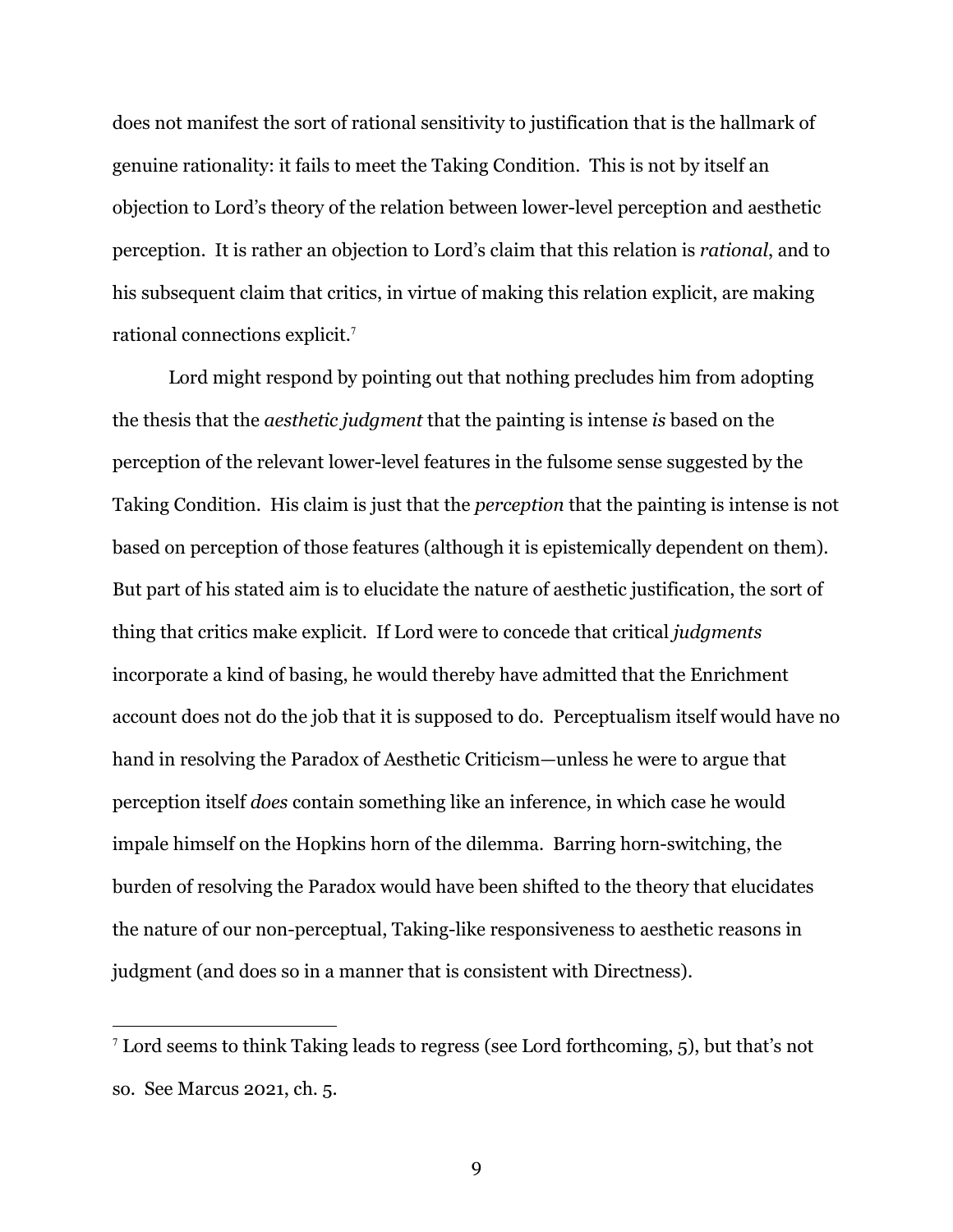Lord is more naturally positioned simply to reject the idea that aesthetic justification requires this more demanding sort of rational responsiveness. After all, he holds that the Enrichment view is correct about other domains of higher-level perception and would argue that this provides a good reason to extend it to the aesthetic realm. Why think that aesthetic judgment requires anything like *basing*, rather than a less demanding form of epistemic dependence? This suggestion might be bolstered by the observation that there are plenty of kinds of epistemic dependence that do not require any such thing. For example, my justification for believing that I have lived my entire life on Earth is dependent on my not being a brain in a vat on Venus, but this belief is not *based on* my not being a brain in a vat on Venus.

However, this rejoinder will not work. To see why, note first that the more demanding requirement holds not only of the relation between premises and conclusions of inference but also of the relation between the objects of the emotions and the emotions themselves. Consider, e.g., Kaito, who is angry at his mother. We ask why he is angry. Among those answers we would accept, some satisfy by giving an ordinary causal explanation, e.g., he's angry at his mother because he only slept for two hours last night. This answer gives an explanation that does not depend on his knowledge of the explanandum, i.e., of his recognizing that his sleep deficit contributes to his anger. The relation between Kaito's insomnia and his anger figures nowhere in Kaito's experience, and so, per (the affective analogue to) Taking, it cannot be part of the rational explanation of his anger. Now consider the following explanation: Kaito is angry at her because she singed his toast. This answer is *not* compatible with his being oblivious to its being singed. Insofar as the toast being singed rationally explains his anger, this fact is what he is angry *about*. And to have singed toast as the object of one's anger is to view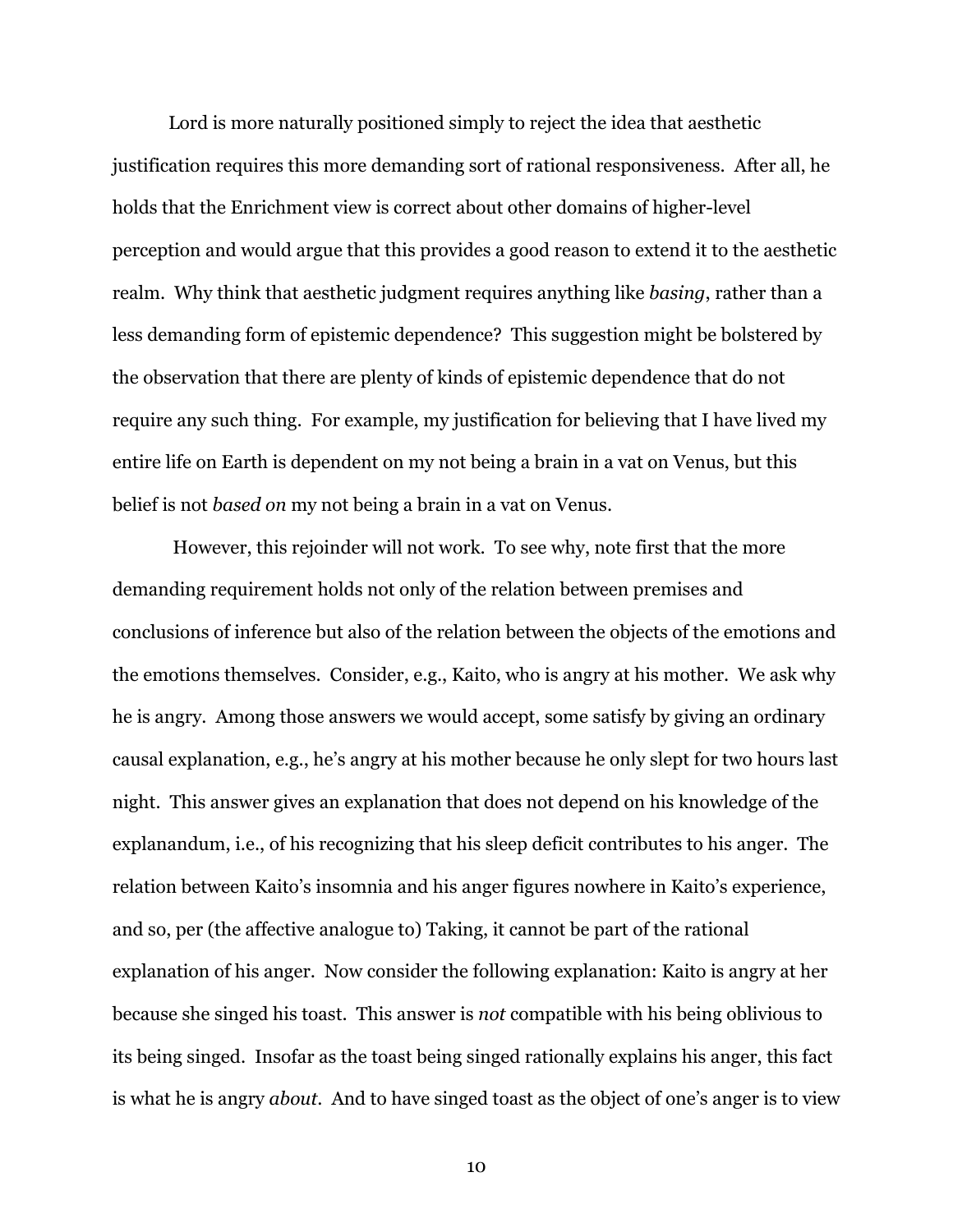the toast's being singed as a reason to be angry at the one responsible. Kaito's anger is rationally explained by the toast being singed only insofar as he experiences his anger as warranted by that very fact. It is not enough that the toast's being singed confers upon him *ex-ante* justification for being angry at his mother. Were he oblivious to its being singed, if this did not figure in his experience, it could not be what he is *actually* angry about, but only what he would be justified in being angry about in the event that he learns of it.

The relation between aesthetic judgment and its grounds has the same structure: to say that someone finds a work beautiful because R, where this is a rational explanation, is to say that R is something that this person likes *about the work*. It is not enough that the work's being R confers upon her *ex-ante* justification for finding it beautiful. For that by itself does not secure that R is what she *actually* likes about it. Nor is it enough that she was led to find it beautiful by having R pointed out to her. So long as she does not experience the beauty of the work as based on R, it is not what she likes about it and so cannot rationally explain her appreciation. To secure that, she must experience R as contributing to the beauty of the relevant work. For that reason, Alexander (in Lord's example) can't judge the painting to be intense because (in the rational sense) of the facial expressions if he's oblivious to those expressions or if he does not experience the facial expression as contributing to the painting's intensity.

It might be objected that, even if it's not precisely like rationality in other domains, it is close enough. And indeed, if this were the closest we could come to genuine rationality in the aesthetic realm, we could console ourselves with the ersatz rationality that Lord offers us. But the genuine article is, as we shall see, very much a live option. There is no need to settle.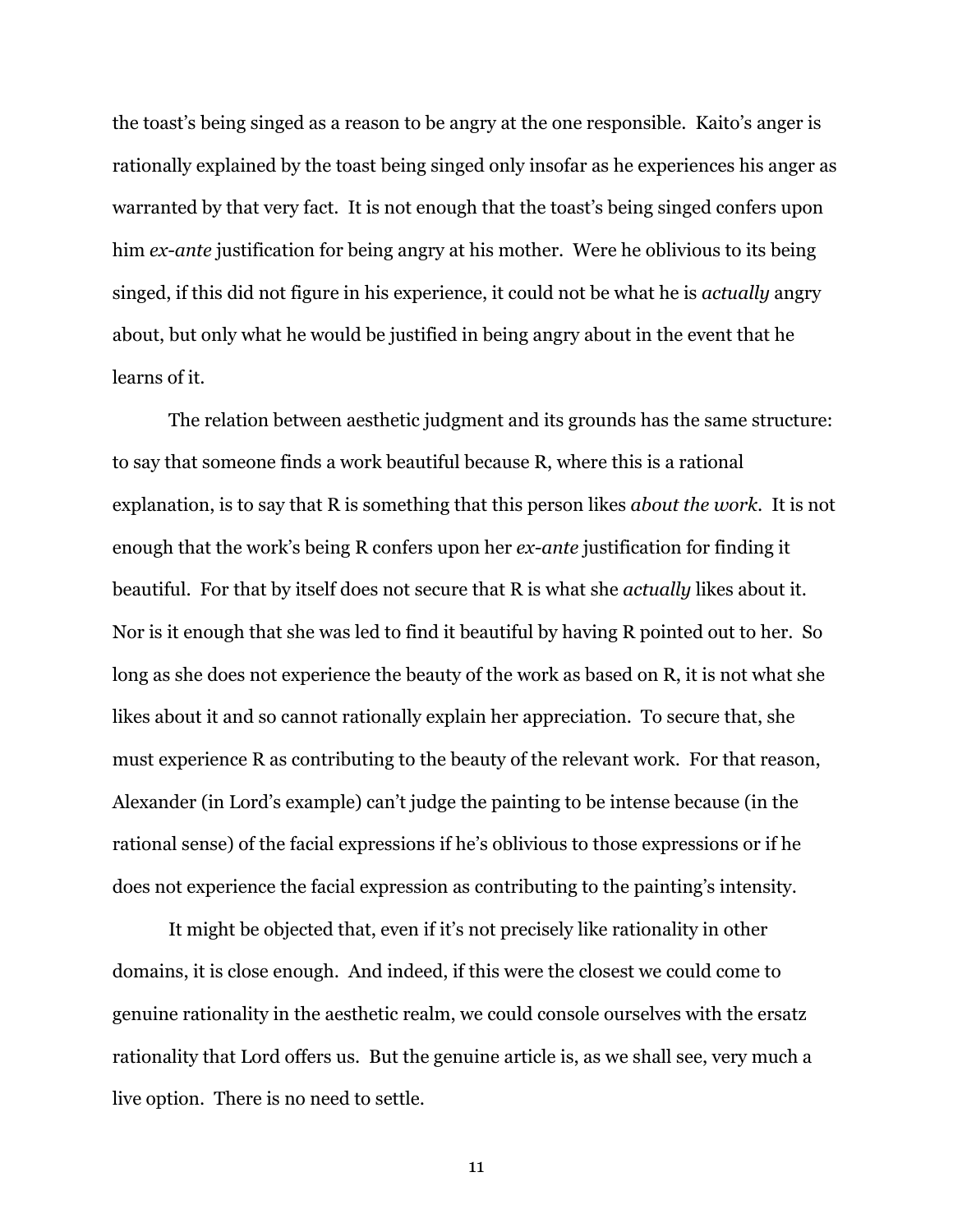Importantly, neither Taking nor its analogues require that the subject be able to *articulate* either the reason for her judgment or its rational significance. We suspect that a confusion about this is behind Lord's thought that it would "require too much" for seeing the painting as intense because of the facial expressions that one has "*ex-post* justification about the facial expressions" (829). He means to respect the fact that we are often incapable of articulating why we love the works we do. This is true and important. But there is much that figures in one's experience and which is thus eligible to be part of a rational-causal explanation of feeling that one cannot quite articulate. In fact, it is, we would argue, crucial to a proper account of aesthetic criticism that it allow for precisely this possibility. It is a common phenomenon that one goes to see a film and is troubled by something but can't say exactly what it is. One may then read various reviews that specify something troubling about the film. About some, one says "nope, that's not it." Finally, one reads the piece that illuminates what troubles one. "That's it!" No one else is in a position to say this, since what troubles one is not part of *anyone else's* experience. This is what we mean by saying that the rational significance of one's aesthetic reasons must be part of one's experience. Otherwise, one would not be in a position to say "That's it!". Rational sensitivity to theoretical, practical, and affective/aesthetic considerations does not require that a subject be fully ready to articulate the rational connection between her belief, action, or emotion/appreciation and what lends support to it. But still, the connection must have an inchoate presence in her mental life. Otherwise, she does not believe, act, or feel/appreciate for that reason.

There is nonetheless something importantly right in Lord's conception of criticism. Criticism, according to Lord, points to what makes an artwork beautiful (or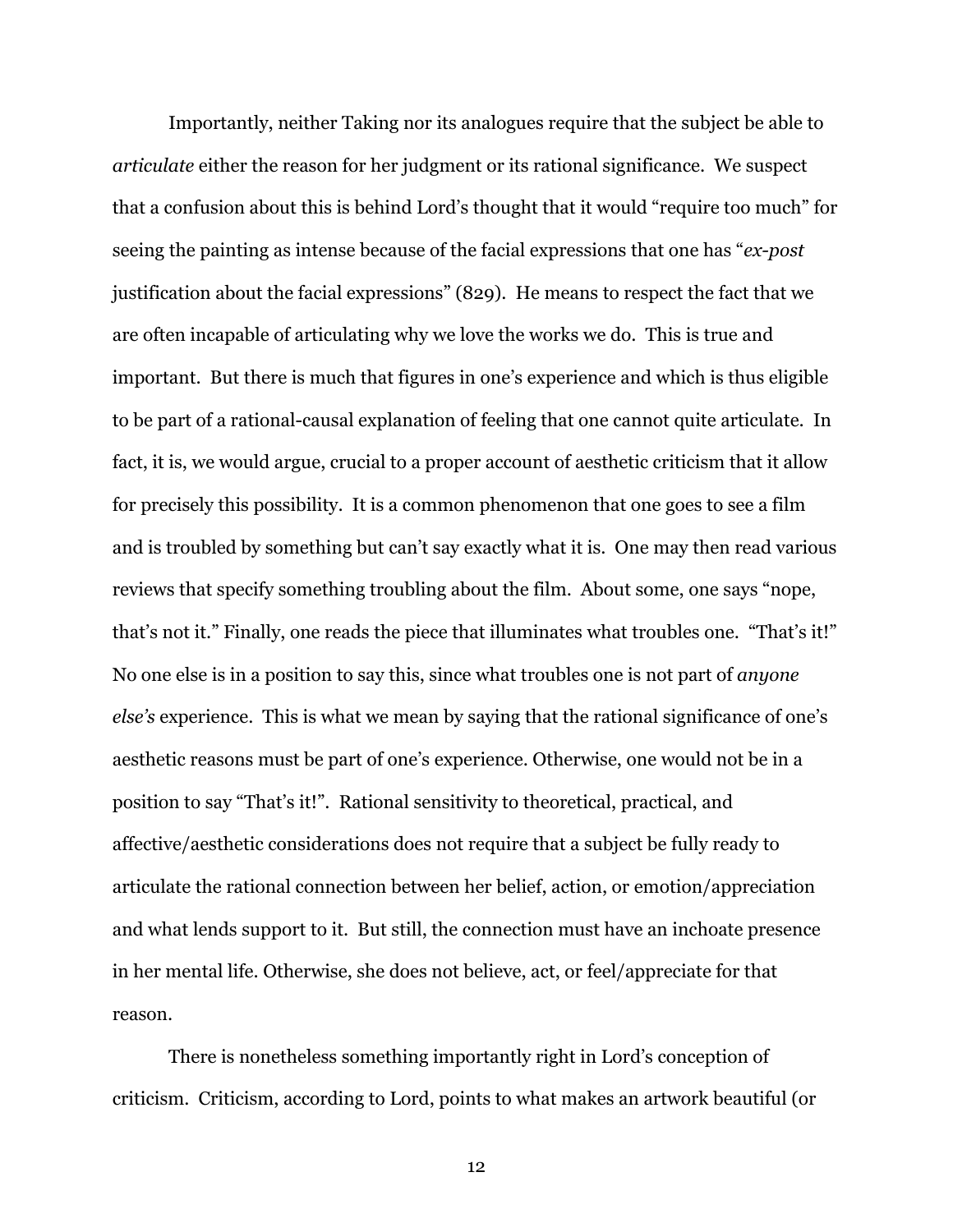intense or…) and makes explicit the critic's justification for making the aesthetic judgments she does. But this insight is distorted by Lord's commitment to Perceptualism. We will make good on the insight below.

What about Hopkins? The nub of Hopkins' proposal is that aesthetic perception incorporates [an] argument….[T]he overall perception will include the relation between those premise-perceptions and the conclusion. That is, seeing the daintiness moves one to see the prissiness, and not just as a factor external to the perception. The prissiness one sees is presented in perception, as a consequence in part of the daintiness.<sup>8</sup>

Hopkins's inclusion of the "argument" inside perception shows that, unlike Lord, he recognizes the centrality of something analogous to Taking as central to genuine rationality.<sup>9</sup> And so he worries—and is right to worry—about whether the transition between the perception of daintiness and the perception of prissiness is genuinely *rational*, rather than a matter of "mere causal connections" (Hopkins 2003:152). But he isn't worried enough.

The core difficulty is connected to the mismatch between perception and the rational basing relation, one that we will explore more fully below. Hopkins models the shift that takes place upon reading criticism on aspect-perception:

.

<sup>8</sup> Hopkins (2006): 150

<sup>9</sup> Grant (2013) also seems to recognize this requirement, at least in the context of criticism and appreciation. But this insight is spoiled by his non-affective picture of appreciation. For more on his view, see Gorodeisky (2021b).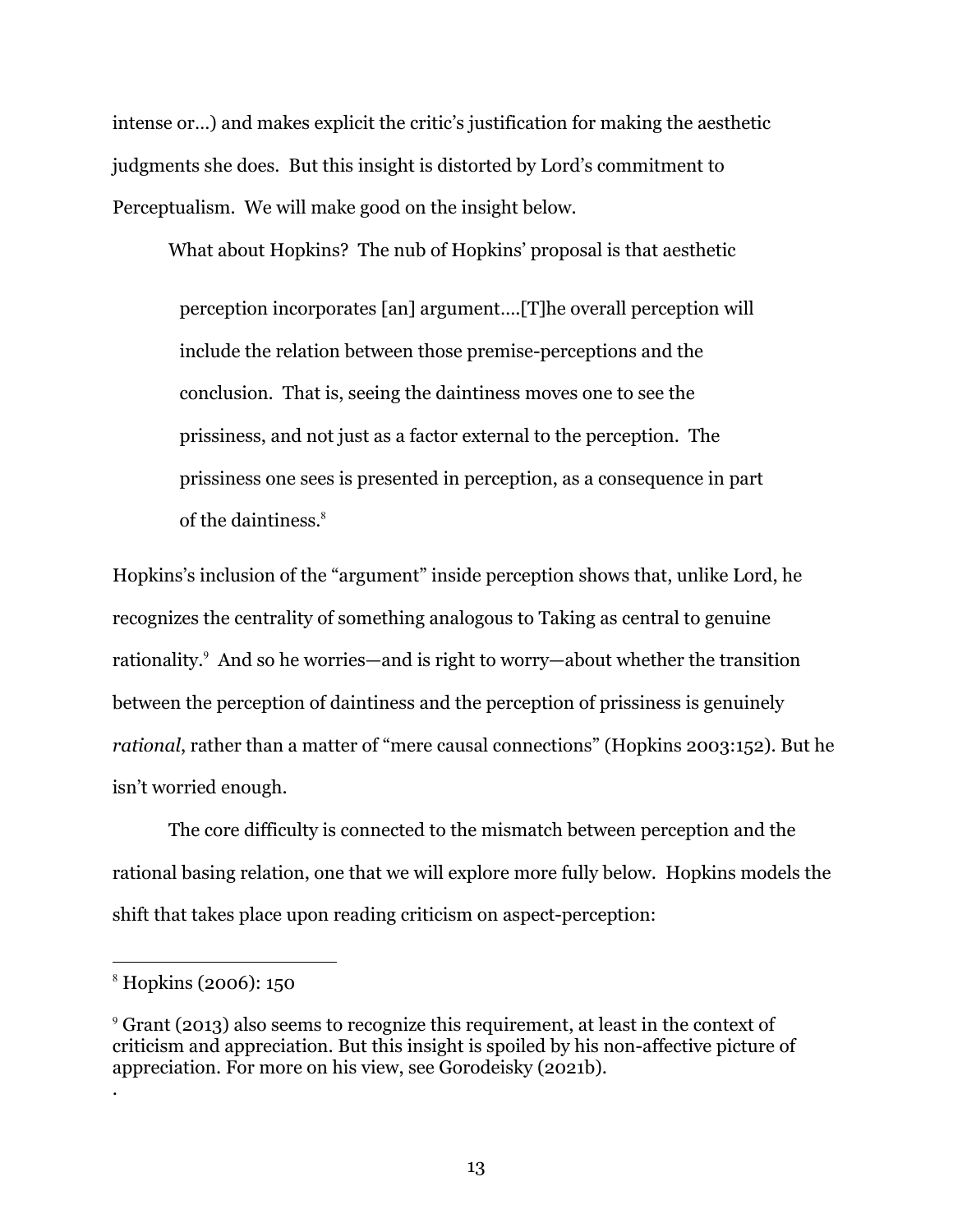By getting you to see these things, and to see them as organized in these ways, I bring you, if I'm successful, to see the deer. But the subsidiary perceptions do not merely serve as causes of your seeing the deer. Rather, they form elements in the deer-perception itself. Seeing the deer involves, and does not merely require as a causal condition, seeing the two patches near the flower as part of the flank, or seeing the variegated patch higher on the left as an ear. (2003:149)

Seeing the deer as a whole, we agree, depends on seeing the patches as ears. But whatever else must be said to distinguish it from a mere causal condition—and we have no alternative to offer here—it is not sort of connection that is distinctive of rational responsiveness. Why not? Because you do not see the deer in virtue of taking *seeing its ears* to be showing that one *should* see the whole as the deer, that is, as *warranting* or *meriting* the latter. Rather, you cause yourself to see the deer by trying to see its ears near the flower, etc. Perhaps you also believe you should see the deer, in the sense that you believe a properly functioning visual system serves up a deer in these circumstances. And perhaps it is because you believe this that you try so hard and eventually succeed in seeing the deer. But this still does not amount to seeing the deer precisely insofar as one views seeing it as what one should see in seeing the ears; one does not take seeing the ears as *warranting* seeing the dear. Yet this is how it is with rational responsiveness in general and aesthetic responsiveness in particular. One appreciates the excellence of the *Souvenir* precisely insofar as one appreciates its being moving, where the relation of the latter appreciation to the former appreciation is constituted by one's recognition that its being moving makes the film (or helps to make it) excellent. In this case, one takes the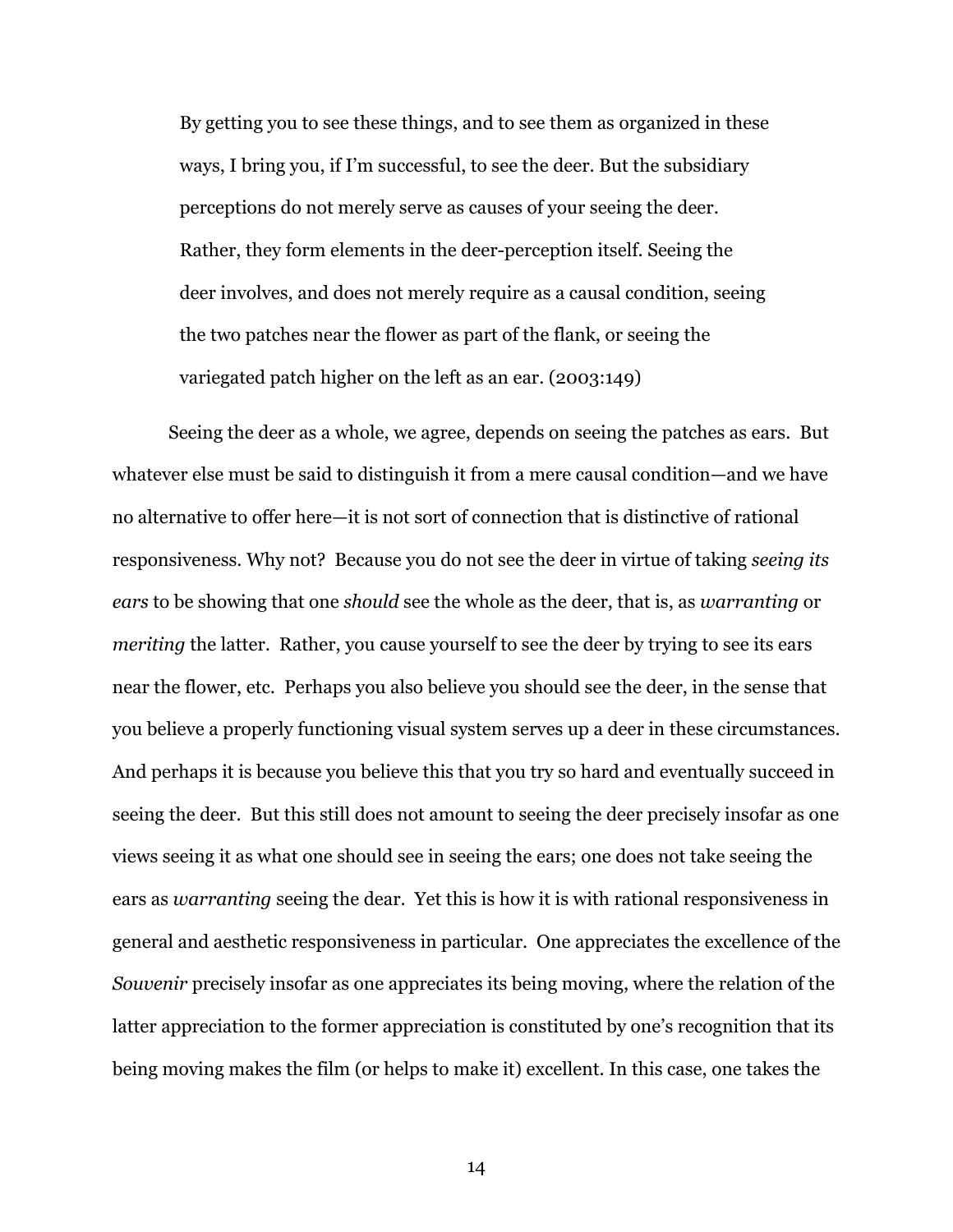film's being moving as *warranting* and *meriting* the appreciation of the film as excellent. Aspect-perception does not exhibit rational responsiveness of this sort.

To summarize: the rationality of aesthetic experience and criticism exemplifies a normative-explanatory nexus. Perception does not comprise such a nexus and thus does not reflect the rationality of aesthetic experience and criticism. Accordingly, Lords' and Hopkins' positions reflect the Perceptualist's dilemma: in order to accommodate the rationality of criticism, they must *either* misrepresent the nature of aesthetic rationality by rendering the relevant rational connections as separable from the experiencing subject's point of view *or* misrepresent the nature of perception by including within it a genuine act of reasoning.

In contrast, Affectivism, as we will show, can do justice to both the direct character of aesthetic knowledge and the rationality of criticism. It's time to introduce this view of aesthetic knowledge and defend it. We will do so in two steps: first, in the next section, we distinguish feeling from perception and characterize the distinctive character of affective knowledge. In section III, we then show that, given the character of aesthetic experience and judgment, aesthetic knowledge is a kind of affective knowledge, not empirical knowledge. This analysis yields an account of aesthetic appreciation that shows how it incorporates the sort of rational responsiveness that Lord eschews and Hopkins mislocates. Equipped with this understanding of aesthetic knowledge, we will return, in section IV, to the Paradox of Criticism, proving Affectivism to be better positioned than Perceptualism to dissolve the Paradox, and better positioned precisely because it yields a satisfactory account of aesthetic knowledge.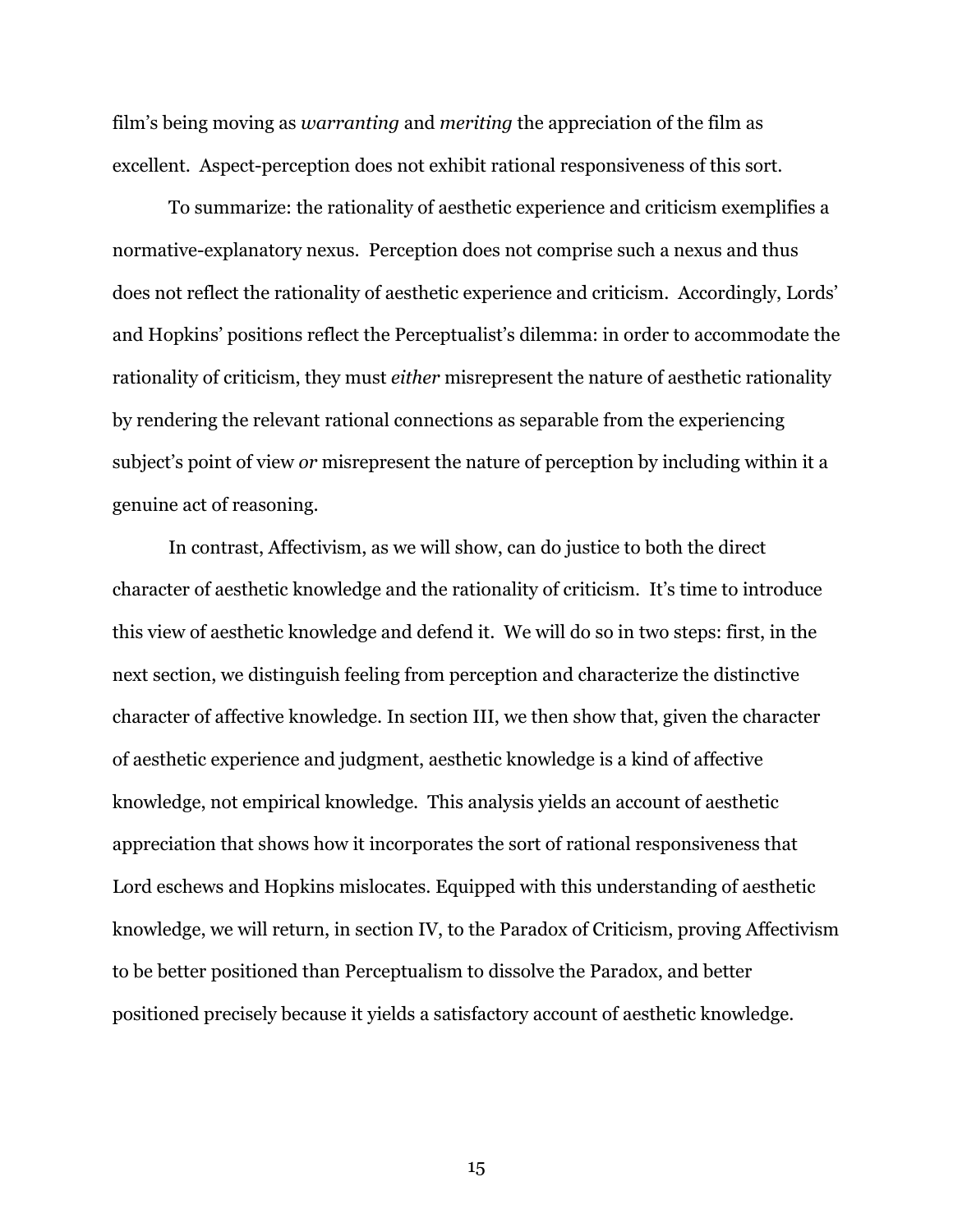#### **II. Perception and Feeling**

Aesthetic knowledge is typically considered a species of ordinary empirical knowledge, differing from other sorts of knowledge only in its topic: the aesthetic properties of objects, rather than, say, their color properties or their atomic properties. There are many ways of construing this thesis, some of which would no doubt be perfectly congenial to our aims here. But we will begin this section by laying out, in rough terms, an uncongenial construal: we will call it *the empirical model of knowledge*.

According to this model, the mark of empirical knowledge is its causal and justificatory dependence on perception. If someone knows that p, where p is an empirical fact, then someone must have perceived that p or have learned it from someone who perceived that p, or inferred it from what was perceived, or from what was itself inferred, etc. And it is in virtue of the very perceptual states from which our empirical beliefs derive that those beliefs constitute empirical knowledge. We will call knowledge that is derived from perception *empirical knowledge*. Our claim is that aesthetic knowledge is derived from affective rather than perceptual states and so is not empirical (in that sense). It will thus be crucial to say what the differences between affective and perceptual states are.

We discuss two broad contrasts between affective and perceptual states, the first concerns the rational structure (or lack thereof) of the relevant state, and the second, its motivational power (or lack thereof). The rough idea is this: feelings<sup>10</sup> (e.g., fear) present

<sup>&</sup>lt;sup>10</sup> In this paper, we use the terms "feeling" and "emotion" interchangeably. We do not mean to imply that these terms as they are ordinarily used have precisely the same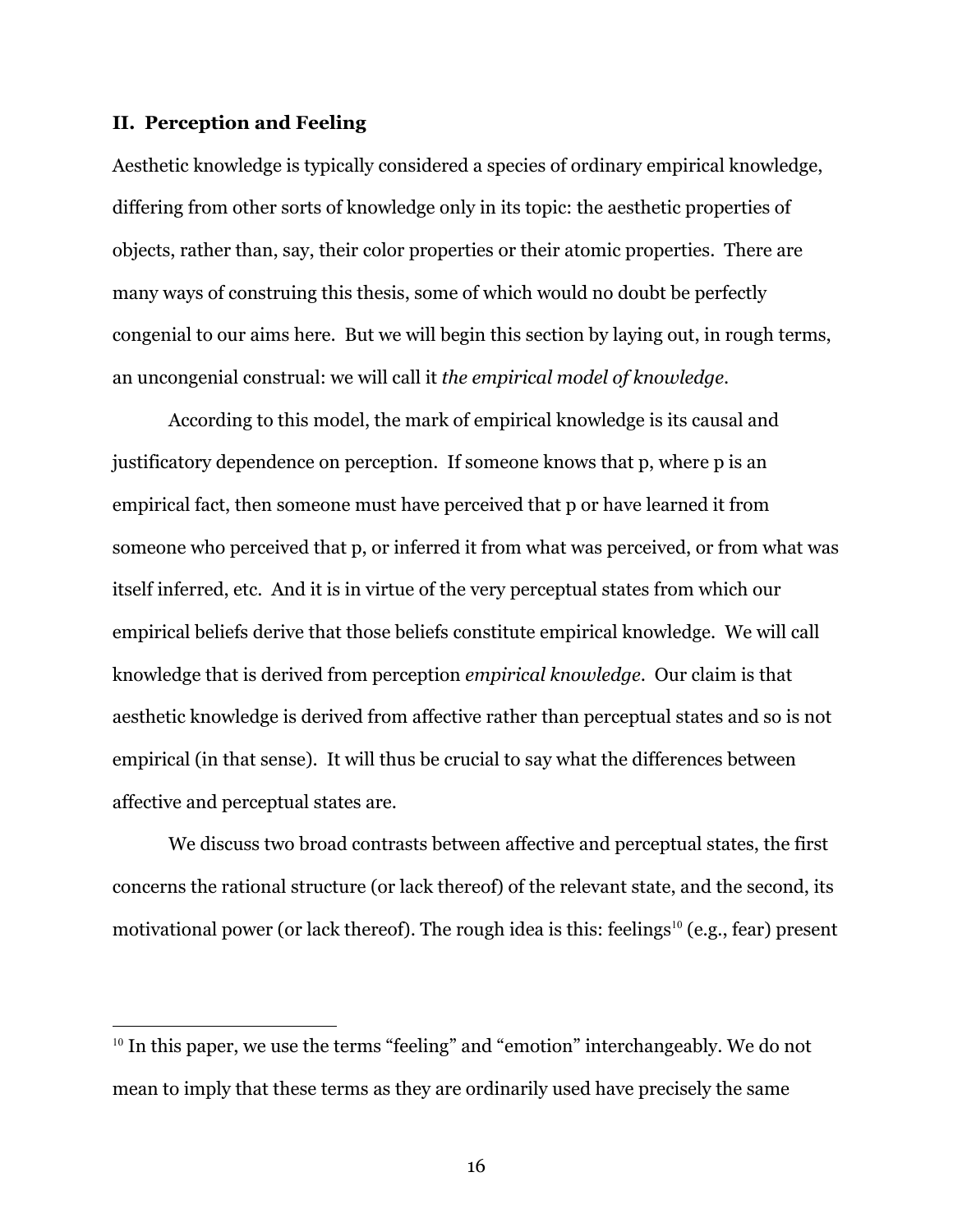the facts on which they are based (e.g., the approaching man is a violent criminal) as having a certain normative significance (e.g., the man is to-be-feared), and present them in a manner that engages the will. Unlike affective states, sensory perceptions neither have rational bases nor *as such* motivate actions. These two contrasts will be explored in the abstract here and developed in more detail in relation to aesthetic feeling in the next section. In elucidating these differences and the intimate connection between them, we will begin to see how feelings can constitute a distinctive source of our knowledge of the world. In paradigmatic cases, the feeling itself *is* knowledge of the normative fact (e.g., knowledge that the man is to-be-feared). Such facts are the objects of affective knowledge. The aim of this section is to put us in a position to recognize aesthetic knowledge as a species of affective knowledge.

#### **a. Feelings have a Rational Structure**

We will focus on three interrelated elements of the rational structure of feeling: (a) feelings are based on their objects, which (b) warrant them in the paradigmatic case. Regardless of whether they are in fact warranted, however, (c) they are *experienced* as warranted by their object.

Start with basing. Perceptions are not based on the facts they present, whereas feelings are. To see this, consider two kinds of defects to which an emotion is susceptible. Suppose one finds oneself grieving over the loss of one's favorite team, the

extension; however, everything we say here is (we take it) true of what they both paradigmatically denote.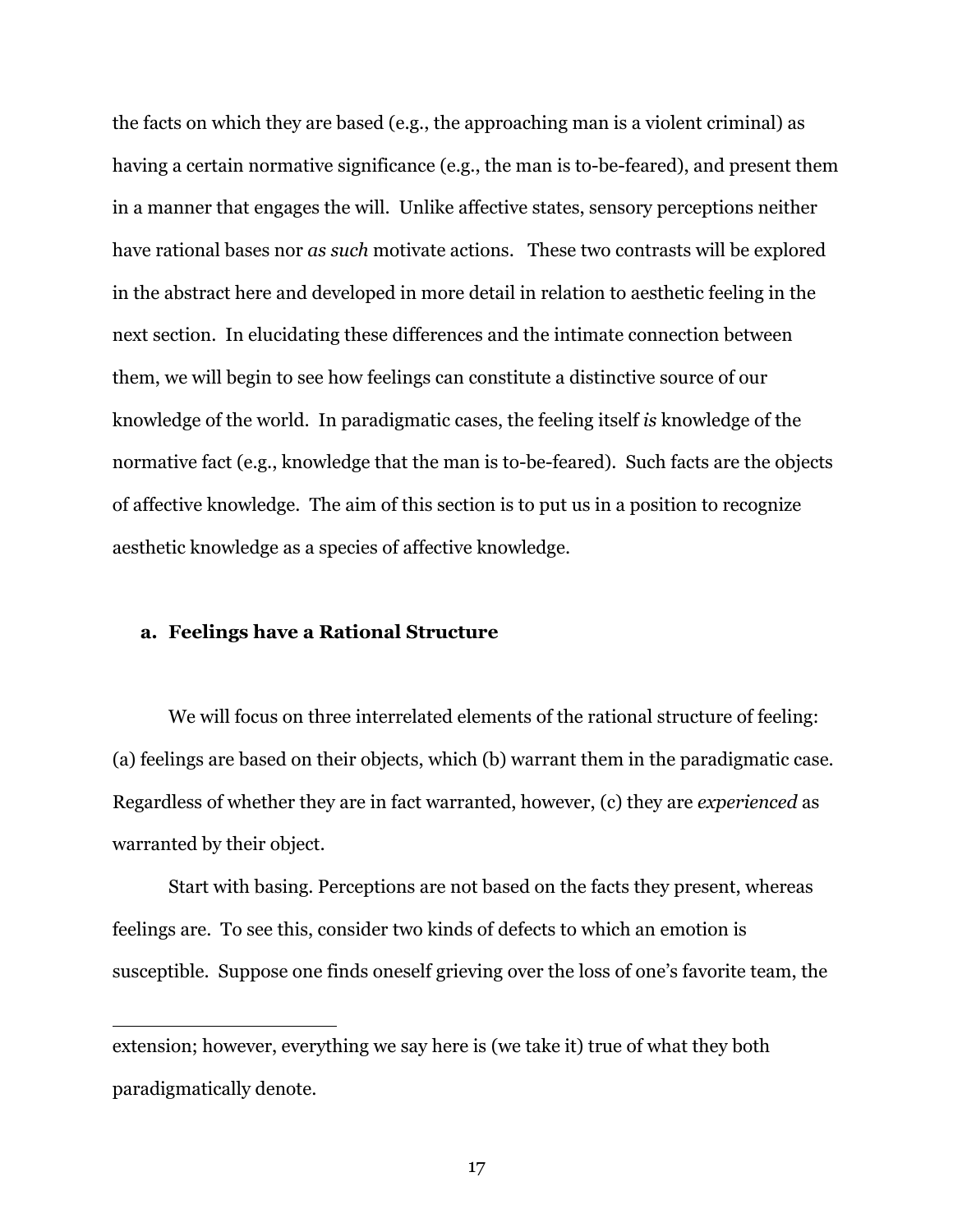Tigers. One's grief can be (a) grounded in falsehood (if the Tigers didn't lose) or (b) misplaced (if the Tigers' loss does not warrant grief). Suppose, by contrast, that one looks out onto the field and announces "the Tigers are taller than their opponents." The perceptual state one thereby gives voice to is not *rationally* based on the corresponding fact or putative fact. Whatever else is true of the rational basing relation, it requires that the subject have a separate grasp of ground and grounded. One cannot base a belief, emotion, action, or anything else on *p*, unless the relevant belief (or emotion or…) is, from the point of view of the subject, notionally separable from p. When a belief (or …) is rationally based on p, the subject understands the belief (or…) as her own response to something else, where the something else is itself or by proxy an element of her mental life. But when I perceive that p, there is no distinct element of my mental life to which I understand my perception as a response.<sup>11</sup>

It might be doubted whether basing must always relate distinct elements of one's mental life. The point (of course) is not that one necessarily makes an error in using the technical term 'basing' to characterize the relation between someone's perceiving something and the object of that perception. But, all other things being equal, it is best not to use technical terms to corral items that are (in the relevant respects) fundamentally unlike one another. Paradigmatically, when one's belief (or action or emotion) is based on something, one can explain why one holds the belief (or...) by

 $11$  Although we will not explore the connection in detail here, we would argue that the underlying point is closely connected with G.E. Moore's famous observation concerning perception: "when we try to introspect the sensation of blue, all we can see is the blue: the other element is as if it were diaphanous" (1922; p.25).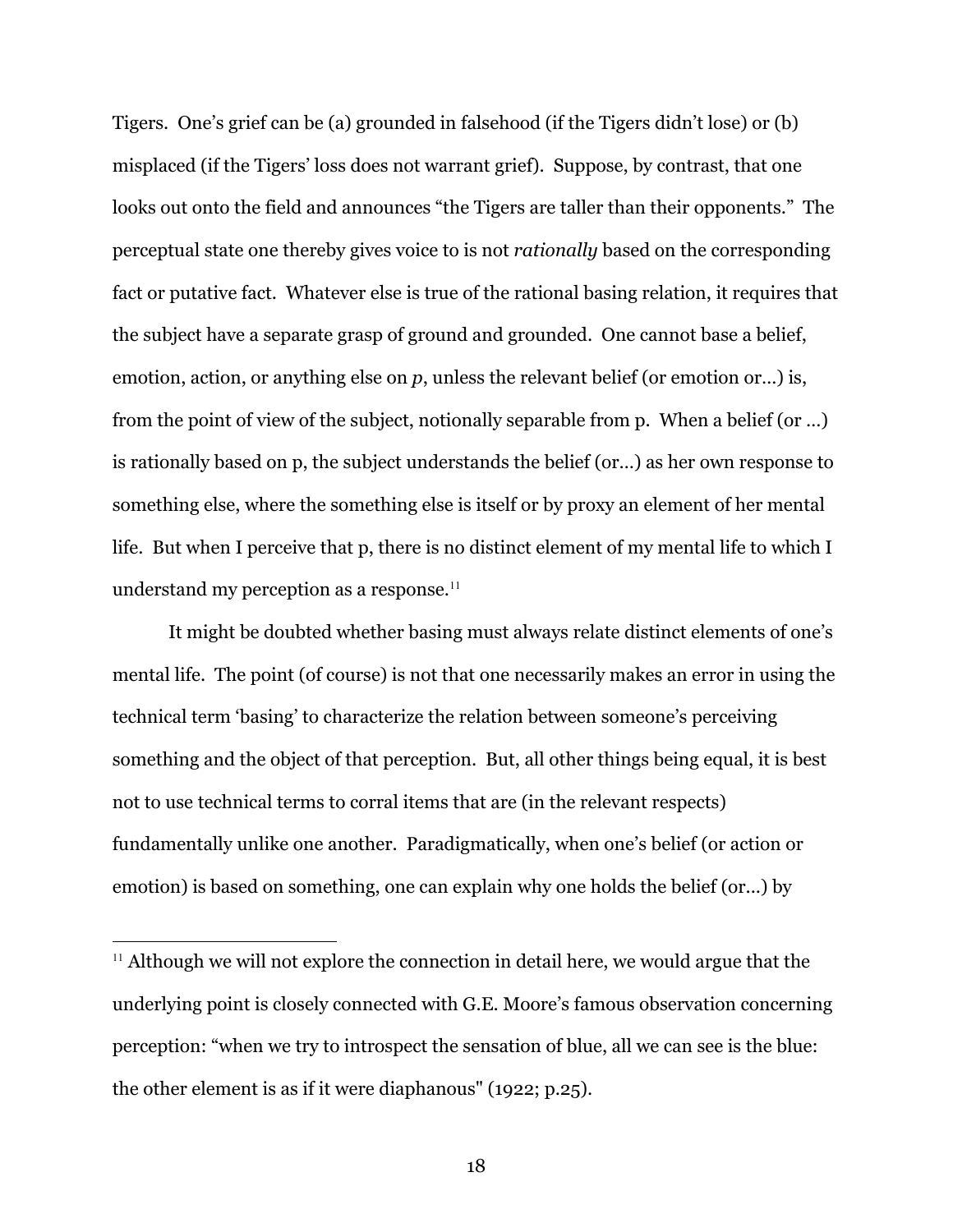pointing to (what one conceives of as) something else. The relation between ground and grounded thus yields a rational explanation of the belief (or..), one which posits an asymmetric dependence of the latter on the former. It would make no sense for the subject to explain why she holds the relevant belief (or…) by citing the relevant ground unless there were (at least from the subject's point of view) some such separation. Nothing rationally explains itself. But when I perceive that p, p is precisely what is given to me in perception. Its presence in my mind is simply the perception itself: there is not enough space, so to speak, for the transition essential to basing. Thus, one cannot point to the fact that p as one's 'reason for perceiving' p. (Hence also the difficulty of making sense of the phrase 'reason for perceiving'.) In this respect, affective states are more like beliefs than perceptions.<sup>12</sup>

Because emotions are based on rational grounds, the notion of warrant gets a distinctive sort of grip on the connection between an emotion and its object (e.g., grieving and the Tiger's loss). When we feel grief (or another emotion) about something, we are open to assessment, criticism, praise, or blame much as if we simply

 $12$  Susanna Siegel has recently (2017) argued that perception itself is rationally assessable. But the disagreement between us and Seigel does not so much concern perception as it does the nature of rationality. Unlike Hopkins, Siegel would reject including 'the argument' inside perception; her point is partly that rationality does not require Taking. Although we cannot adjudicate this dispute here, if the view of aesthetic knowledge on offer in this essay is an illuminating one, then the general conception of rationality should to that extent be credited.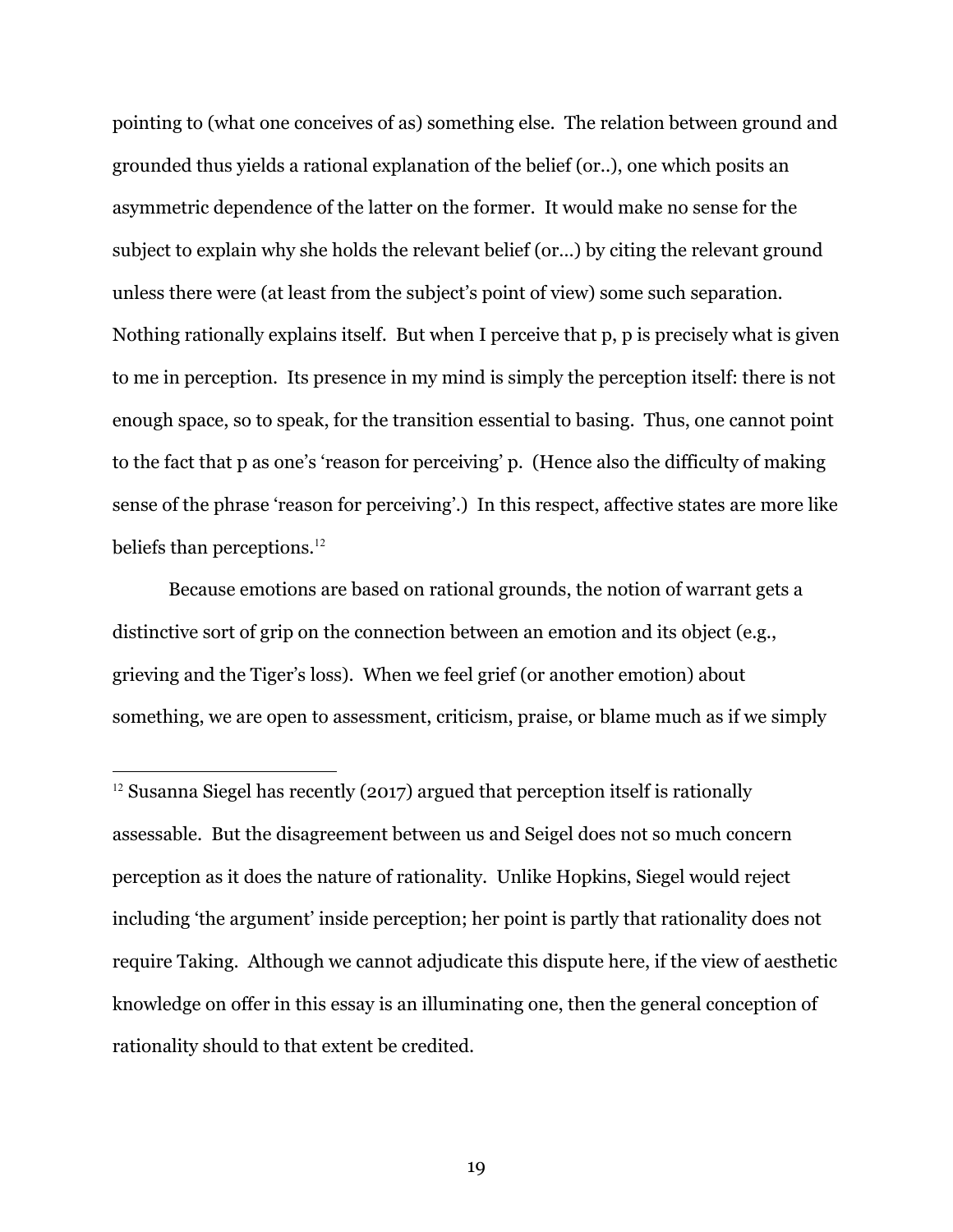asserted that the relevant something was worthy of grief. How warranted the grounded is in specific cases reflects on the rationality of the person who feels the emotion. Someone is *silly* to grieve the loss of their favorite team, as this overvalues the place of sports in human life. Unlike, say, the death of a loved one, the Tigers' loss does not warrant grieving.

This notion of warrant does not apply to perception in part for the reason just discussed: where there is warrant there is space in the mind between what warrants and what is warranted. But it is also because perceptual success is simply a matter of our sensory apparatus presenting what is indeed the case: of accuracy. There is no question of whether *I* have reacted inappropriately. <sup>13</sup> This helps to explain the fact that where it is perception itself that is deficient, it is a failure of biological equipment and not a failure of the perceiver. By contrast, the question of this sort of warrant is always at stake when it comes to feelings and emotions. Even if one's grief is based on a truth (as when the Tigers indeed lost), there is a question of whether *I* have responded to it correctly by grieving (rather than by, say, being disappointed).

Furthermore, this susceptibility to rational assessment is part of the experience of the emotion, whereas nothing of the sort is true of perception. The sense of a feeling's appropriateness is internal to the feeling itself. To grieve about the loss of a loved one is to experience this loss as *meriting* grief. The emotion presents its object as warranting itself—that very emotion—as a response. We are crying about what is sad, laughing about what is funny, frightened at what is dangerous, etc. (or so it seems from the point of view of the emotion). This is the internal perspective of the emotion. A perception,

<sup>&</sup>lt;sup>13</sup> Cf., Gregory (2018: 1066).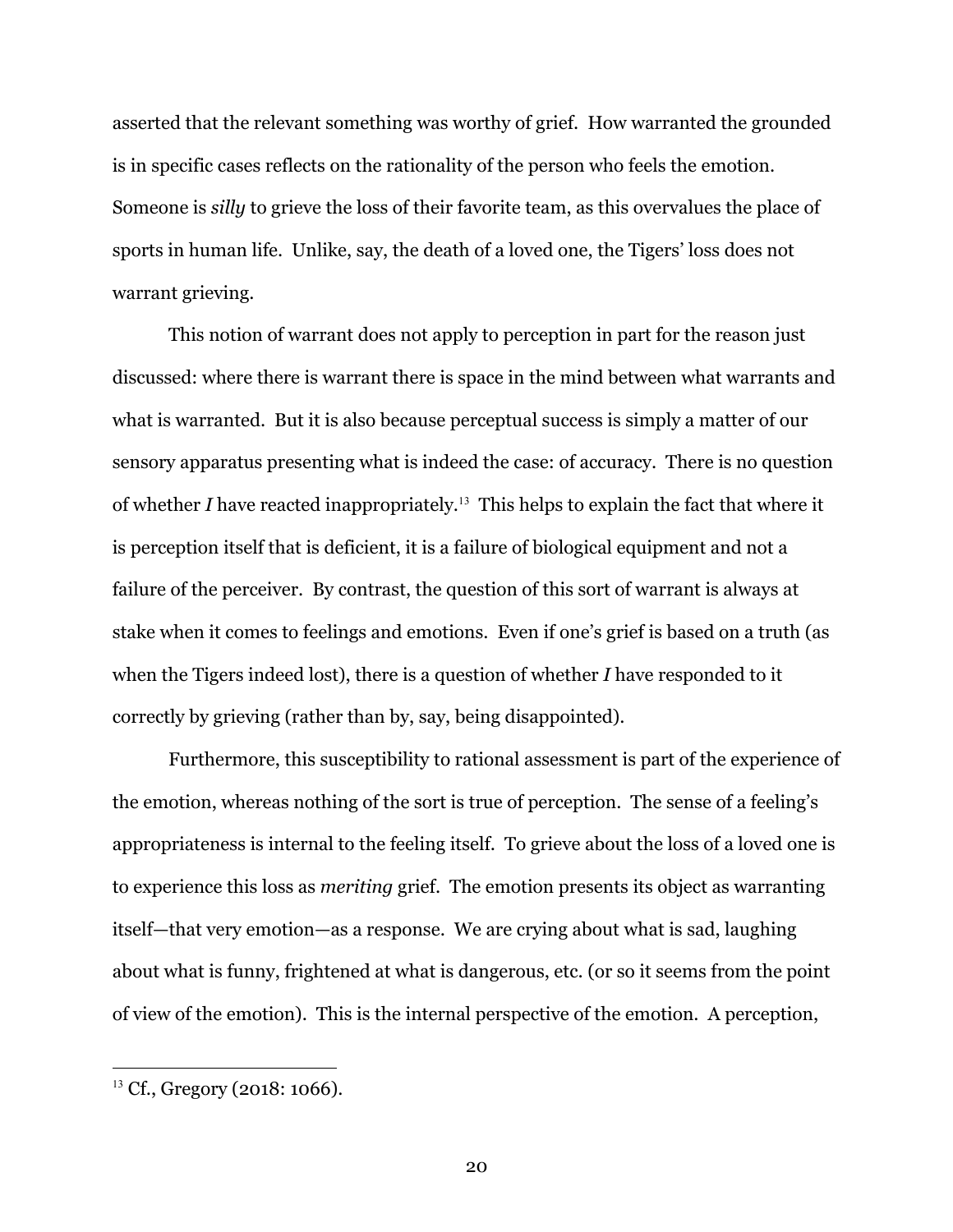on the contrary, simply presents what is there (or so it seems from the point of view of the perception). This helps to explain the fact that we do not consider a defect in my vision—blurriness, say—as *my* error. It is easy to distance oneself from a faulty perception. And although we can distance ourselves from a feeling, it's hard. It's hard because it requires us to disengage from an evaluative perspective that we ourselves find compelling, called for, or even obligatory—precisely because we feel the emotion and so feel it as merited. If I am persuaded (to believe) that an emotion I am experiencing is unwarranted—say, that a joke that I find funny is in fact deeply offensive—I am at odds with myself. By contrast, if my vision is blurry, my body has betrayed me. The fact that feelings are affective judgments and so such as to include an evaluative assessment of themselves helps us to locate the source of the charge of inappropriateness for grieving over the Tiger's loss: to have the emotion is therein for the *subject* to take their loss as possessing existential profundity. This is an error of the person. Chris curses his luck for his poor eyesight but feels shame that he grieves the loss of his team more than the loss of his mother. Rather than mere tools for measuring the world, our emotions measure us.<sup>14</sup>

# **b. Feelings are Intrinsically Motivating**

We now turn to the second difference between affective and perceptual states. It is widely held that to be in an affective state is already to be in what is, as such, a

<sup>&</sup>lt;sup>14</sup> In this we are particularly inspired by Hamawaki (2006), Moran (2012) and Friedlander (2015).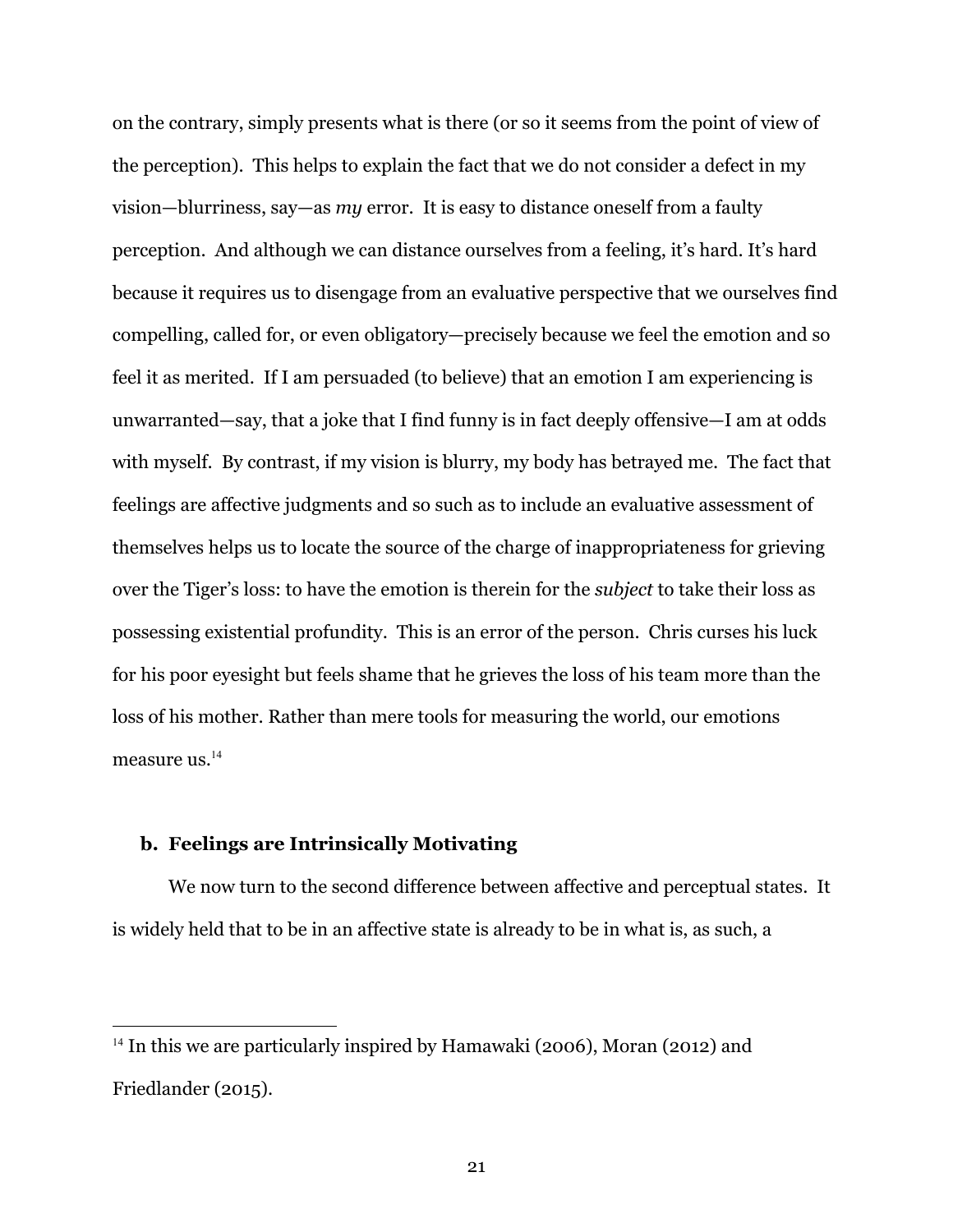motivating state. <sup>15</sup> But this is not so with perception, that is, with the sort of receptive state that is thought to ground empirical knowledge.

Feelings have what is sometimes called *valence:* they exist on a spectrum of pleasurableness and painfulness. The fact that feelings are pleasurable or painful *as such*—their valence—constitutes a link to motivation, one that has no analogue in

<sup>15</sup> A few have raised doubts about the idea that feelings are motivating, e.g., Robinson et al (2015), Corns (2014), and Corns and Cowan (2021)). But their arguments establish only that the so-called "affective" and "motivating" sub-personal processing systems are two separate systems, though often working in tandem. Even if true, it does not follow that the emotions, which are *person-level* states, do not on their own motivate and rationalize behaviors. What we say in this section is meant to intuitively support the motivating power of feelings by means of examples. We would also argue that alleged counterexamples to the motivational power of feelings on the personal level introduced by Corns and Cown (2021) misfire insofar as (a) they target only the view that affect is constituted by desire, a view we reject below; (b) assume that sensory perceptions and feelings have analogous rational structures, a view that we refute; and (c) address mainly *moral internalism*, to which we are not committed here. Furthermore, the fact that even Perceptualists about emotions accept the challenge of reconciling their view with the truism that emotions are intrinsically motivating (e.g., Tappolet 2016) speaks to its intuitiveness. The connection is so tight that some suggest that it is part of the etymology of the term, going back to the "Old French 'emouvoir,' which means to stir up, itself going back to the Latin *emovere*, meaning to move out, remove, agitate" (Tappolet 2016: 47, n.1).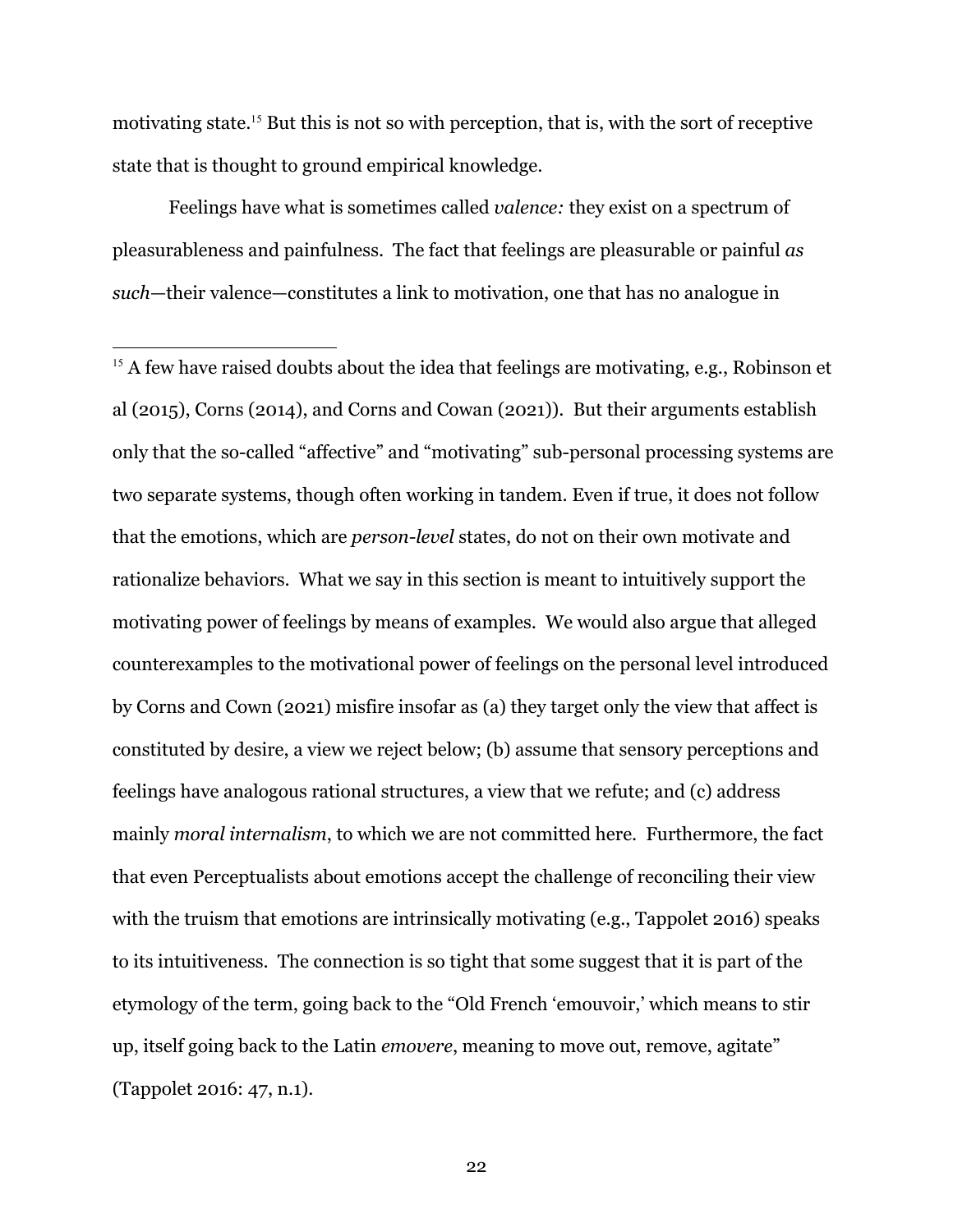perception. It is tricky to characterize this connection, however. We will do so here by distinguishing motivation both from the mere having of reasons and from having conative pro-attitudes.

To feel is not simply a matter of having and knowing oneself to have a reason to act, although it includes it. To experience grief over the loss of one's friend is to take his death to be grief-worthy. The pain of his loss gives one has reason to do various things, for example, to take time out to reflect on his life. Yet it's possible to have all of the reasons and to know that I have these reasons, but nonetheless to lack the motivation to act on them. If, for example, I simply *believe* that I have reasons to spend time reflecting on Morgan's life, I may not act on these reasons—I may simply not feel like it. Nor is motivation simply a matter of possessing the desire to do it, at least insofar as one conceives of a desire as simply a 'pro-attitude' towards performing a certain action. <sup>16</sup> A desire (so understood) might be a matter of holding the aforementioned belief that I have certain reasons to perform the action. <sup>17</sup> Such a desire may even be associated with a feeling of dread about performing the relevant action. But to grieve is not merely to *have* and know that one has the reason, and so not simply to desire (in the 'pro-attitude'

<sup>16</sup> This conception of motivation is developed and defended at length in Marcus (forthcoming).

 $17$  The distinction between desiring to do something and believing it would be good to do is emphasized in, e.g., Stampe (1987). We do not, in any case, commit ourselves to a 'pro-attitude' theory of desire. For a conception of desire according to which it is presentational and internally evaluative, see, for example, Tenenbaum (2007) and Brewer (2009).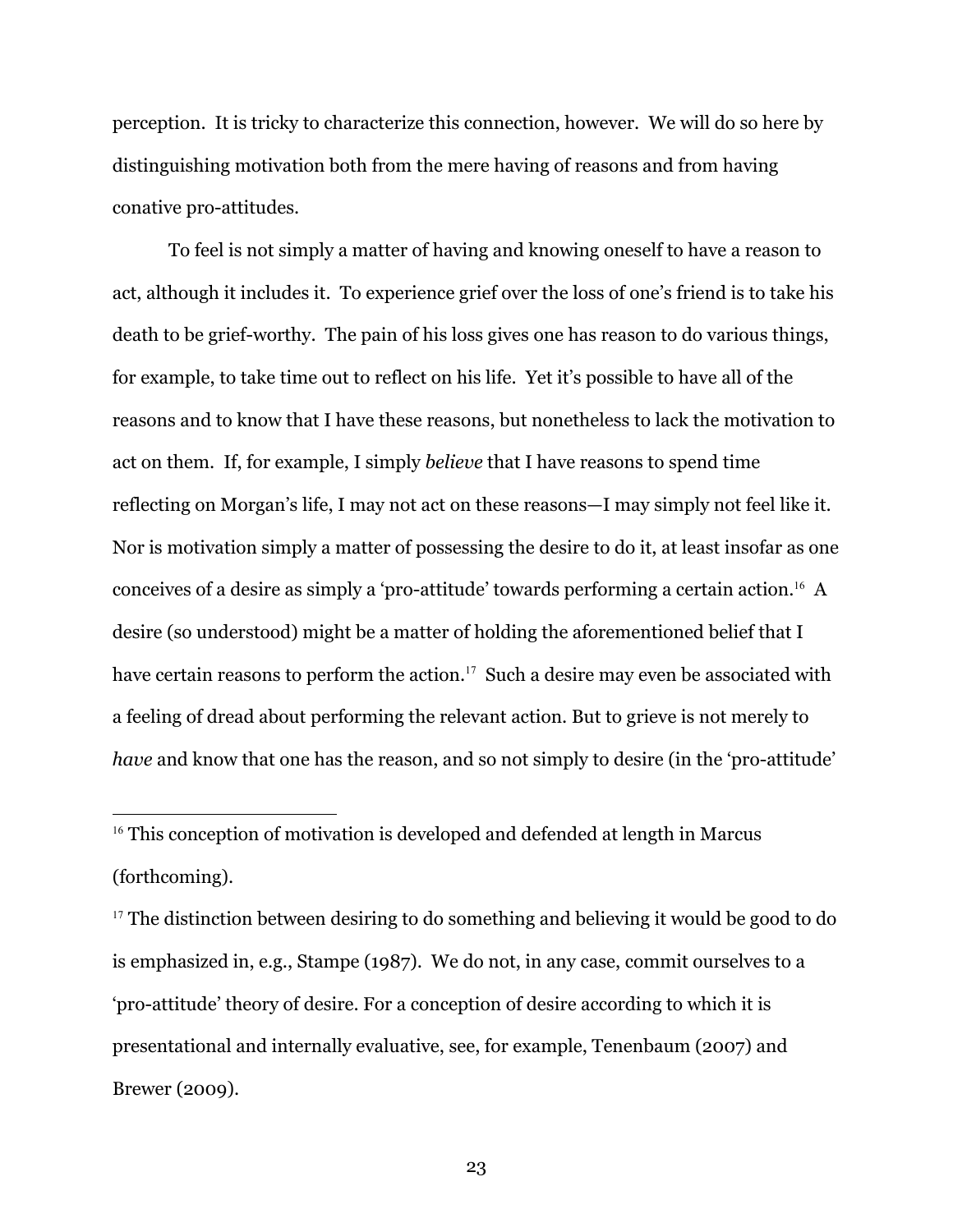sense) to perform the action. Prompted by the pain of someone's loss, one feels like doing the things that the reasons are reasons to do; that is, one is motivated to do those things. <sup>18</sup> Perception, by contrast, does not as such supply motivation. Typically, we know various facts on the basis of perception, facts that, once grasped, can figure in our practical deliberations in various ways. But to perceive that things are thus-and-so is not by itself to be motivated to respond in any particular way.

Though emotions are unlike perceptions in their motivational power, the particular manner in which they motivate is inextricable from a feature they share with perception: they are *presentational*, i.e., they present the world as being a certain way. Mark Johnston has argued along these lines that if affective experiences were not presentational, we could not account for their power either to motivate or to rationalize behaviors and to do so *directly*. Johnston observes that "many of our affective responses have authority, in the sense of requiring or at least making immediately intelligible what we then go on to desire and do."<sup>19</sup> This authoritativeness is due to the presentational purport of feelings. He argues that the analogy between perception and *feeling* is something like this: whereas perception, precisely insofar as it discloses the environment, makes our own beliefs about the world intelligible to ourselves (and so they are sustained by our viewing them as true), feeling, precisely insofar as it discloses the good, makes those feelings and consequent behaviors intelligible to ourselves: they

 $18$  The wide tendency to understand affective motivation in terms of desire is thus misguided. See Prinz 2004, Tappolet 2016, though with qualifications, and Corns & Cowans (2021). On its confusion, cf. Goldie (2000), Helm (2001).

<sup>&</sup>lt;sup>19</sup> Johnston (2001): 187.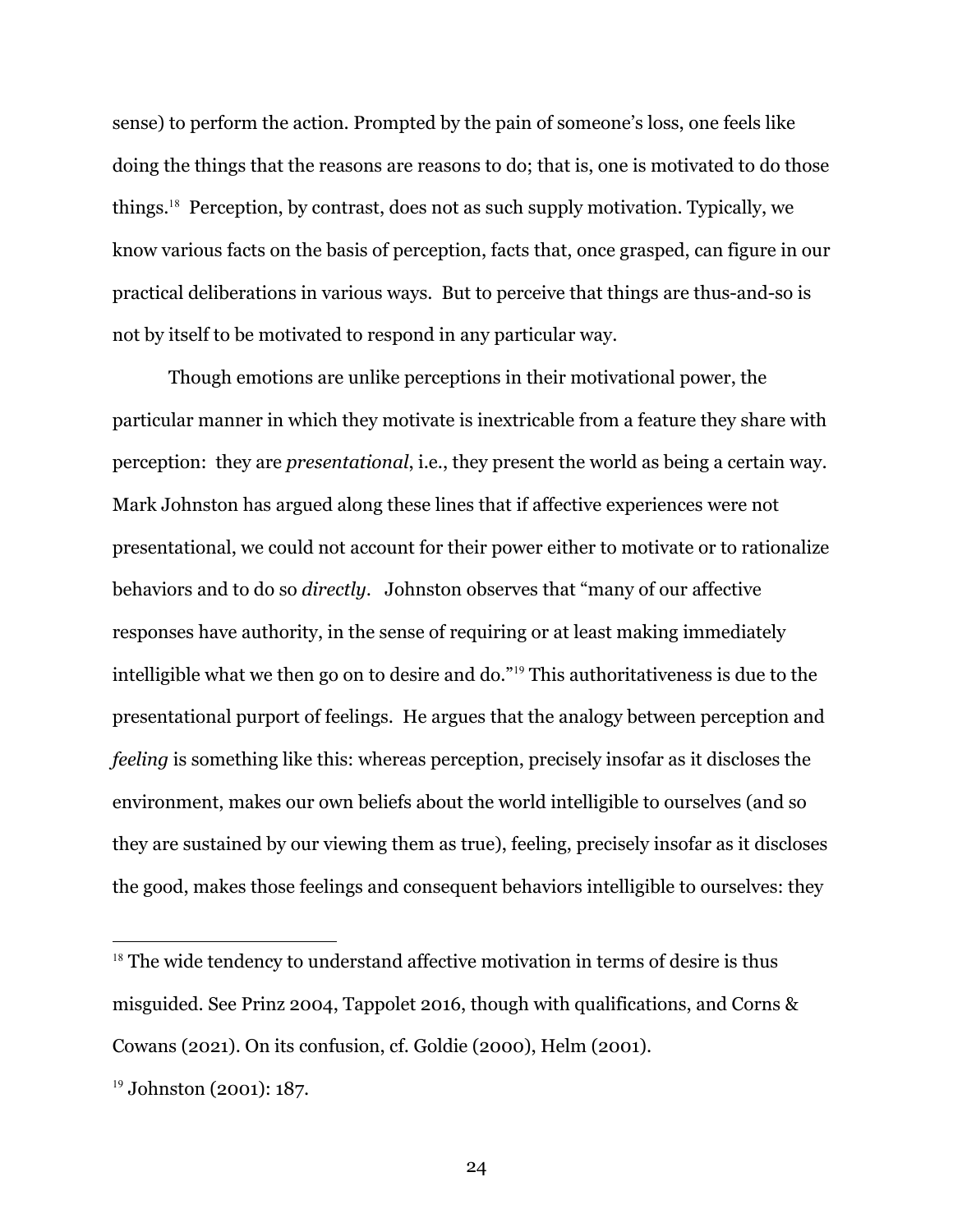are sustained by the continuing sensuous apprehension of the worthwhile. It is precisely because emotions present the world as having certain goods that they have the power to both motivate and rationalize their own (dis)continuation, their pursuit/avoidance, etc. I need nothing other than to be in touch with my grief to spend time reflecting on Morgan's life, to visit his parents, to keep playing James Brown, etc. Note too that we need *only* cite a past or current feeling in order to rationally explain such behaviors. Saying: "I am so taken back by Morgan's death" suffices on its own both to articulate my motivation and to *justify* the time I spend listening to *Star Time*. I need not say, and standardly don't say in response to the question "why do you spend so much time in quiet reflection?" "I *believe* that I am grieving" or "I *desire* to reflect on Morgan's life." In fact, standardly such answers would be weird. To answer this question aptly, I need only to cite my emotion.

#### **c. Feelings are Direct Ways of Knowing**

When our emotions present the world as it really is, we acquire knowledge of the world directly.<sup>20</sup> We can learn from grief that a specific person's life was important, that they mattered, that they were a special and irreplaceable being. Furthermore, we do not

 $20$  Our view of the emotions thus differs both from the standard cognitivist's view, according to which emotions are beliefs or judgments about values (e.g., Solomon 1993, Nussbaum 2001) *and* from perceptual theories of emotions, according to which emotions just are perceptions—in *the narrow sense*—of value (e.g., Tappolet 2016, Milona 2016).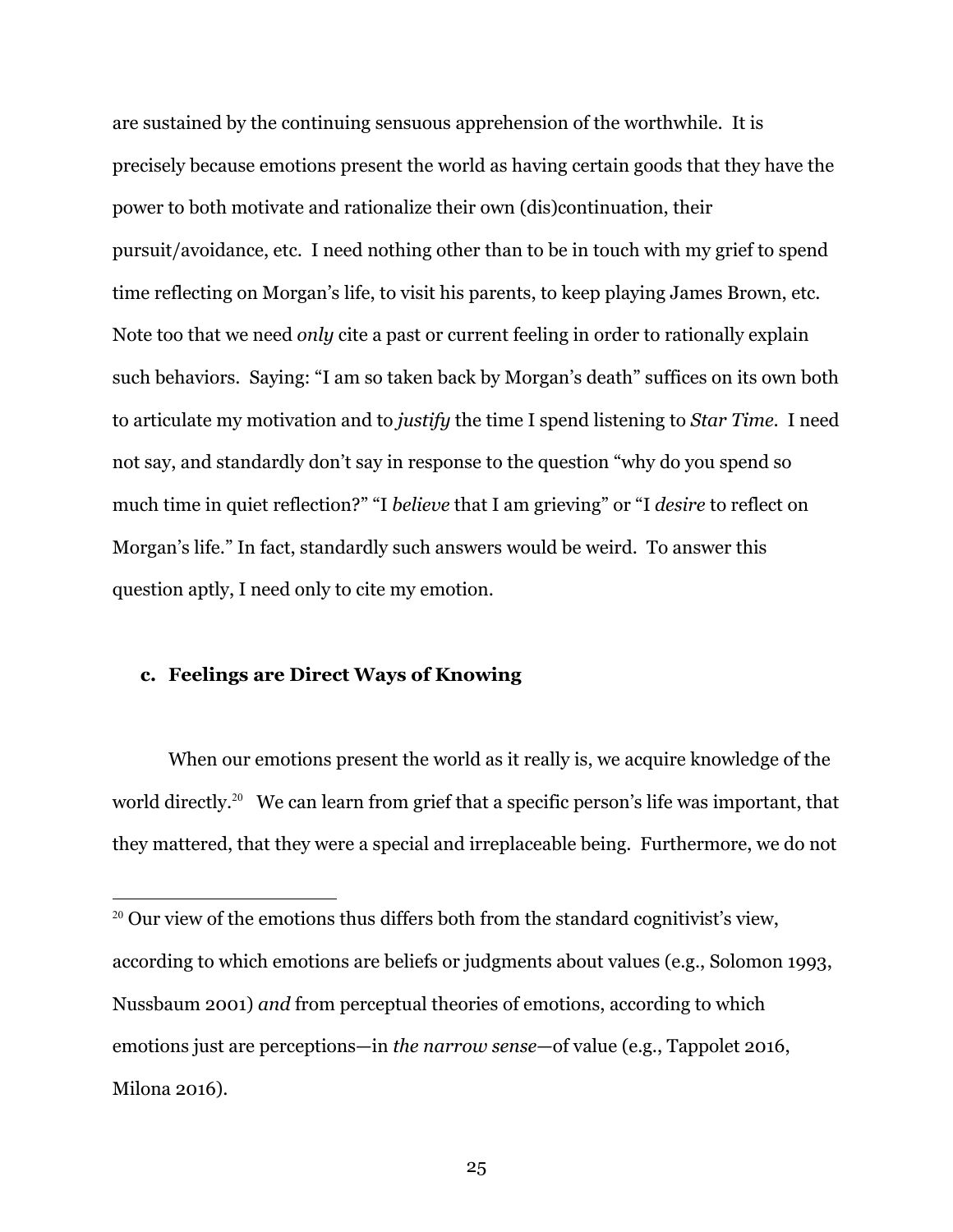learn this by inferential reasoning: "I feel terrible that Morgan died, so he must have been a special person." Rather, it is simply *by experiencing grief* that one can come to know that he is a special person. Emotions are responses to facts (and events and objects) that present those very facts (and events and objects) as having a certain significance. They present those facts (and events and objects) as warranting and motivating actions and mental states of various types, in addition to warranting the very emotion being experienced. In the paradigm case, we know that those facts possess the relevant significance by experiencing the relevant emotions. To feel grief about what merits grief because it merits grief is to have knowledge of, in the broad sense, *value*. This is not to say that one can't know the significance of this person in some other way. One can know it from testimony or inference. But *the feeling of grief* is itself a way of coming to know this instance of value.

Our point is not that one feels grief and is thereby caused to *believe* that, e.g., Morgan's death merits sadness and reflection on his life. Rather, the feeling itself, which like perceptions comes upon the griever unbidden, simply presents Morgan's death as worthy of grief. Unlike the case of belief, there is no proposition, mediating between the emotion and the world. Affective knowledge is in this sense nonpropositional. But unlike knowing how to do something or knowing a person (other plausible candidates for non-propositional knowledge), the object of affective knowledge is a (normative) fact. In this respect, it is more like practical knowledge: practical knowledge is factual knowledge we have not by virtue of being justified in believing a proposition, but rather simply by virtue of performing an intentional action: for example, I know that I am walking to the zoo not because I have adequate doxastic justification (e.g., I can smell the animals), but simply because I am intentionally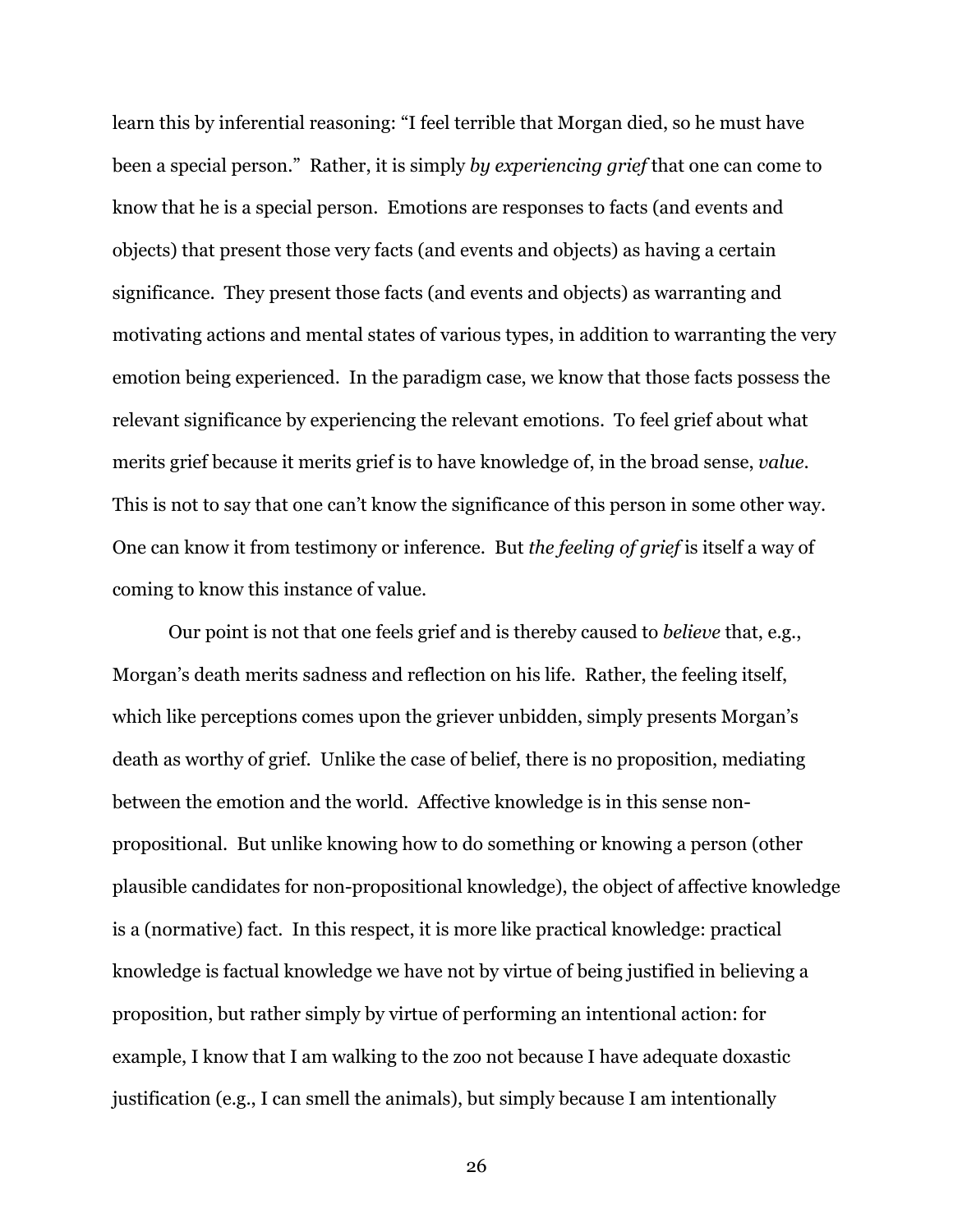walking to the zoo.<sup>21</sup> Analogously, affective knowledge is factual knowledge we have not by virtue of being justified in believing a proposition, but rather simply by experiencing a feeling. I know that Morgan was a special person not because I have doxastic justification (e.g., having read the obituaries), but simply through grief.

Is there a tension between arguing that emotions are motivating and that they are direct ways of knowing? No. To regard the emotions as motivating is *not* to regard them as non-cognitive states (as the Humean typically has it). The emotions are not motivating states *as opposed to* being ways of knowing the world. To assume otherwise is to wrongly assume an affective-cognitive divide, which we reject along with the affective-conative divide, and the conative-cognitive divide. A state or experience can be *both* a way of knowing the world *and* motivation to act a certain way—a knowing feeling. <sup>22</sup> Feelings provide excellent ground for challenging these alleged divisions, given that, as argued above, their motivational and cognitive powers are interdependent.

Because feeling *is*, in the ideal case, an awareness of a normative fact, we describe it as a type of *judgment*. Our point in doing so is to emphasize that affective knowledge is not *based on* feeling in the way doxastic knowledge might be based on feeling—as when I infer that Morgan meant a lot to me from the fact that I can't stop crying. The latter is a theoretical judgment, consisting of a true belief based on good evidence. The former, affective knowledge, is an affective judgment consisting simply of the feeling

<sup>&</sup>lt;sup>21</sup> This thesis is defended at length in Marcus (2018) and Marcus (2019).

<sup>&</sup>lt;sup>22</sup> Cf. Zagzebski (2003), Döring (2007), Brewer (2009): 32-34 and Helm (2001), mainly chapter 2.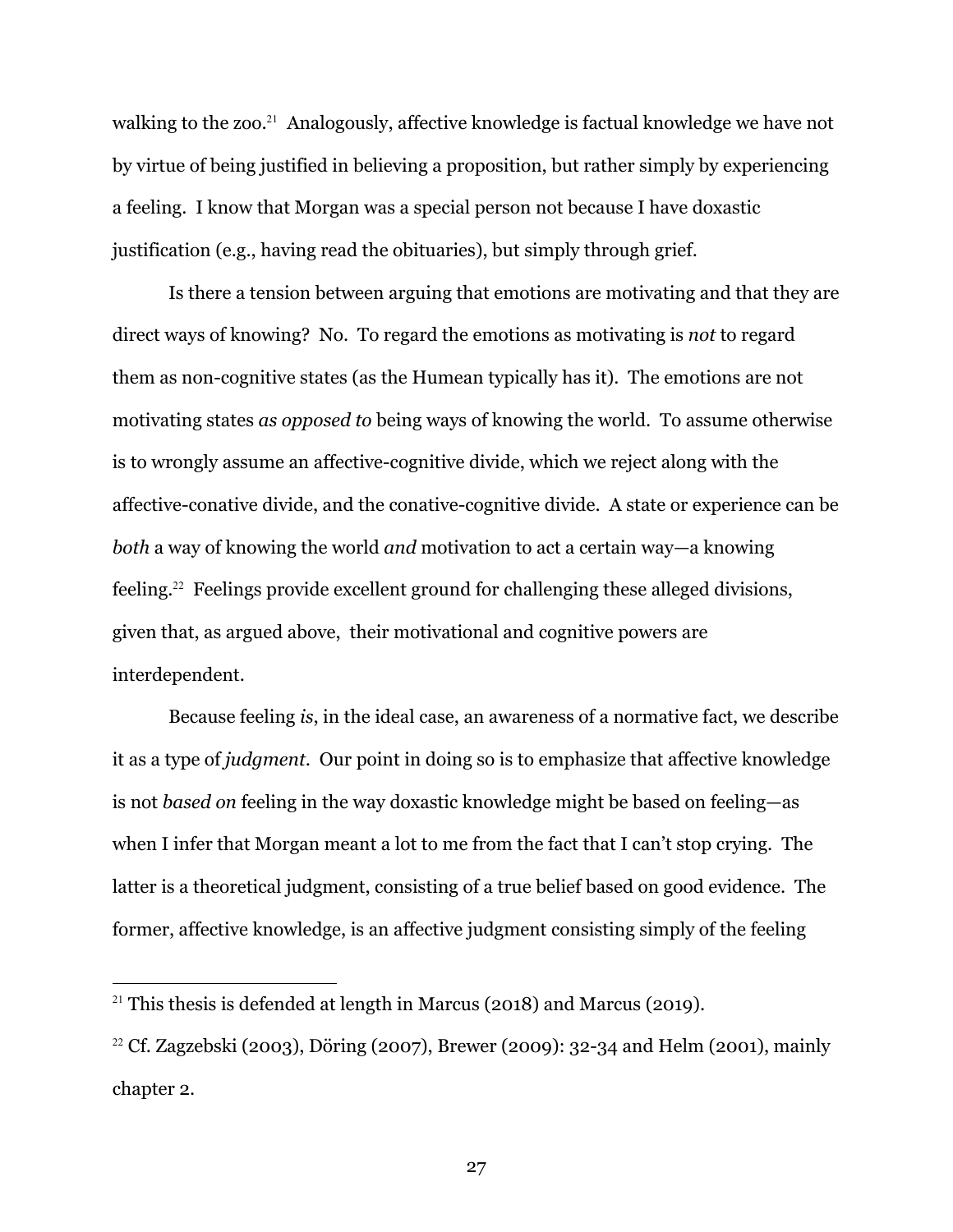itself. As we will use the term, then, a judgment is a possible knowledge-state. Not all affective judgments are knowledge, of course. One who grieves over their team's loss does not, in so doing, know that it was grief-worthy. But when an affective judgment is what it should be—a feeling that presents itself as merited by its object and is felt because it is (actually) so merited—it constitutes affective knowledge in virtue of putting us in (affective) touch with a normative fact.

# **d. Objections and Queries**

Given the ultimate objectives of this paper, a full defense of the general approach to the emotions and to affective knowledge is not possible here.<sup>23</sup> But consideration of some objections and queries will clarify and support the central idea.

First, we ordinarily don't speak of emotions as true or accurate, but rather as appropriate or inappropriate. This might be taken as evidence that we don't ordinarily conceive of emotions as tracking reality. But in fact, part of what confers appropriateness on an emotion is precisely its fidelity to reality. Its rationality *is* measured by accuracy, just not *exhausted* by that measure.<sup>24</sup> If a grown man cries when

<sup>&</sup>lt;sup>23</sup> For a fuller defense, see Gorodeisky (MS).

<sup>&</sup>lt;sup>24</sup> See Gorodeisky (2021b). This is why some of those working on emotions agree that emotions cannot be desires if the latter are characterized by what is often known as a world-to-mind direction of fit (e.g., Helm (2001), Döring (2003), Raz (2011)). The point is that, like beliefs and doxastic judgments, the emotions are measured partly by their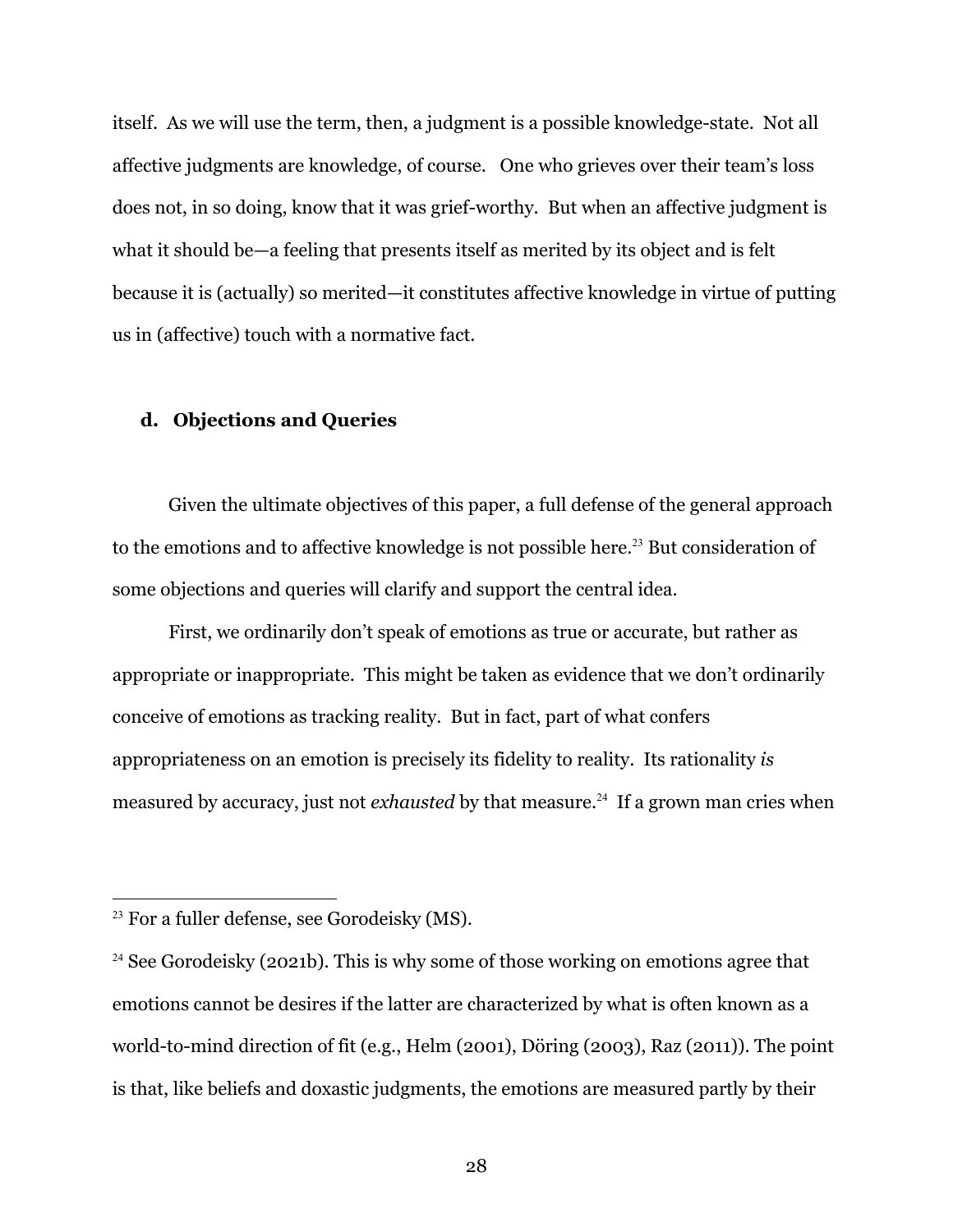the Tigers lose, we would (ordinarily) view him *in his grief* as wrongly valuing the outcome of football games. His emotional response falls short of the relevant standard of success since it is not warranted by their loss. Similarly, someone who flies into a rage at being asked by a waiter whether they want a lemon in their water finds offense where there was none. We view someone who grieves at the loss of a friend, on the contrary, as properly registering *in their grief* the value of a human being. The appropriateness of an emotion is a matter of its affectively presenting its object as possessing a significance that it really does have, and of being responsive to it. Accuracy is part but not all of this.

Second, do emotions reveal value-facts *simpliciter* (a man's death is to-begrieved) or just value-facts *for* the experiencing subject (a man's death is to be grieved by *me*)? A complete answer to this question would require more work on the ontology of value than we can do here. But we would argue that the character of disagreements fueled by conflicting emotions strongly suggests that emotions, on their face, present value facts *simpliciter*. Someone who feels sympathy for a migrant child being separated from their parents will take someone who feels none to be both *missing* something (the tragedy) and *lacking* something (appropriate responsiveness to such a tragedy). Even when it comes to less weighty matters, there is something slightly disturbing and alienating in realizing that someone else—particularly someone close doesn't share one's emotional response ("you didn't find it funny??" "you dislike Hitchcock??"). And emotions are always subject to a "why" question, one that asks not

answerability to the facts: their success depends (partially) on correct reflection of the world.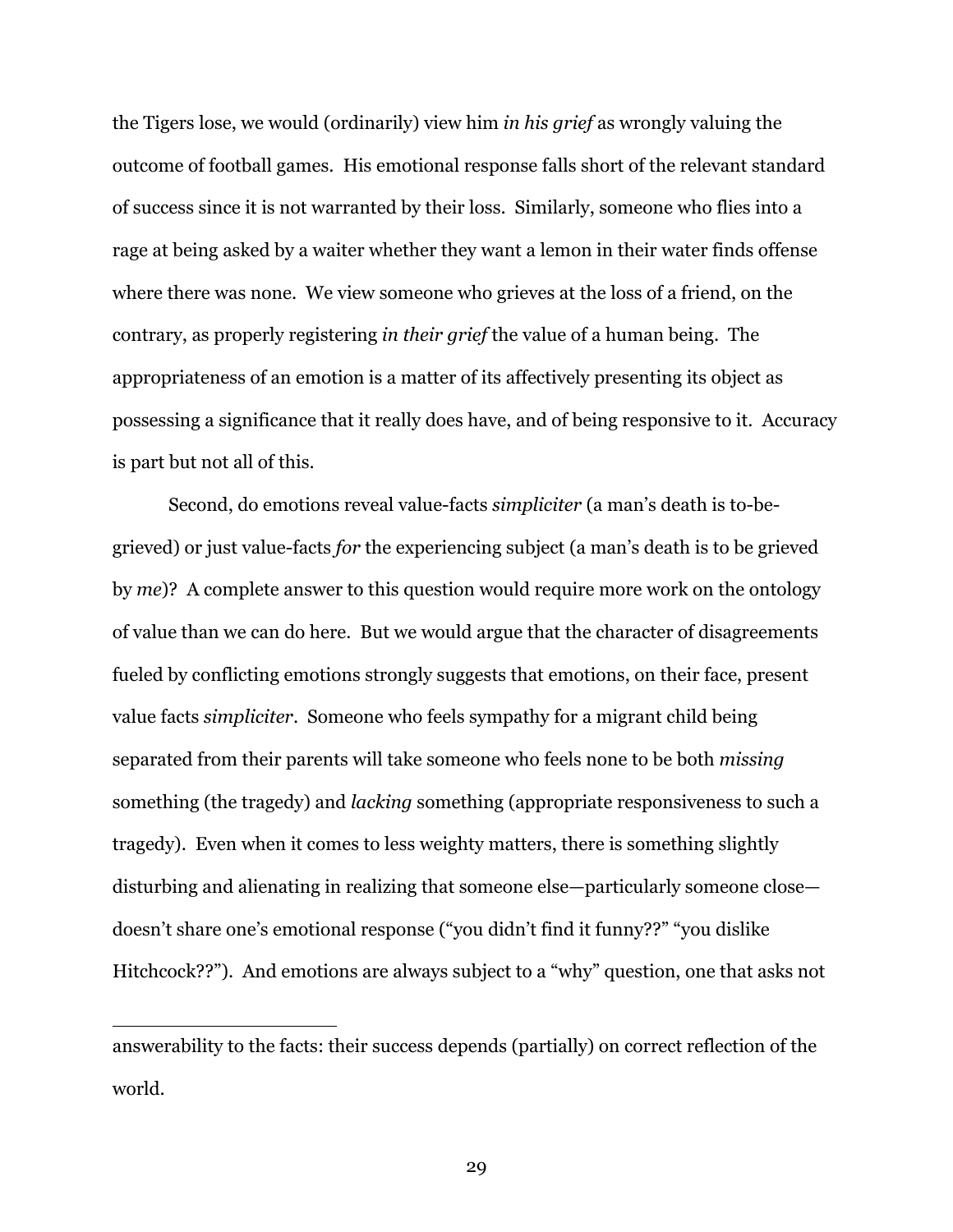only for what led you to feel that way (or to lack the feeling) but at the same time what *justifies* this feeling (or lack thereof). The best explanation of this and related phenomena is that, when our emotions present something as having a certain value, we do not understand the relevant value as merely of the 'for me' variety.

As our topic is not the ontology of value, we will not consider here arguments that there are no values 'out there' as part of the fabric of reality.<sup>25</sup> It is worth emphasizing, however, that our opponent in this paper, the Perceptualist, is also a realist about aesthetic value. And their theory attempts to show how the aesthetic has a real foothold in the world. We contend that our view accomplishes this aim without distorting the character of what it is supposed to explain, namely, aesthetic knowledge. We will return to this point below.

Still, it might then be wondered, thirdly, why in presenting this view of feelings a specific stance on the question of value realism is required and, relatedly, why the theory of the emotions on offer is committed to any particular story about affective *knowledge*? Why not, it might be asked, simply introduce the notion of affective (and aesthetic) cognition without weighing in on any extra-mental questions?

The short answer is that emotions are normative kinds, in the sense that part of what it is to be a state of, say, grief is to be measurable according to a standard. And the relevant standard is to feel grief about what merits grief because it merits grief. So grief is inappropriate when it is about something that does not merit grief. But a suitable

 $25$  For arguments supporting the view that affective values, including aesthetic properties are not merely projected on to the world, but part of the fabric of the world, see, e.g., McDowell 1983, Johnston 2001.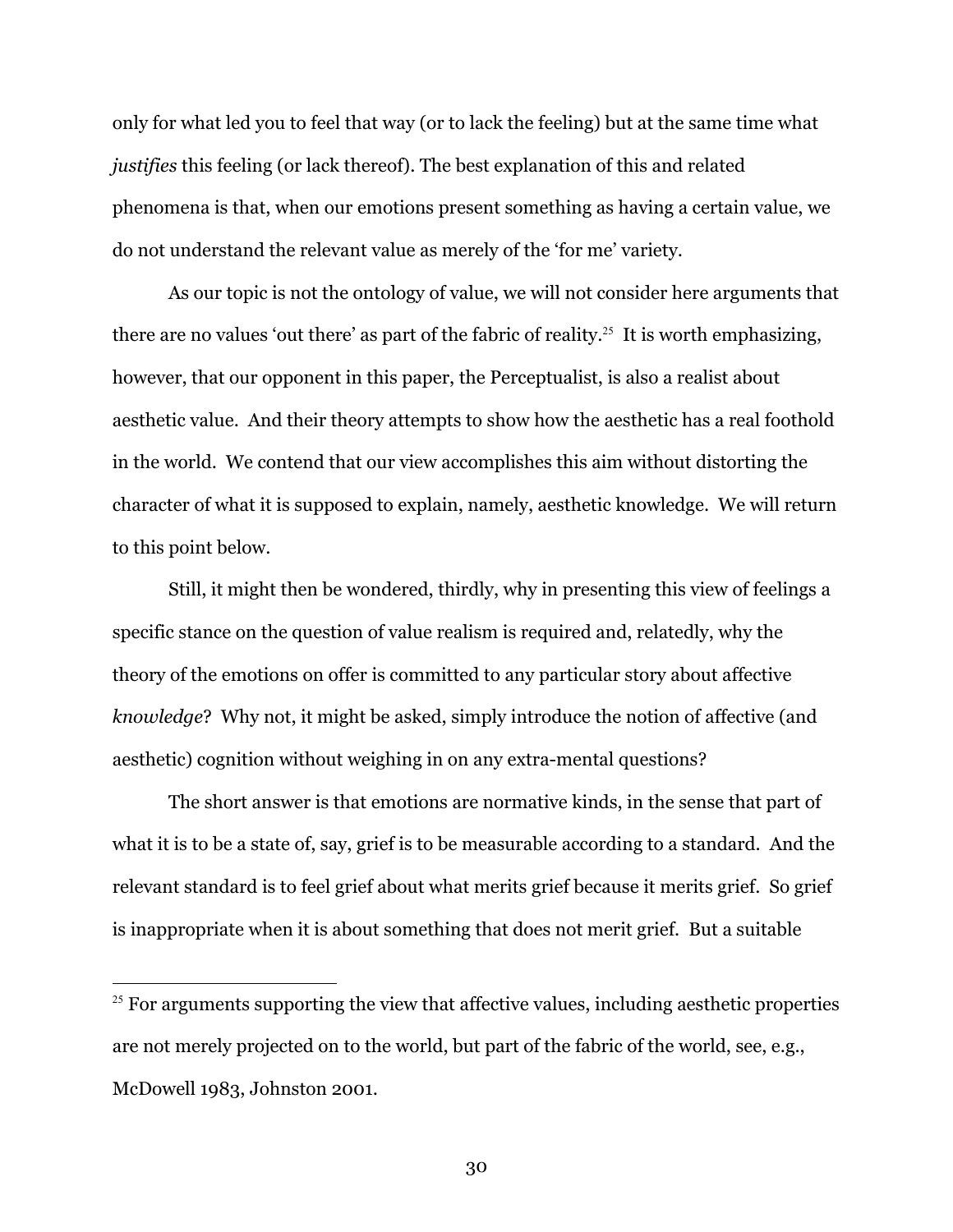match is not sufficient for an exemplary instance. It must also be felt *because* its object is grief-worthy. And the relevant sense of 'because' is that of rational explanation. To revert to our earlier example, Kaito is not angry at his mother because she singed the toast unless he takes it that she singed the toast. For this reason, the same strange possibilities that threaten our perceptual judgments (defeaters of various sorts) also make vulnerable our emotional responses to what is (or seems to be) learned through experience. If Kaito merely speculates (but does not *know*) that she singed the toast then his anger is to that extent unjustified. More interestingly, if (as seems fair) singed toast is a bad reason for anger, then his anger does not embody knowledge of the singing's meriting anger. Because grief is a normative kind, governed by the above standard, one cannot say what grief is without invoking the extra-mental. It just is the feeling that is what it should be under specific, apprehended worldly conditions.

Fourth, the former query and our repeated discussion of merit may raise a further question: what role does the appeal to *meriting* play in distinguishing affect from perception? We answer as follows. The rational 'because' means roughly 'in light of the fact that...'.<sup>26</sup> To say that a man grieves the death of his friend because it merits grief is to say that he reacts in light of the death's grief-worthiness; the point of view of his grief includes a view of Morgan's death as worthy of grieving. We do not emphasize this merely because it accounts for a central feature of the phenomenology of feeling, but because a crucial element of the sort of knowledge that a feeling provides is a consciousness of the feeling's own appropriateness, i.e., its being a suitable response to a loss. And the emotion constitutes knowledge of grief-worthiness only if it includes a

<sup>&</sup>lt;sup>26</sup> For extensive discussion of rational explanation, see Marcus (2012).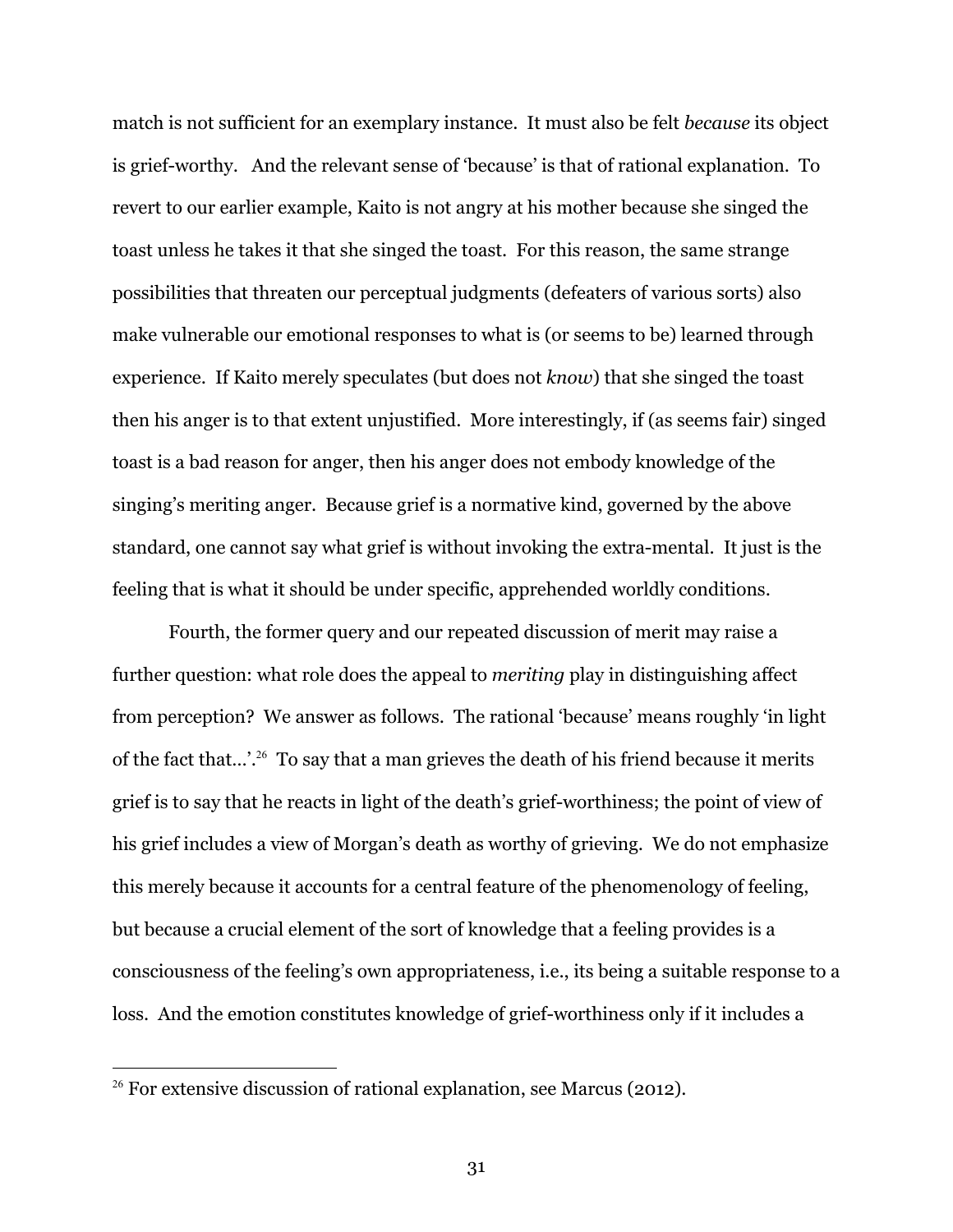grasp (often inchoate) of the justification that the relevant circumstance actually provides for grieving. Emotions are, in this sense, occupants of the space of reasons. Part of what it is to feel grief is to recognize the appropriateness of such questions as 'why grieve about *him*?'. To which one might respond, as the Ghost of Christmas Future does to Scrooge: "It may be that, in the sight of Heaven, you are more worthless and less fit to live than millions like this poor man's child". In the exemplary case, the subject understands her grief (again perhaps inchoately) as justified by a state of affairs that in reality does justify her grief. The internal perspective of the emotion is thus itself evaluative, and it is partly in virtue of the correctness of the evaluation that the emotion is at the same time knowledge of a value-fact. Meriting is thus at the core of affective knowledge.

But, fifth, what about when an emotion is not based on a fact at all, but only on what the person took to be a fact? Since the ground cannot be the fact, what is it? And doesn't the difficulty of answering this question favor a story on which emotions are never based on external facts? Here we run into a constellation of philosophical pressures familiar from the philosophy of perception. There too an account that posits its topic-state as a mode of access to what is 'out there' runs up against the fact that sometimes its putative object is absent. But few nowadays would insist on the basis of this argument that one only ever *really* perceives *internal* items.<sup>27</sup> There is a plethora of strategies for avoiding this conclusion, as the explosion of disjunctivist responses to the

<sup>&</sup>lt;sup>27</sup> Contemporary skepticism about this style of argument traces back to Austin 1962.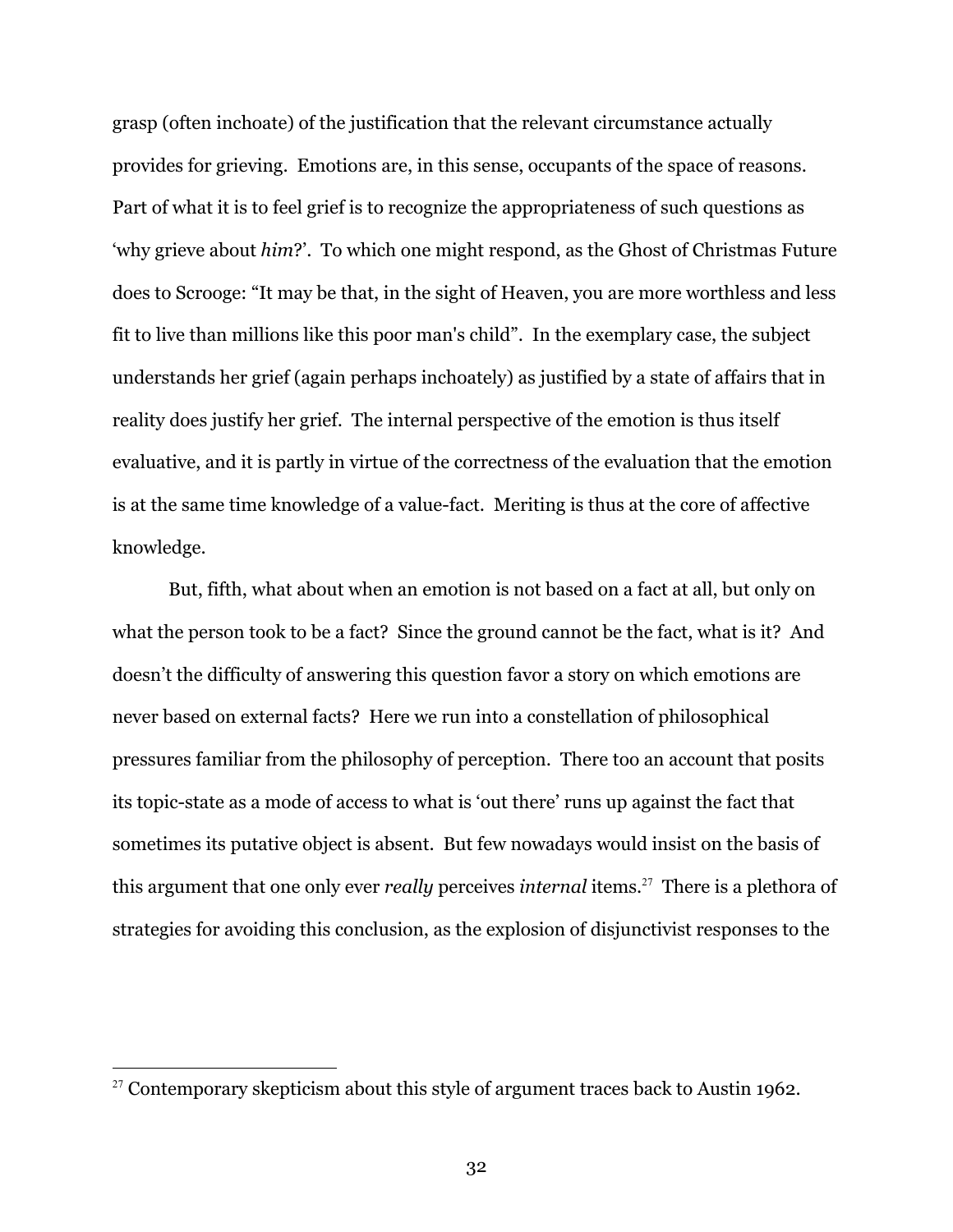argument from illusion shows.<sup>28</sup> We will not commit ourselves to any detailed reply to the analogous argument here. But we see no reason why the correct solution to the former case could not be extended to the latter.

Emotions are especially plausible sources of knowledge of value in light of the way they challenge the false division between the cognitive and the conative. And it is precisely in this regard that a theory of the aesthetic that identifies aesthetic judgment with emotion—Affectivism—proves itself. Affectivism illuminates, as we show in the next section, the structure of aesthetic experience, its motivating character, and its epistemic profile.

# **III. Aesthetic Judgment as Feeling**

In what follows, we will take for granted that emotions and perceptions differ along the lines just sketched. Now we will show that aesthetic knowledge bottoms out in affective states rather than perceptual states. We will argue that the three characteristics of feeling highlighted in section II—rational structure, motivational immediacy, and epistemic directness—are precisely what makes the feeling of aesthetic appreciation the most plausible source of aesthetic knowledge. In making this argument, we will rely on a distinction between *primary* and *derivative* knowledge. According to the empirical model of knowledge, any instance of such knowledge traces back to perception. We will describe those who know that p in virtue of perceiving or having perceived that p as

<sup>&</sup>lt;sup>28</sup> Influential versions of disjunctivism include Hinton (1973) Snowdon (1979), McDowell (1987) and. Martin (2002)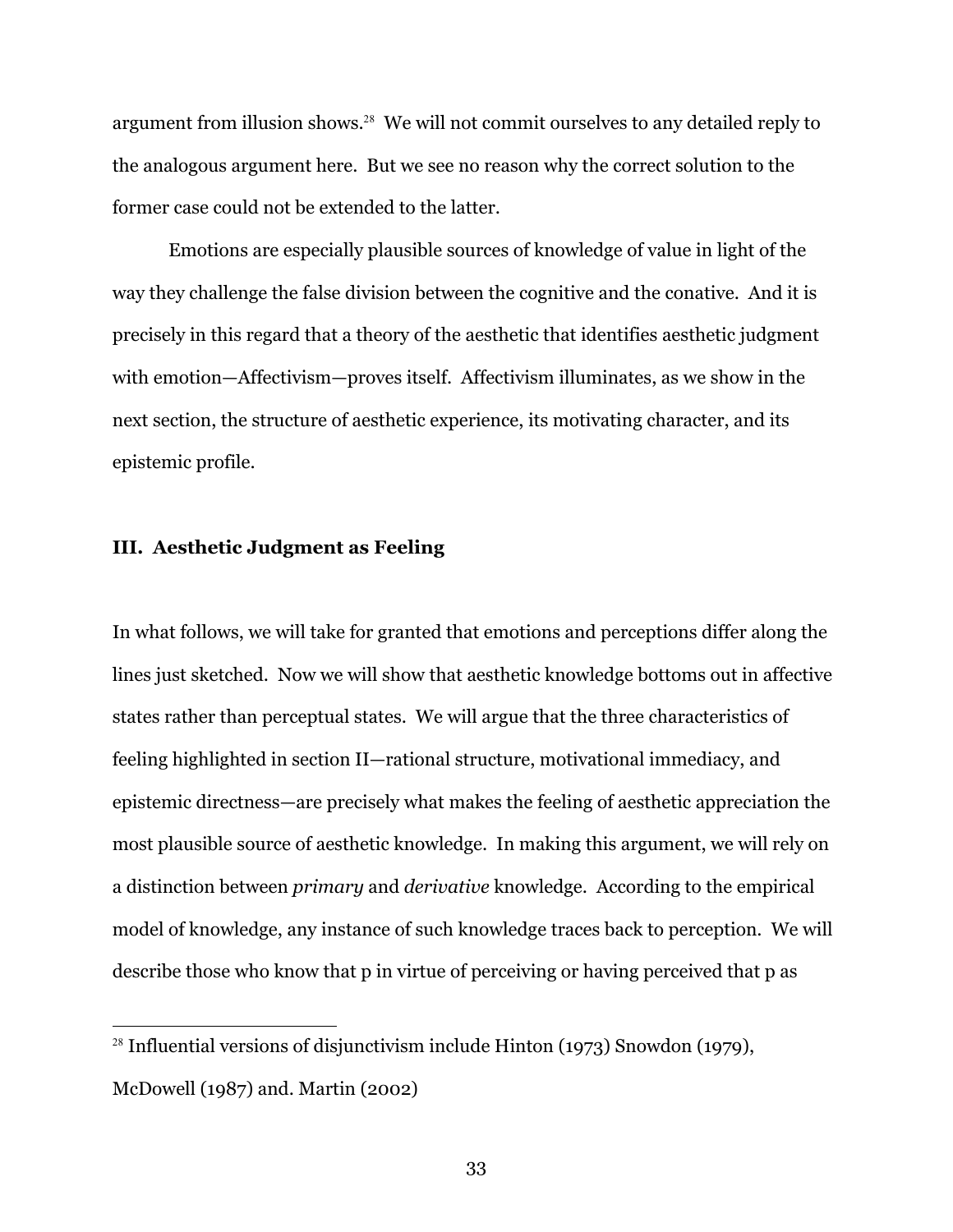possessing *primary* empirical knowledge that p. Those who have never perceived that p have at best *derivative* empirical knowledge that p. To have derivative empirical knowledge is to have acquired beliefs about the relevant objects without having perceived them.<sup>29</sup>

In what, then, does primary *aesthetic* knowledge consist? Not in perception, we argue in this section. More precisely, we do not possess *primary aesthetic knowledge* in virtue of being in (or having been in) an affectless state.<sup>30</sup> This is not to deny that we can form aesthetic *beliefs* without affect, nor to deny that such beliefs can constitute

 $29$  To say that a piece of aesthetic knowledge is primary is to say that its justification has not been transmitted by testimony or inference. But aesthetic justification does not operate independently of our being justified in holding other attitudes and so is not *foundational* in Lord's sense. Without perceptual knowledge, we would not be in a position to respond to the world emotionally. Our argument here is thus consistent with the idea that perception, unlike affect, *is* a source of foundational knowledge. <sup>30</sup> We thus explain why Beardsley, like many after him, is wrong to argue that aesthetic qualities are "perceptual" in the sense of being "open to direct sensory awareness" (Beardsley 1958: 31), or more generally, what's wrong with "aesthetic empiricism," the view that (in the words of Gregory Curry, who rejects it), "the boundaries of the aesthetic are set by the boundaries of vision, hearing or verbal understanding" (*An Ontology of Art*, p. 18). One can also think of the argument in this section as the argument that Carroll demands for "demonstrating" that aesthetic experiences (at least insofar as they amount to primary aesthetic knowledge) must be affective (Carroll 2012: 169).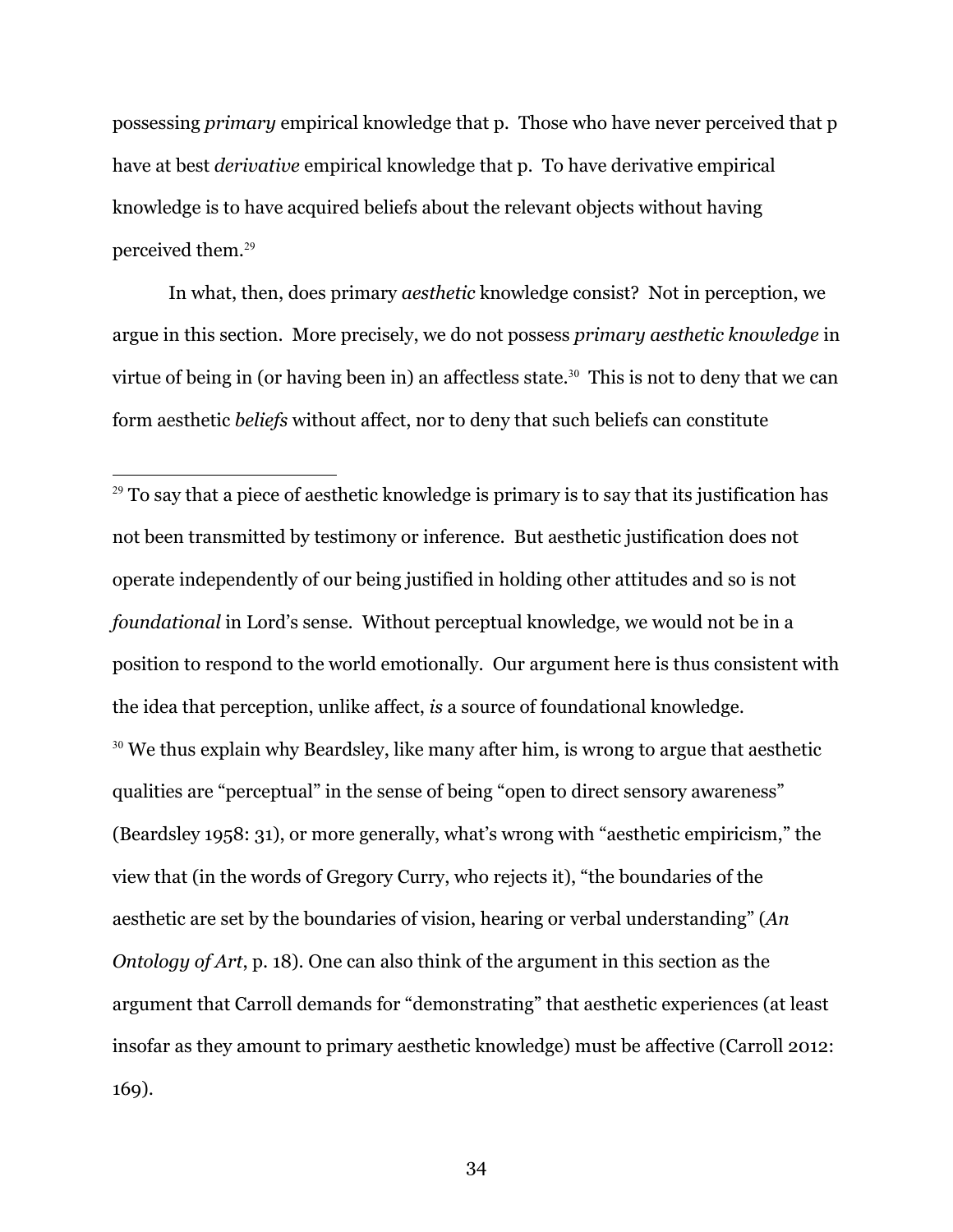knowledge. One could acquire this sort of *derivative* knowledge on the basis of testimony. For example, one could come to believe that a movie is good on the basis of reading a favorite critic's review of the film and one could act on the basis of this belief by streaming the film. But aesthetic knowledge does not originate in a belief, perceptually grounded or otherwise. Such knowledge derives from feeling. While we can know the aesthetic features of objects independently of feeling anything for them, aesthetic knowledge derives ultimately from feeling.

To frame the issue differently: the Perceptualist does not dispute that aesthetic knowledge stems ultimately from a direct experience. Our disagreement concerns the nature of this experience. We use the term 'aesthetic judgment' for the cognitive state that, in the paradigm case, constitutes primary aesthetic knowledge. The Perceptualist holds that this aesthetic judgment is a species of perceptually-grounded belief (distinguished from other beliefs by its content); we contend that it is a species of affective judgment (distinguished from every belief by its being a kind of feeling).

 Our defense of Affectivism will revisit the comparison of the previous section, using it to show that aesthetic judgments fall into the category of feeling. Aesthetic judgments have rational bases that warrant or fail to warrant and they engage the will *as such*. Nonetheless, like perceptual judgments, they are a source of primary knowledge.

#### **a. Aesthetic Experiences have a Rational Structure**

Aesthetic experience yields knowledge of value facts; specifically, the facts that certain objects are to-be-appreciated. We articulate aesthetic experience by ascribing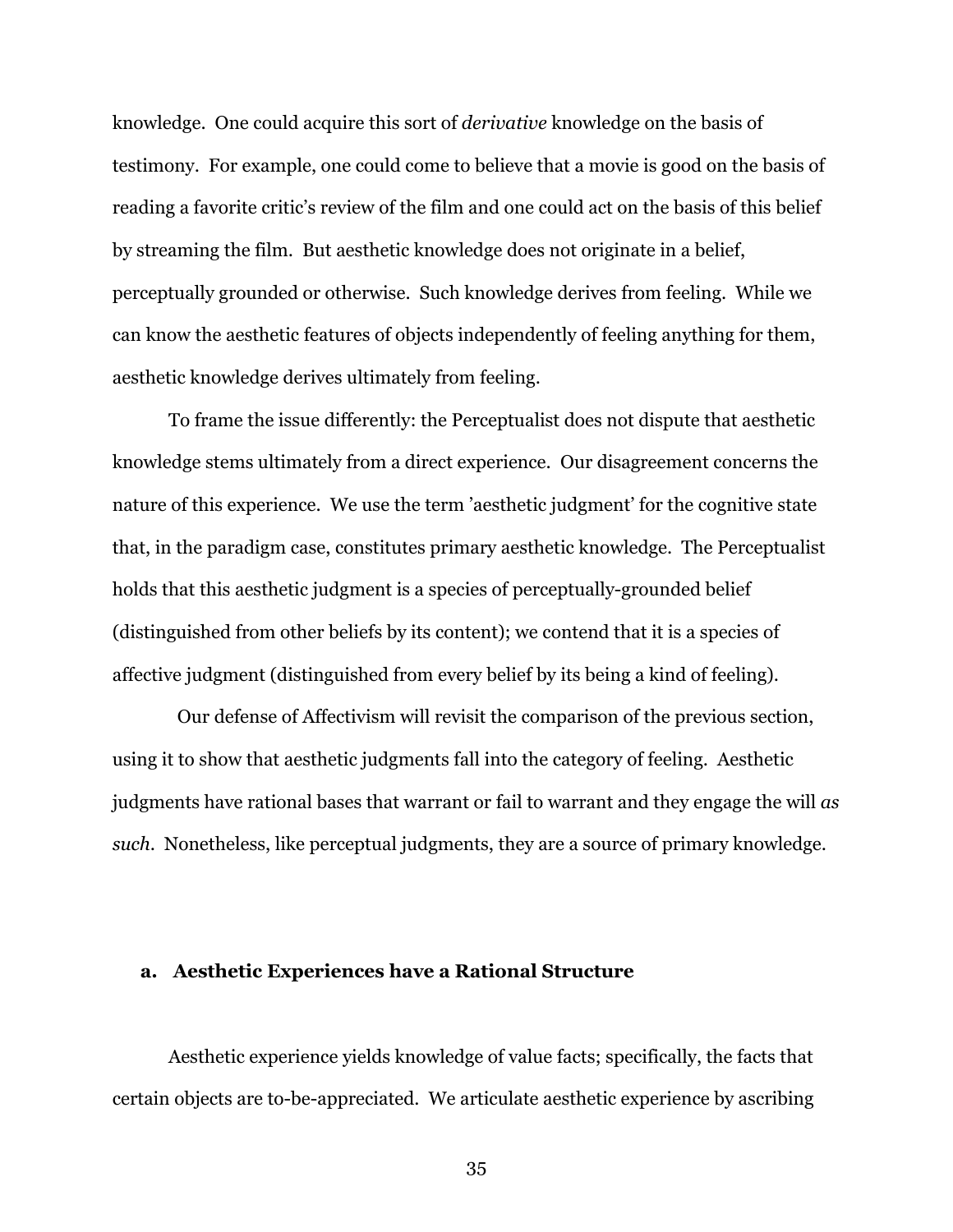merit or demerit, voicing approval or disapproval of what we have experienced. When we say "*The Souvenir* is moving", we are putting into words an experience through which we seem to be in touch with a property of the film in virtue of which it is worthy of being appreciated, that is, with a value property. And we experience the film as being moving in light of, e.g., the *candid* yet *expressive* acting, the *complicated* and *powerful* plot, etc., which are themselves value-facts: aspects of the film to-be-appreciated.

Because an aesthetic judgment is a stance on whether something is to be appreciated, the aesthetic experiences that constitute such judgments, unlike perceptions, raise a rational "why" question. This question asks for one's reasons for finding it worthy of appreciation, reasons that in the good case both justify *and* explain one's aesthetic judgment. If Mary judges the *Souvenir* to be an excellent film and is asked why she does so, she might appeal to its being moving. The judgment of excellence (in the form of feeling) is justified by appeal to a feature or features of the film in virtue of which it merits such a judgment, that is, such a feeling. Mary might cite the fact that the film is moving as rationally explaining her liking for the film; in so doing, she portrays this fact as a cause of her liking, one that operates through her recognition that this same fact justifies this liking. The film is to-be-appreciated—as Mary knows *through* her appreciation of it—because its being moving confers this status upon it. In giving the explanation, Mary represents her aesthetic judgment as explained by a certain aspect of the film, and this explanation operates through her recognition of its justifying function: she recognizes it as showing the film to be worthy of appreciation.

Now consider an ordinary emotion: If Sal is scared of the approaching man, their fear is a presentation of that man's approach as *to-be-feared.* To be afraid is itself an evaluative judgment, but one that, unlike belief, takes the form of feeling. If they are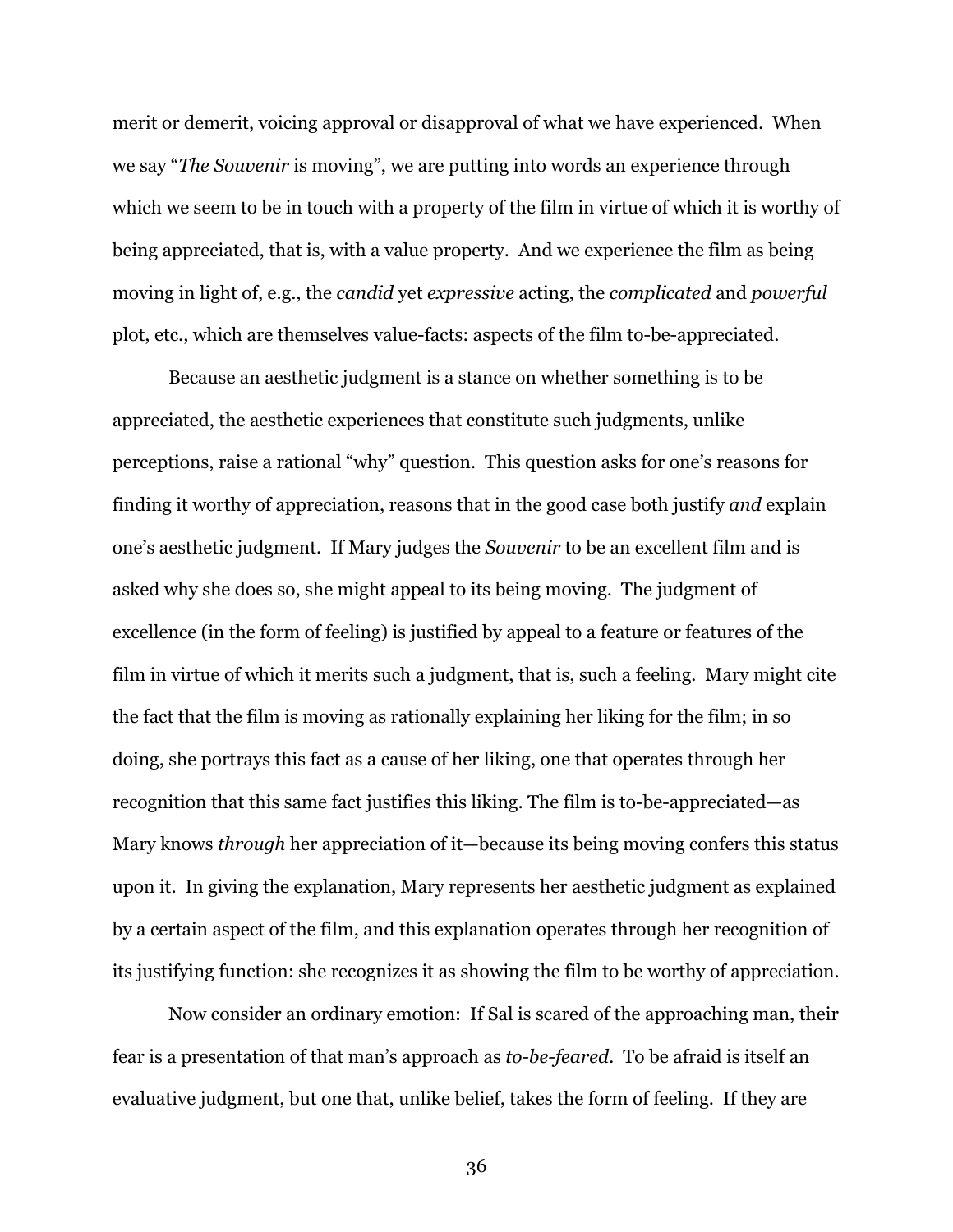asked *why* they fear the man's approach, Sal might reply that it is because he is a violent criminal. This is an explanation of why they are scared, one that also justifies their fear. It is precisely because the emotion itself is a presentation (or a would-be presentation) of something as to-be-feared that Sal's answer—like anyone's answer to a similar 'why' question—must cite something that shows (or purports to show) that the object of their fear in fact warrants that very feeling. Sal cites the fact that the approaching man is a violent criminal as a way of rationally explaining her fear; in so doing she portrays this fact as a rational cause of their fear, one that operates through their recognition of this fact as justifying this fear.<sup>31</sup> The common rational structure (alien to perceptual states) of aesthetic and affective judgment is due to the former being an instance of the latter.

# **b. Aesthetic Experiences are Intrinsically Motivating**

Let us return to valence. Aesthetic experience, like the emotions, has valence: it is experientially charged positively or negatively. <sup>32</sup> Some doubt whether aesthetic experience must be valanced, $33$  but we would argue that this is chiefly based on a confusion about what valence is. To be positively (or negatively) valenced, an experience need not be a fluffy, warm experience (or its opposite). A valenced experience is an experience with a specific presentational profile;<sup>34</sup> it presents one kind

 $31$  For more on rational causes, see Marcus (2012).

<sup>32</sup> E.g., Prinz (2011), Dokic (2016), Nanay (2016), Goffin (2018), Robinson (2020).

<sup>&</sup>lt;sup>33</sup> E.g., Carroll (1999) and (2004).

<sup>34</sup> E.g., Scheller (1973) and Poellner (2016).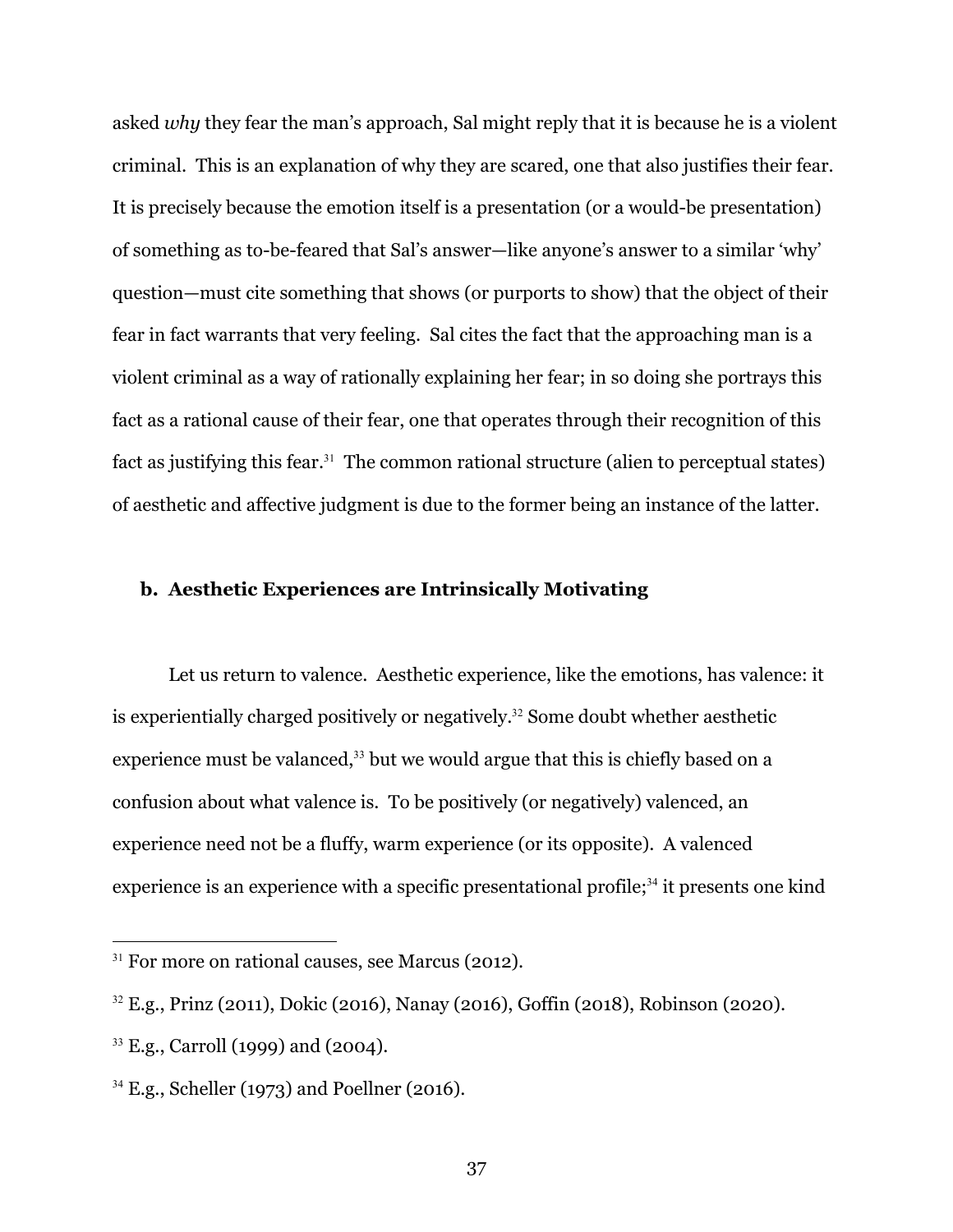of value property and also has a specific motivational structure. <sup>35</sup> Positive (or negative) valence is not to be understood as a hedonic tone, i.e., in terms of 'feeling good' (or 'feeling bad') as that expression is typically used. This would wrongly exclude the possibility that an experience of a work *both* presents it as excellent *and* as, in a familiar sense, *painful* to read or watch or listen to (and as painful precisely in the experience of the works' aesthetic virtues). And it would wrongly suggest that experiences with the same valence feel the same. An aesthetic experience that has a positive valence is felt as to-be-sustained insofar as it presents the object as meriting the very feeling one is experiencing. This is sometimes so even when we would describe the work as unpleasant or difficult. Even then, one is conscious not just of one's pleasure in taking in the work, but of the correctness of one's own pleasurable response to it.

The valence and presentational character of aesthetic experience are connected in the characteristically affective manner: it is *through* valence that we make contact with value. This is not to say that we infer value from our feeling pleasure, but rather that the pleasure (or displeasure) of an aesthetic experience *is* a presentation of its object's value, and therein a way of coming to know its value. To see this, consider the corresponding claim about perception. One does not infer from the qualitative character of one's visual experience that the world is laid out a certain way. Rather, this qualitative character constitutes one's grasp of what characteristics one's visual experience presents objects as possessing.<sup>36</sup> Similarly, the affective character of one's aesthetic experience

 $35$  E.g., Prinz (2011).

<sup>&</sup>lt;sup>36</sup> Dispositionalist accounts of color go wrong precisely by denying this intuitive idea. See Johnston 1992.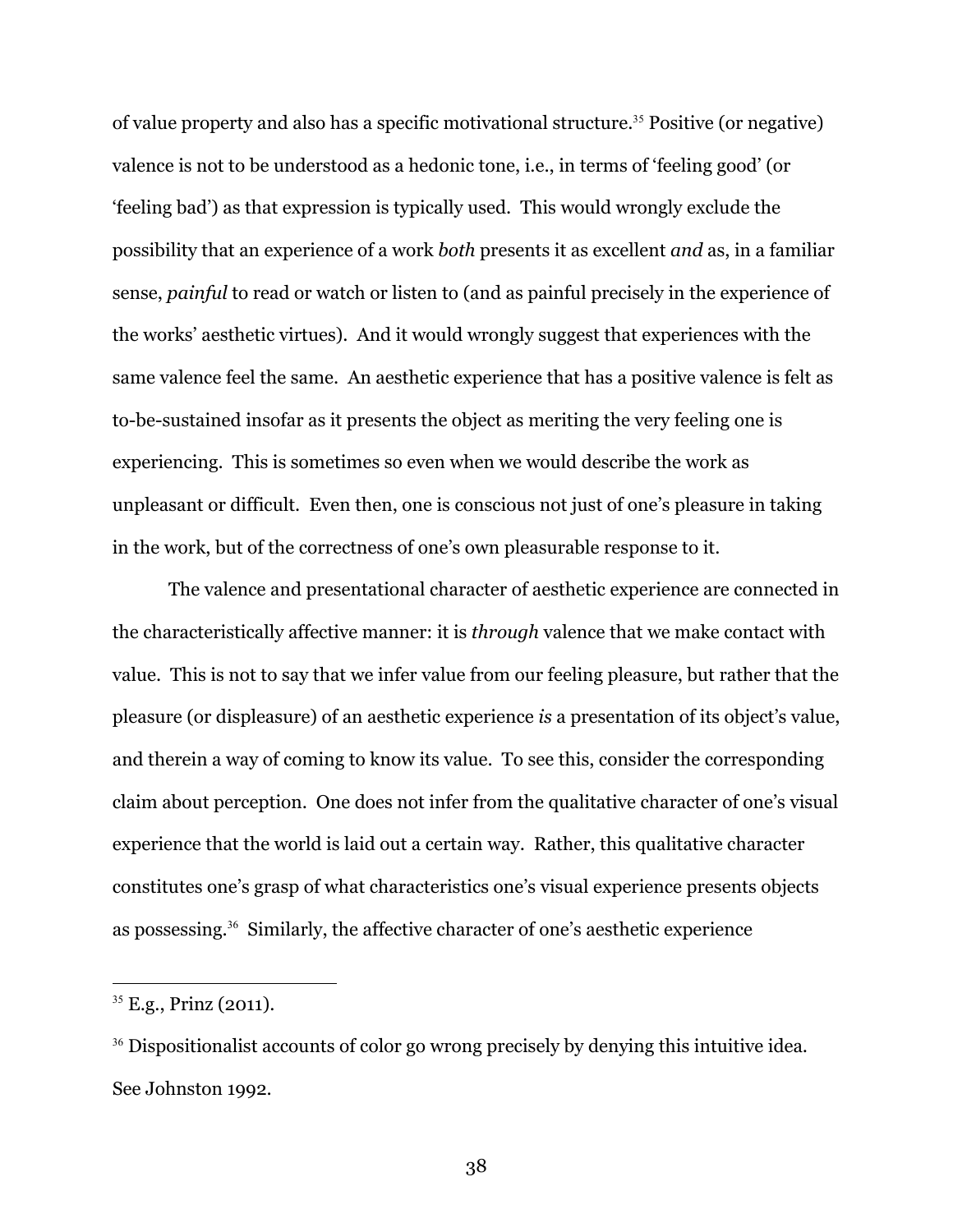constitutes one's grasp of what aesthetic properties such experience presents the objects as possessing. Specifically, it presents an object as worthy of the pleasure (or displeasure) that is exemplified by the very experience one is having, and as possessing the value that consists partly in meriting such an experience.

The valenced character of aesthetic experience is a presentation of value that possesses an immediate motivational direction in virtue of the specific value presented. Mere belief, even belief about value, is not like this. If one, for example, merely believes knowledgeably that the *Souvenir* is excellent one might nonetheless lack the motivation to finish watching it, let alone to re-watch it with commentary and recommend it to others. But feeling as such motivates. We saw above how emotions such as grief standardly motivate by themselves; we can now extend this point to the aesthetic realm. To find something beautiful—to make a positive aesthetic judgment—is therein to be motivated to continue the relevant experience. This is another way of putting Kant's characterization of aesthetic judgment as future-directed and self-sustaining.<sup>37</sup> To appreciate the beauty of the *Souvenir* means that no additional motivation is needed to keep watching it. This is not to say that one will necessarily act on this motivation other sources of motivation may interfere. But nothing further in the way of motivation is needed to continue.

This is one of the least controversial aspects of Kant's aesthetics, an aspect of aesthetic experience that aestheticians today widely agree upon. We explain this feature. Aesthetic judgment is immediately motivating in part because to make such a

<sup>&</sup>lt;sup>37</sup> Kant 2000 [1790]: 107. Cf. Dokic on what he calls the "characteristic motivational profile" of aesthetic experience (Dokic 2016), Matthen (2017), and Hopkins (ms.).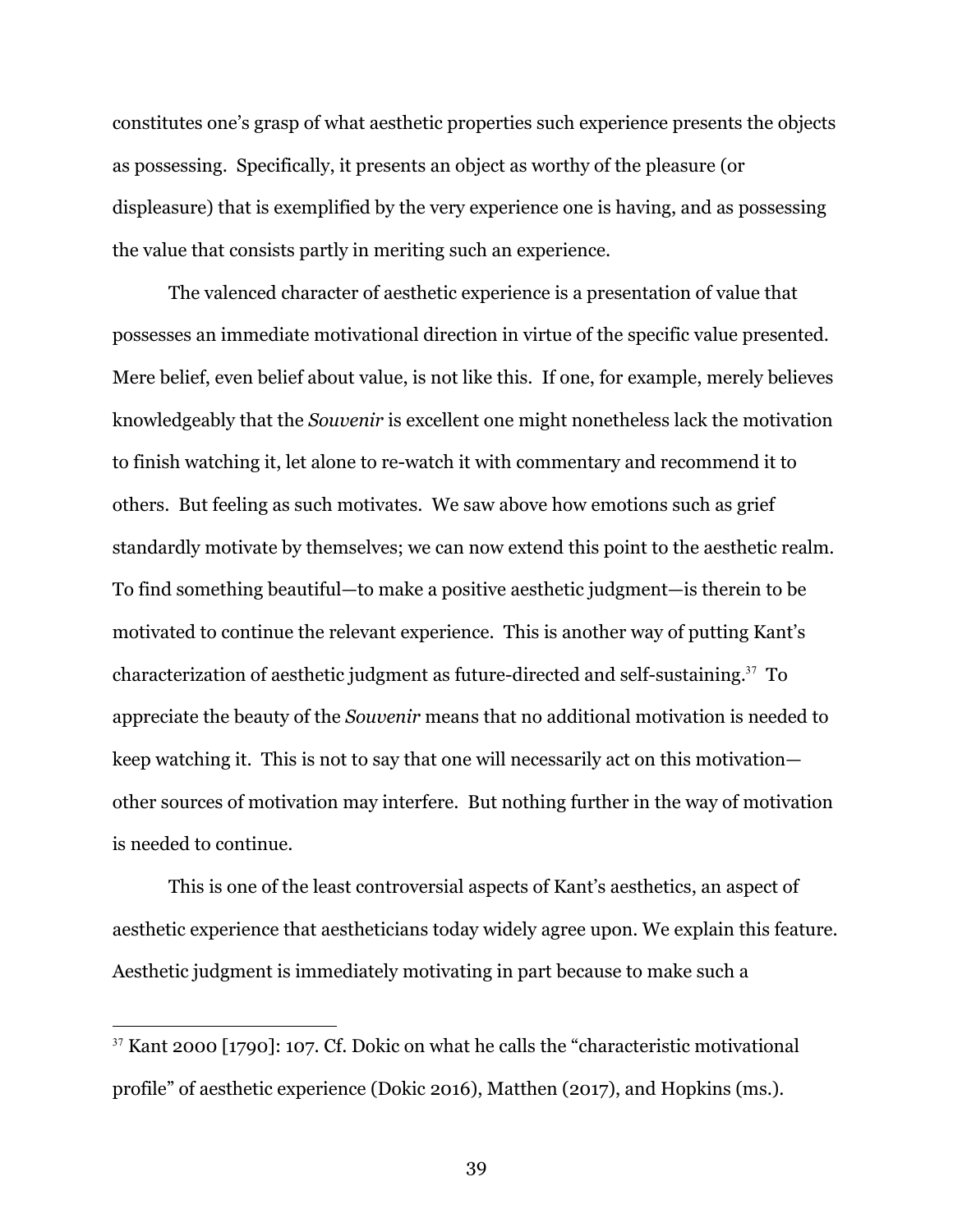judgment—i.e., to experience the relevant feeling—is to take the object at stake to *merit* this feeling indefinitely (and often further mental states and actions). And it is to take in the object as valuable by *feeling* its value. The same cannot be said of any merely perceptual judgment or, more generally, any judgment that is not at the same time an affective judgment. To see that the table is red is not thereby to be motivated to continue gazing at. If aesthetic judgment were perceptual, it could not as such motivate. But it does, and this fact helps to establish that aesthetic judgment is affective rather than perceptual.

#### **c. Aesthetic Experience is a Direct Way of Knowing**

What we say and do on the basis of our affective experiences support the view that they give us cognitive purchase on value properties. We take it that someone undergoing these experiences can discover and learn new things about the objects of these experiences through the experiences themselves. It is often *through grieving* that the significance of a loved one manifests itself to us, and it is the disclosure of this significance that explains why we reflect upon the loved one's life. It is often by feeling angry and morally indignant that we make cognitive contact with the corruption of someone's act, and this discovery then explains why we choose to stay away from the person or try to explain to him or to others the wrongness of his act. Similarly, it is through our enjoyment of *The Souvenir* that we discover the film's aesthetic excellence, and it is this experience that explains why we watch the film again with full commentary by the director, recommend it to others, and so on. As we mentioned above, we do not deny that we can come to learn about those (dis)values in non-affective ways. But feeling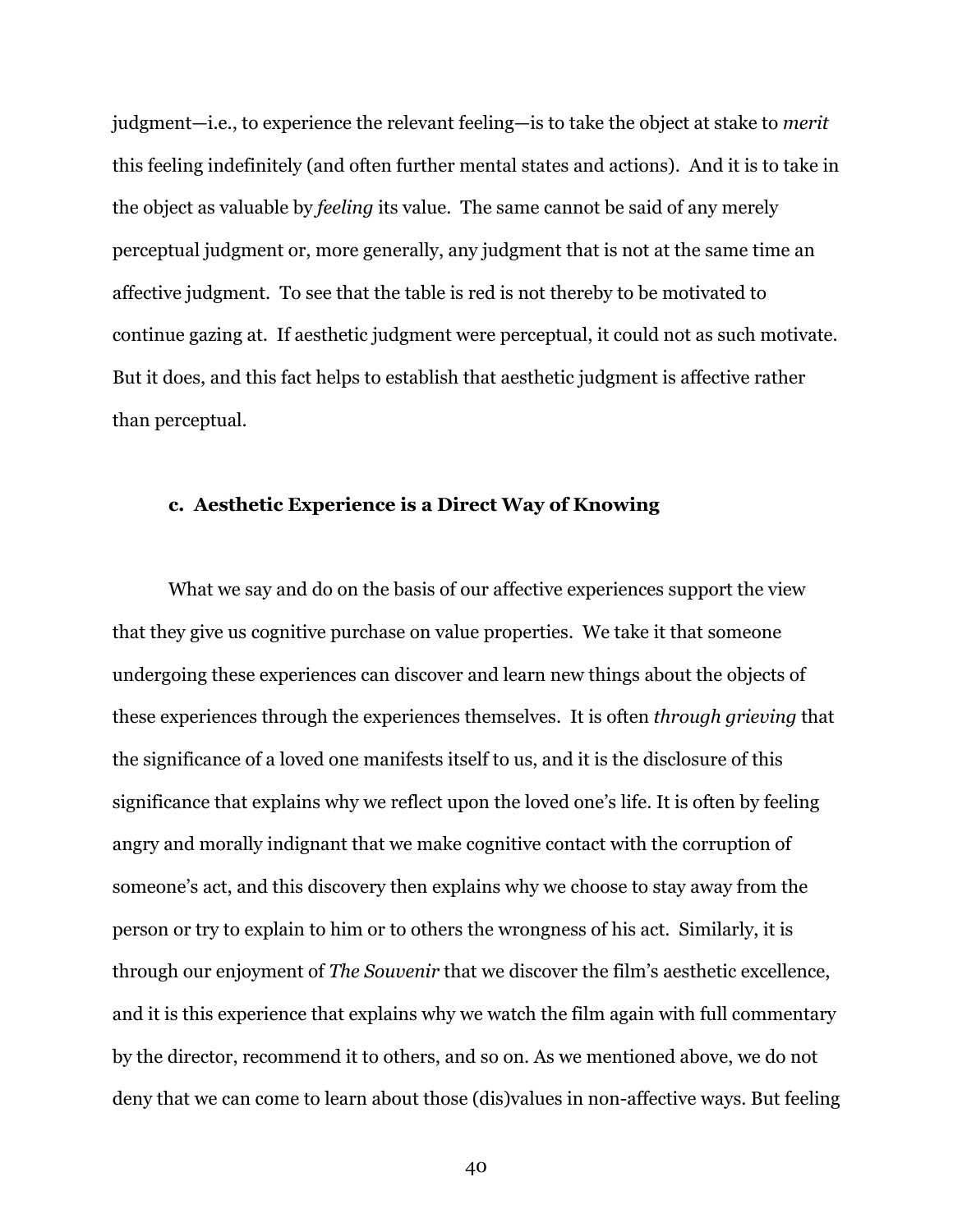these emotions is a paradigmatic way of coming to know these (dis)values, a way of knowing to which we often appeal when we are asked: "why do you think the act was morally outrageous?" or "why do you take the film to be so good?" Our ways of thinking and acting indicate that we take our feelings, aesthetic and otherwise, to reveal values to  $\text{us.}^{38}$ 

Our claim, then, is that aesthetic knowledge bottoms out in affective experiences. Aesthetic pleasure reveals objects as beautiful, which is to say, as meriting the very pleasure we experience when, in paradigmatic instances, we take in a beautiful object. In the paradigmatic case, appreciation puts one in touch with the object's beauty.<sup>39</sup> This is aesthetic knowledge, understood as the perfection of the capacity for appreciation. Someone who understands the medium of film and possesses the relevant knowledge

<sup>39</sup> Notice that while Jesse Prinz (2011) also views appreciation as affective, he wrongly regards it as non-cognitive (and not as pleasure but as the emotion of wonder). Furthermore, our view significantly differs from aesthetic empiricist views of appreciation such as Iseminger's (2004): on our view, appreciation is directed at and presents not *itself* as finally valuable (as Iseminger has it) but the appreciated object as meriting appreciation. Our view is thus not empiricist: it is not committed to the claim that aesthetic value *is* the value of its appreciation. Furthermore, since Carroll (2012) understands both what he calls the affective approach and the valuing approach as empiricist, his criticisms of both views miss ours.

<sup>&</sup>lt;sup>38</sup> Clearly, this is not meant as a complete defense of the presentational power of feelings, but along with the responses to the queries above, it suffices for our purposes in this paper. For a more detailed defense, see Gorodeisky (MS).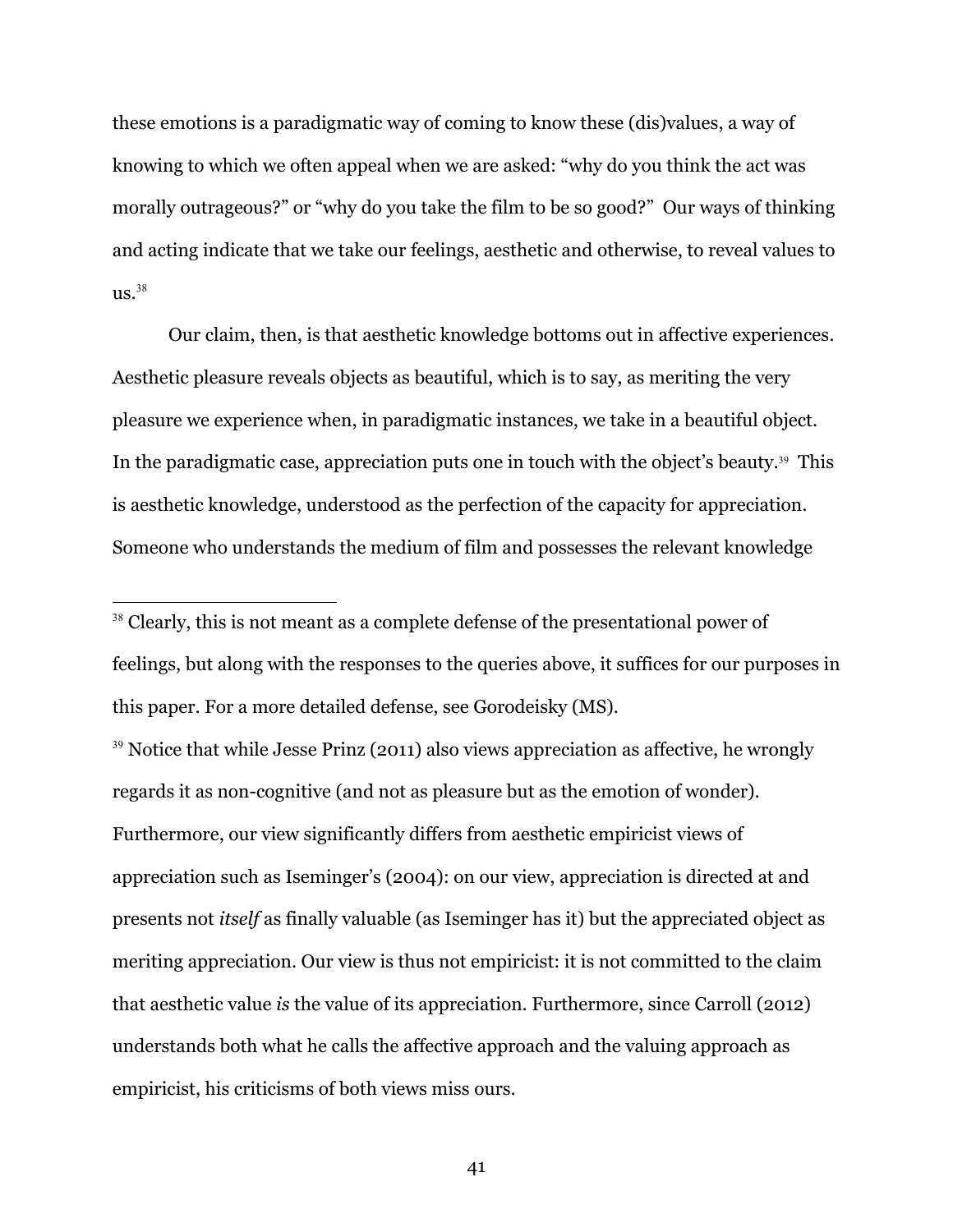can exercise her understanding (and other relevant cognitive powers) in an enjoyment of the film, one that is derived in part from an enjoyment of the features of the film that make it—a film of this sort—worth enjoying. Her knowledge of its excellence consists in this pleasure. She has primary aesthetic knowledge, knowledge whose *form* is aesthetic. But since beauty is part of the fabric of reality, it is also among possible objects of belief, an affectless state. Someone with primary aesthetic knowledge of a film can communicate her own aesthetic appreciation of the film to another, who might then have derivative aesthetic knowledge. This knowledge is a species of belief and is aesthetic in virtue of its *content*.

Before we move on, a note on the role of pleasure in our argument. Our goal in this paper is to argue that primary aesthetic knowledge is constituted by feeling rather than perception. Throughout our discussion in this section, we have focused on pleasure. More would have to be said to locate pleasure definitively in a taxonomy of aesthetic feeling (for that, see Gorodeisky 2021(a), Gorodeisky MS). But here is the basic idea: pleasure, we would argue, is not so much a state as it is a class of states. A pleasure is a felt endorsement. The pleasure of sipping a hot toddy on this chilly December day is a felt approving apprehension of the drink as meriting such a felt approval; the pleasure of dancing to "Stupid Horse" is an approving apprehension of the song's groove, the pleasure of reading a good book to one's child is an approving apprehension of the value of this engagement, one's enjoyment of *The Souvenir* is an approving apprehension of the film as excellent, etc. These are all instances of pleasure, though they are not the same feeling.

It is quite uncontroversial (throughout the history of philosophy and up to the present day) that pleasure has a particular motivational structure: it is self-maintaining.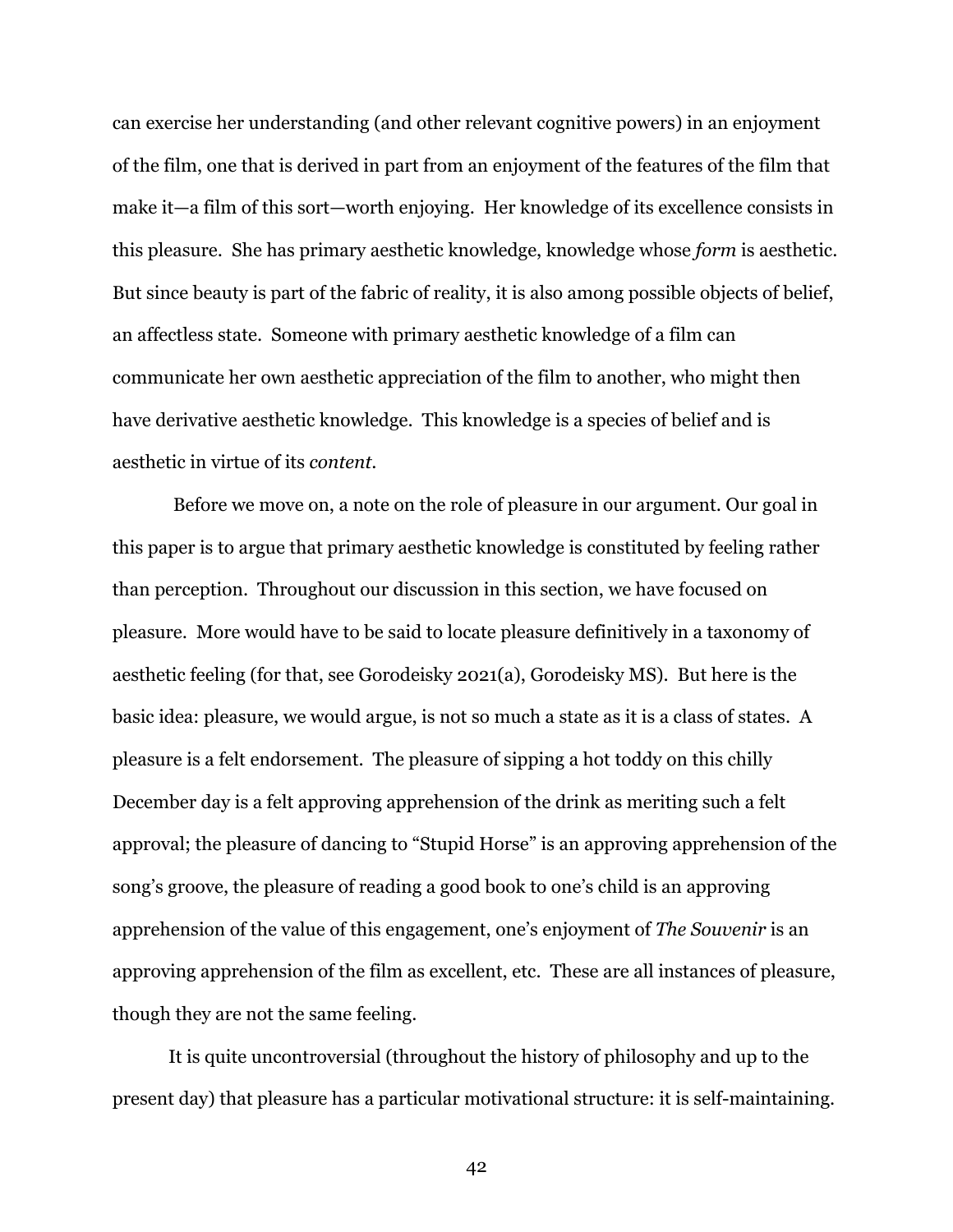And so, given that it is a self-maintaining and (as we have now argued) direct presentation of normative fact, it satisfies the criteria for the fundamental aesthetic knowledge-state: it has the same rational structure, epistemic profile, and motivating power that we have shown aesthetic experience and judgment to have.

We now turn to the Paradox of Aesthetic Criticism.<sup>40</sup>

# **IV. The Paradox of Aesthetic Criticism Redux**

The point of this paper is to argue for Affectivism, the view that aesthetic knowledge bottoms out in feeling. Our strategy has been to demonstrate its superiority in this regard over Perceptualism, the view that the source of aesthetic knowledge is perception. To this end, we employ an argument from explanatory fruits. Affectivism, unlike Perceptualism, yields an explanation of how to reconcile Directness with Criticism. In so doing, it illuminates a wide swath of core aesthetic phenomena—the structure of aesthetic experience, its motivating character, and its epistemic profile—and the connections between them. In this final section, we show exactly how Affectivism resolves the Paradox of Aesthetic Criticism.

Recall first that the Paradox arises from the seeming conflict between

<sup>40</sup> We have shown elsewhere (Gorodeisky and Marcus 2018) that this distinction is also crucial for solving another puzzle that has bedeviled aestheticians since at least Kant: how to reconcile the (at least seemingly) first-personal nature of aesthetic judgment (its independence of the judgments of others) with our rationally doubting such judgments they conflict with that of qualified judges.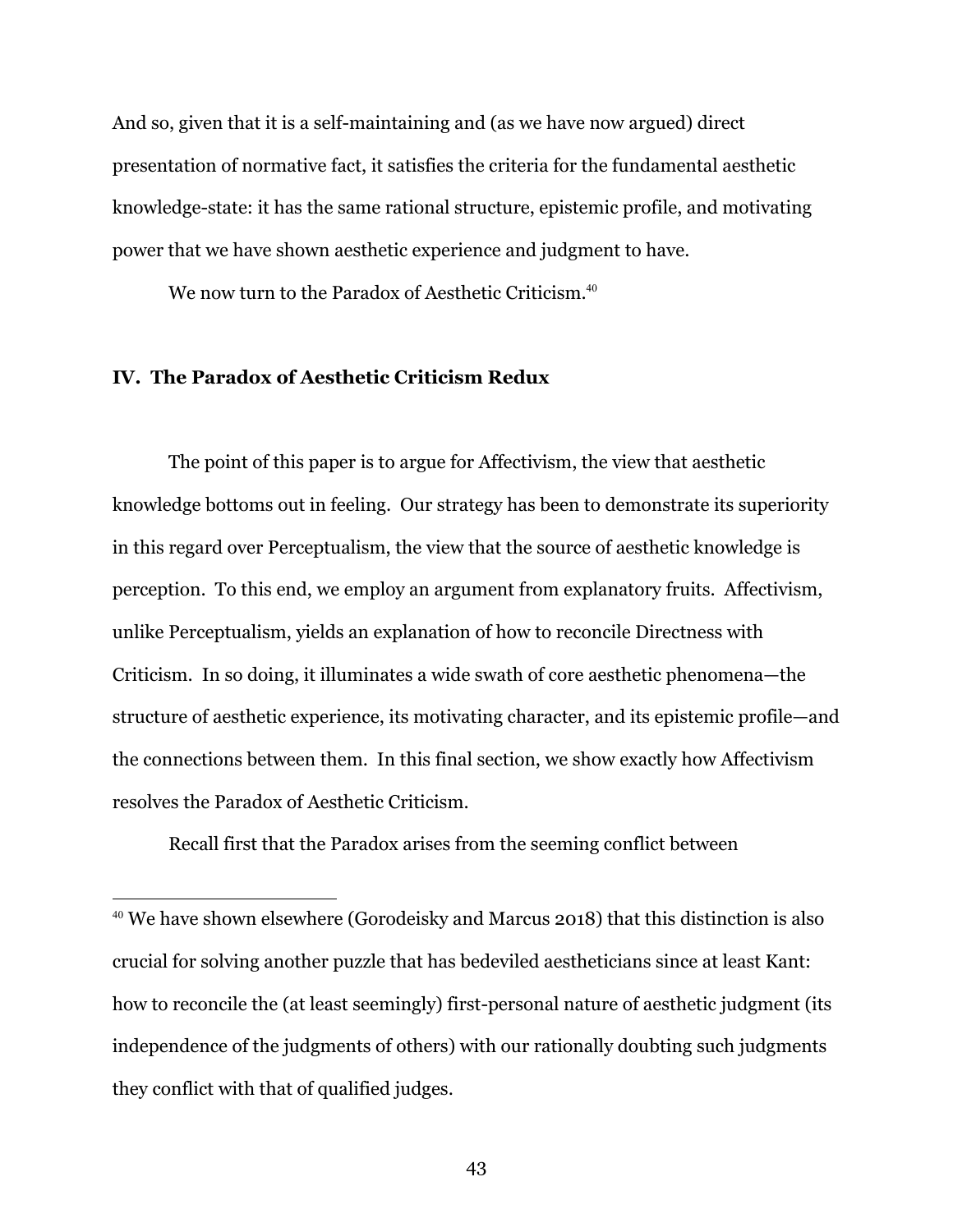**Directness**: Direct experience is the only source of aesthetic knowledge,

and

**Criticism**: Aesthetic criticism is, in virtue of its rational character, a source of aesthetic knowledge.

How, then, does Affectivism resolve the Paradox? Like so: Affectivism is the view that aesthetic knowledge is (affective) appreciation. Feeling, in contrast to perception, has a rational structure. The rationality of aesthetic criticism thus helps to *confirm* our approach. Since aesthetic knowledge is a feeling with a rational structure, it is natural that writings about the aesthetic take the form of making that structure explicit. The reasoning of the critic is of a perfectly familiar sort, the sort we engage every day, for example, when we dispute that the loss of the Tigers is worthy of grief; when we explain why we are disappointed by a student, angry at a colleague, or moved by *The Souvenir*. Criticism is the articulation of one subspecies of emotional rationality. That criticism articulates the critic's aesthetic knowledge is puzzling only if one has somehow fallen out of touch with this familiar phenomenon and so with the affective nature of aesthetic knowledge. Our view predicts and explains the nature of criticism straightforwardly and elegantly without forcing it where it doesn't fit: in perception.

This takes care of **Criticism**, but what about **Directness**? We are still left with the puzzle of how criticism could be the source of its audience's aesthetic knowledge given that, per Directness, the source of aesthetic knowledge is direct experience. The affective account of aesthetic knowledge does not seem to help here, since one cannot feel what is to be felt merely by taking the word of someone else that such a feeling is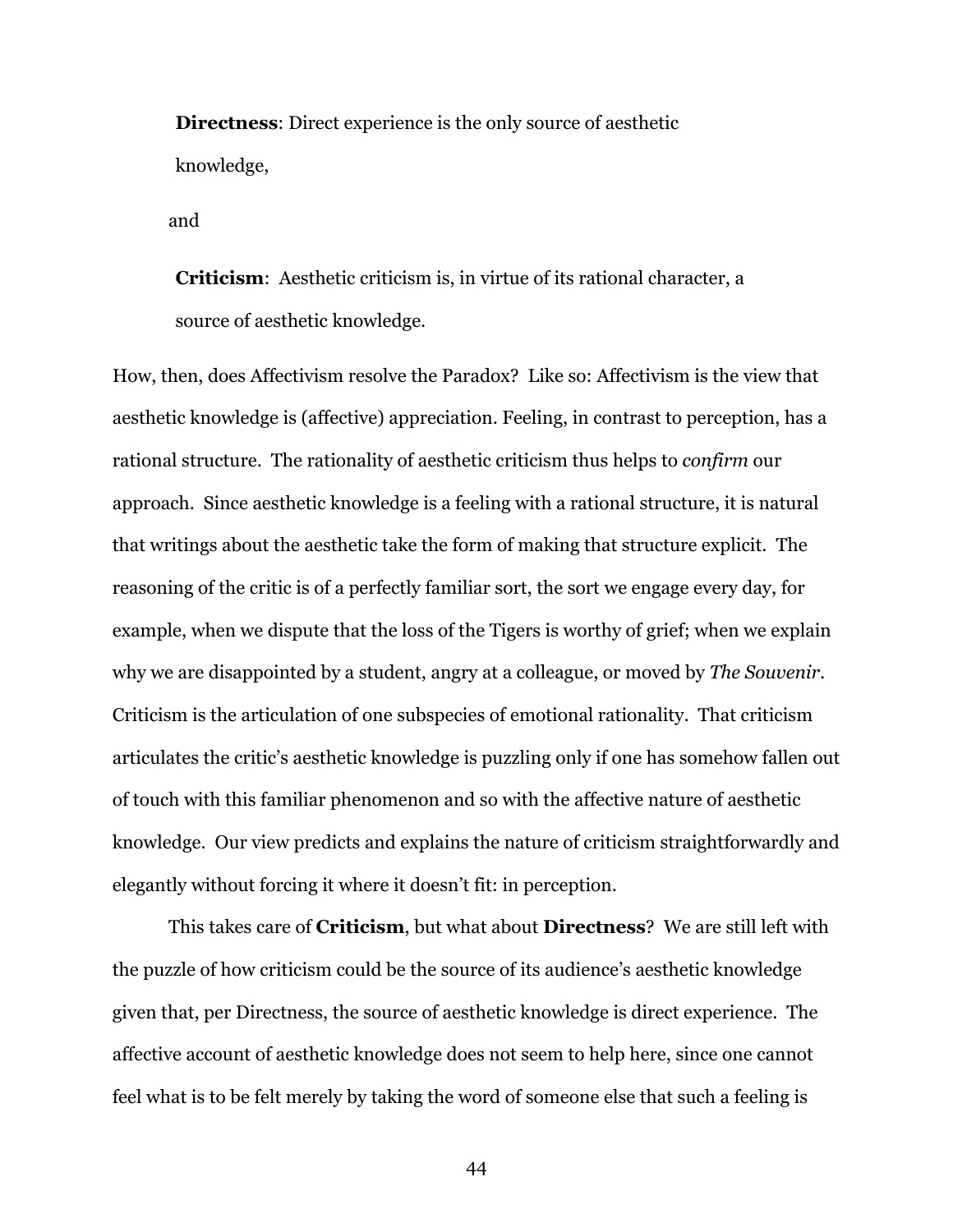merited. The core of our solution is a distinction between the nature of the relation that the critic stands in to her own reasons and the relation that the audience stands in to those same reasons. A critic's aesthetic judgment that *The Souvenir* is excellent is derived, say, from her being moved by its perceptive portrait of a talented and ambitious student falling under the sway of a manipulative, sophisticated, penurious, and mysteriously charismatic older man. But simply imbibing the critic's words does not justify any aesthetic judgment on the part of a reader who has yet to see the film, for she is not yet in a position to *make* an aesthetic judgment about the film. So what does criticism do for the reader?

Two things. First, as Sibley held, and both Lord and Hopkins emphasize, critics *guide* their readers' aesthetic experience. But only Affectivism can account for how critics do this *by virtue of the rational character of criticism*. For example, suppose upon first viewing the film, we failed to notice just how blind the *Souvenir*'s heroine is to her lover's manipulations. We might then come to appreciate the film better after reading Anthony Lane's invocation of Henry James: "we pay more for some kinds of knowledge than those particular kinds are worth" (Lane, 2014). This remark might alert us to what Julie, the heroine, does not know, and in some sense chooses not to know. We might then become concerned about her willful blindness. We might also come to recognize our own anxiety on her behalf as crucial to the film's aesthetic achievement. In other words, if we watch the film with these critical remarks in mind, then the critic's reason, which initially served merely as a guide to appreciation, *becomes* a reason for our own aesthetic judgment: we can now *appreciate* the film for the reasons that it is appreciation-worthy. We come to appreciate the power of the film *by* being concerned about Julie and moved by her innocence, her ambition, and the way the former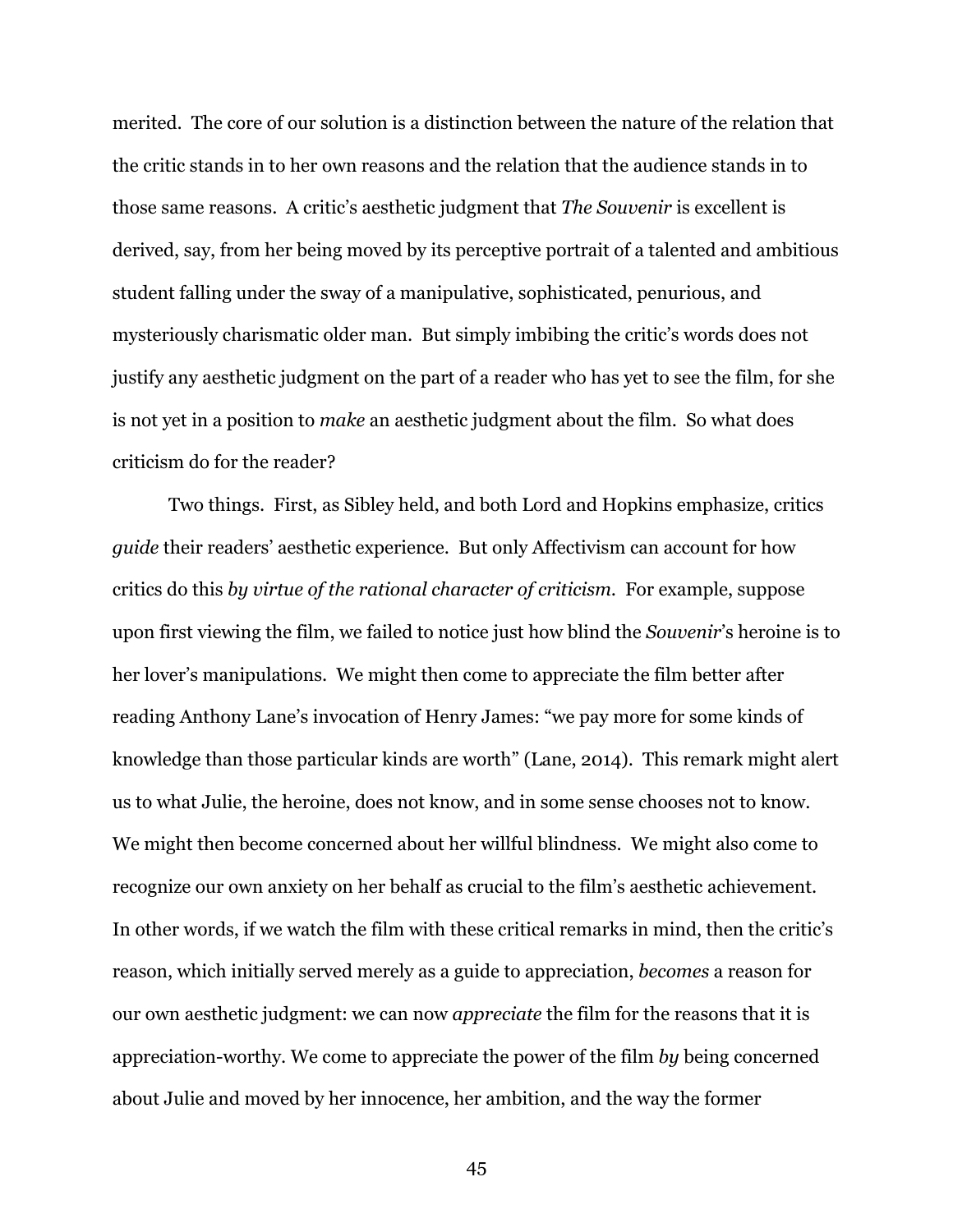undermines the latter. In the ideal case, a critic's reason becomes a reader's reason: not by testimony, but by leading the reader to a more attuned engagement with the work, thereby allowing her to experience this reason for herself as supporting appreciation.

Second, even apart from any such engagement, the critic's reasoning can also function as testimony in support of an ordinary belief that the film has the qualities that the critic describes. Criticism could thus also be the source of the audience's merely *derivative* aesthetic knowledge, the source of their justified *belief* that the relevant work is excellent or poor in the manner specified by the critic. Such derivative knowledge is often what leads us to go to the movies following a favorable review.

Putting these two points together: Criticism is a source of its audience's derivative aesthetic knowledge. But, more importantly, it also helps audiences acquire *primary* aesthetic knowledge by rationally guiding their own appreciative responses. Critics *model* primary aesthetic knowledge; they are our appreciative mirrors, showing us how to take in a work so as appreciate its beauty. Criticism is thus, via testimony, the epistemic source of derivative aesthetic knowledge. It is, via guidance, the causal or guiding source of primary aesthetic knowledge.<sup>41</sup> But Directness concerns the epistemic source of primary aesthetic knowledge. Thus, we arrive at a satisfactory reconciliation of Criticism and Directness, one that neither obliterates the rationality of aesthetic experience nor makes a mystery of its intrinsically motivating character.

Here are our two principles again, now refined so as to reveal their consistency:

<sup>41</sup> By 'causal', we do not mean 'mechanistic'. The point is simply that criticism *leads one*, in the ordinary sense, to experiences that constitute aesthetic knowledge.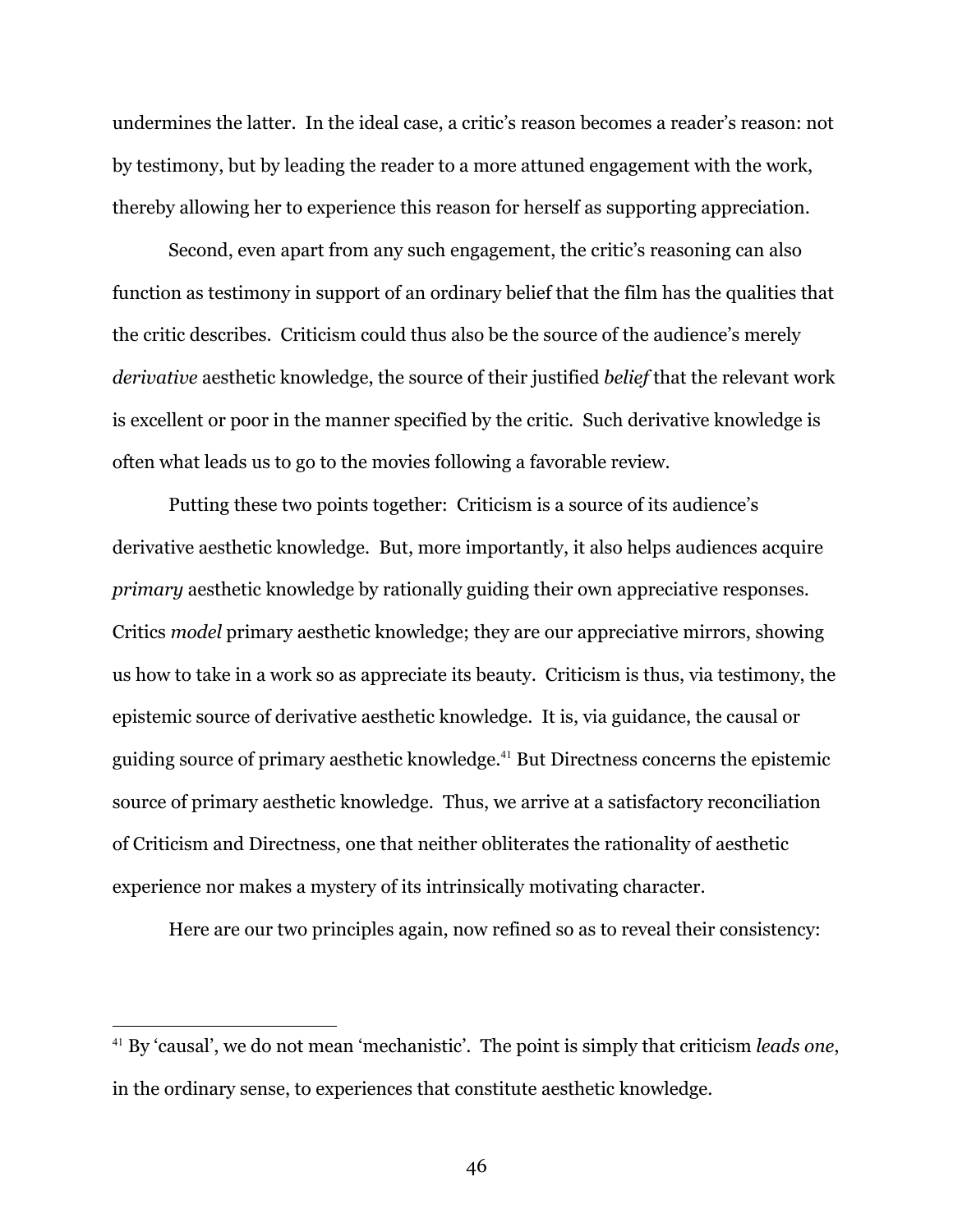**Directness\***: Direct experience is the only source of primary aesthetic knowledge.

**Criticism\***: Aesthetic criticism is, in virtue of its rational character, a guide to obtaining primary aesthetic knowledge. It is also a testimonial source of derivative aesthetic knowledge.

It might be objected that Afffectivism is not as well-positioned as Perceptualism to account for the truth of Directness\* given that a perception of p is necessarily the product of direct contact with p, whereas we are capable of emotionally responding to an object without any direct contact. But to account for Directness\* we do not need to show that feelings typically arise from direct contact or even that affective knowledge generally bottoms out in direct contact, as empirical knowledge does with perception. We just need to show that aesthetic experience is *a* direct way of acquiring knowledge. Given that aesthetic experience is affective experience, there is no mystery about how direct aesthetic knowledge is possible. This result fits into the large aims of the paper like so: If not for the introduction of Affectivism, only Perceptualism would be able to account for Directness. But since Perceptualism cannot account for Criticism, there would then be no way to resolve The Paradox of Aesthetic Criticism.

Finally, another dimension of the rationality of criticism bears mention. Above, we noted that it is common to find oneself stymied in attempting to articulate one's aesthetic reactions. Sometimes, this is simply because our judgment has no rational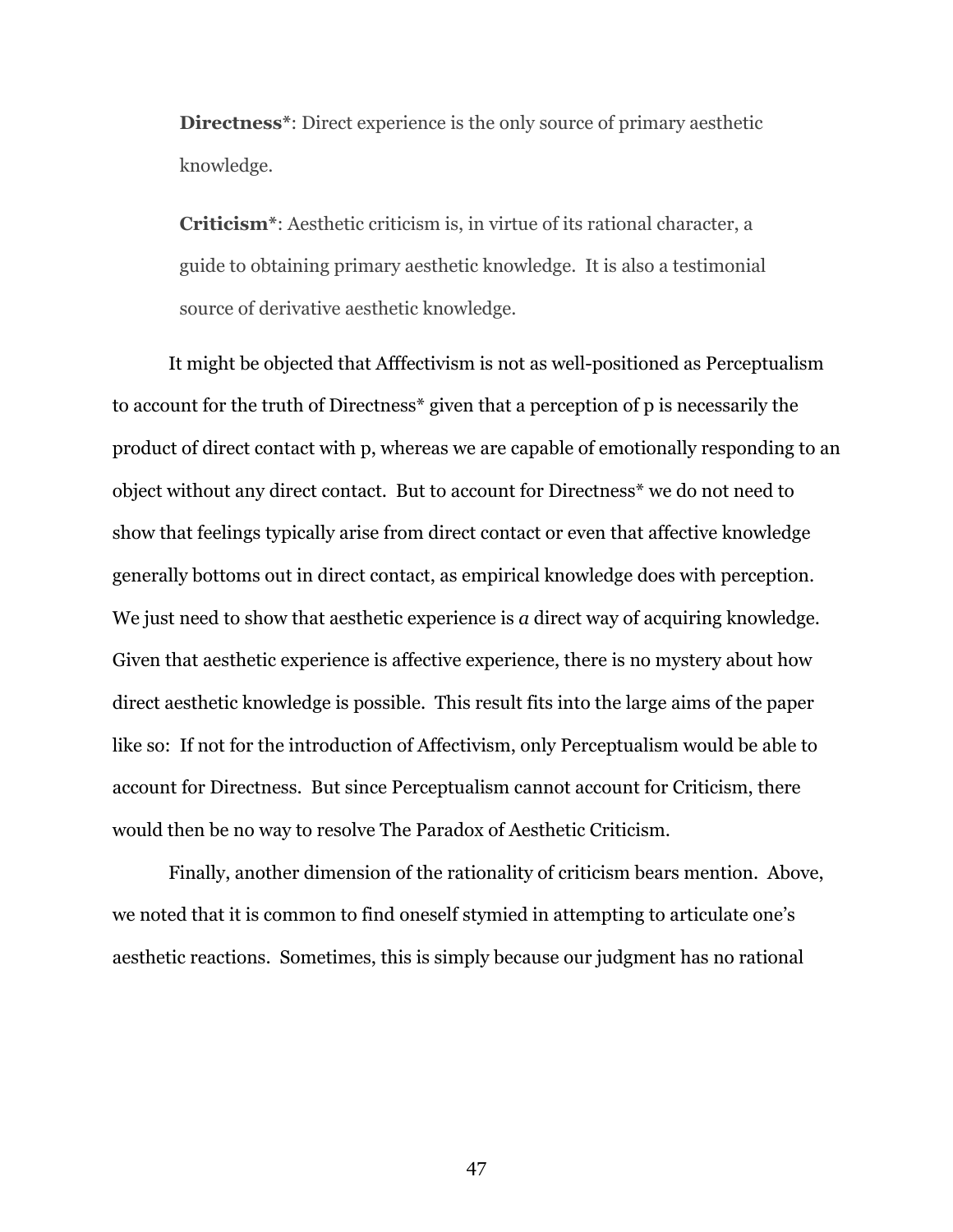ground. I just, e.g., find a certain shade of blue beautiful.<sup>42</sup> Often, however, there *is* a reason for one's response but one cannot put one's finger on it. Its presence is inchoate in one's experience. Good criticism can help us articulate our experience of the work. In this way, a good critic contributes to our own self-understanding. This too is an aspect of the rational character of criticism. The best art touches us deeply, and the best criticism enables us to bring the way it moves us more fully to consciousness.

# **V. Conclusion**

Some hold that our approach cherry-picks the data, emphasizing those acts and activities to which feeling is essential while ignoring everything else.<sup>43</sup> The judgments

<sup>43</sup> Robbie Kubala in a review of our Gorodeisky and Marcus (2018).

<sup>&</sup>lt;sup>42</sup> Someone might think that this shows aesthetic judgments need not be rational after all, but that is not so. To make this judgment is to experience the color as to-beappreciated. As such, the question: "Why do you find it beautiful?" has application. But one way of showing it to have application is to say: "No reason, I just like it; that's all." Our view thus does not require that, in every case, one's feelings have a rational cause. Cf., Anscombe on the distinctive 'Why?' question that marks intentional action: "Now of course a possible answer to the question 'Why?' is one like 'I just thought I would' or 'It was an impulse' or 'For no particular reason'....The question is not refused application because the answer to it says that there is no reason, any more than the question how much money I have in my pocket is refused application by the answer 'None'" (Anscombe 2000: 25).

<sup>48</sup>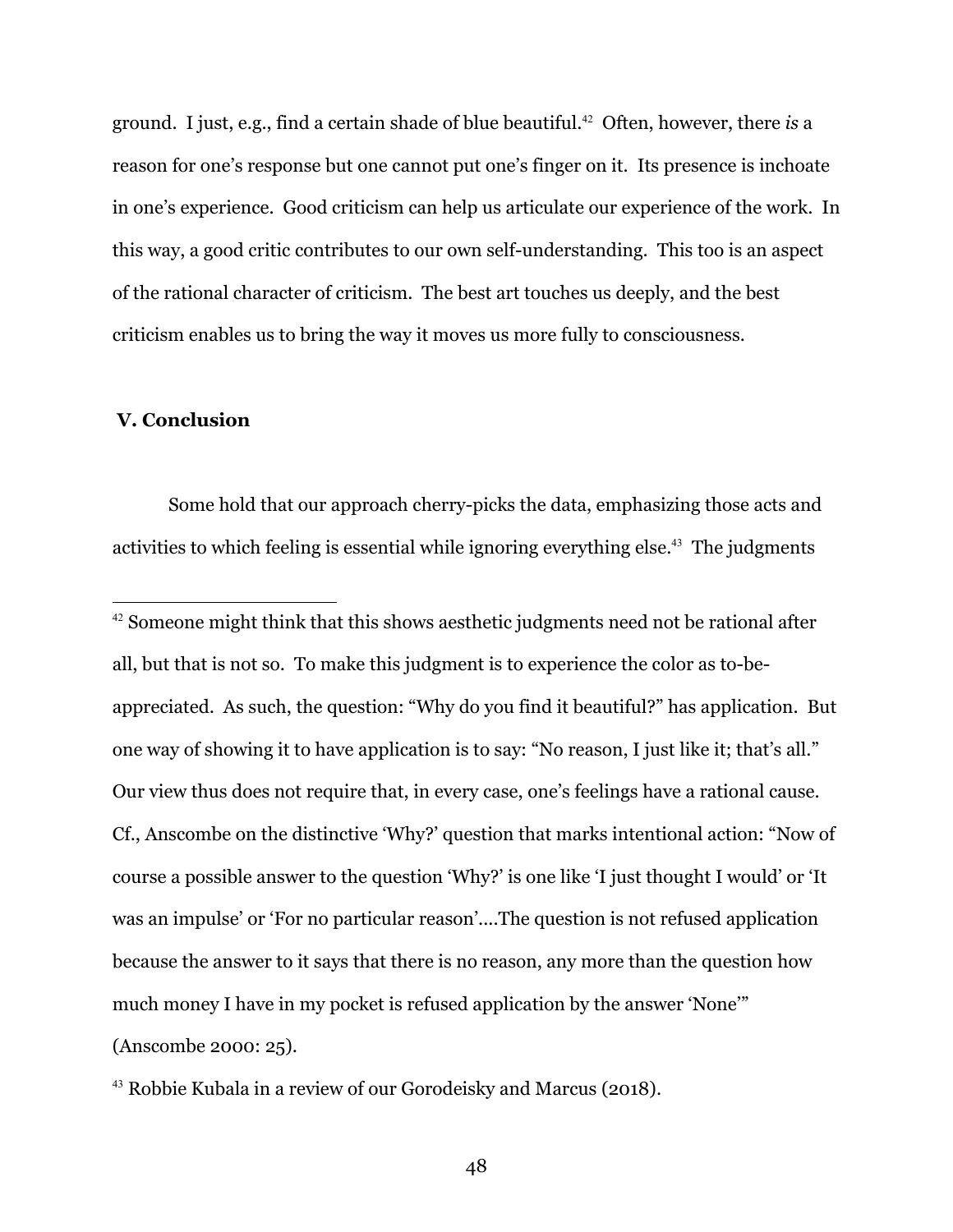and activities of curators, art historians, preservationists, art educators, after all, often do not involve feeling (of pleasure) in any direct way. We contend, nonetheless, that the view defended here is the only one that can make sense of the full range of the practices that are built up around the aesthetic dimensions of human life. Independently of the appreciation that aesthetic value merits, and through which it is revealed, none of these practices would be intelligible as *aesthetic* practices, nor, for that matter would they make sense as human activities more generally. There would be no reasons to exhibit a painting or preserve a building on account of its aesthetic value if there were no reasons to appreciate the painting or the building. The distinctive sort of pleasure that we take in beautiful things thus grounds the activities of the curator, historian, and others. This is not to suggest that the point of these practices is to feel pleasure, as if we go to see *The Souvenir* again for the same sort of reason that a raver takes another hit of ecstasy. No: we engage in these practices because of the excellence of aesthetically valuable things, excellence that merits and is fundamentally known through a certain kind of pleasure. Appreciation, then, is the key to the aesthetic. It is through appreciation that aesthetic value is, in the first instance, known. And it is in virtue of this pleasurable engagement with value that it occupies a vital role in our lives.<sup>44</sup>

<sup>44</sup> This article evolved from our response to comments on Gorodeisky and Marcus (2018) by Robbie Kubala and Aaron Meskin at the 2020 Eastern Division Meeting of the APA. We thank Kubala and Meskin for those comments, and are grateful to Arata Hamawaki for conversations that helped to inspire this article. We also extend our thanks to Ram Neta and James Shelley, to anonymous reviewers of this journal, and to audiences at an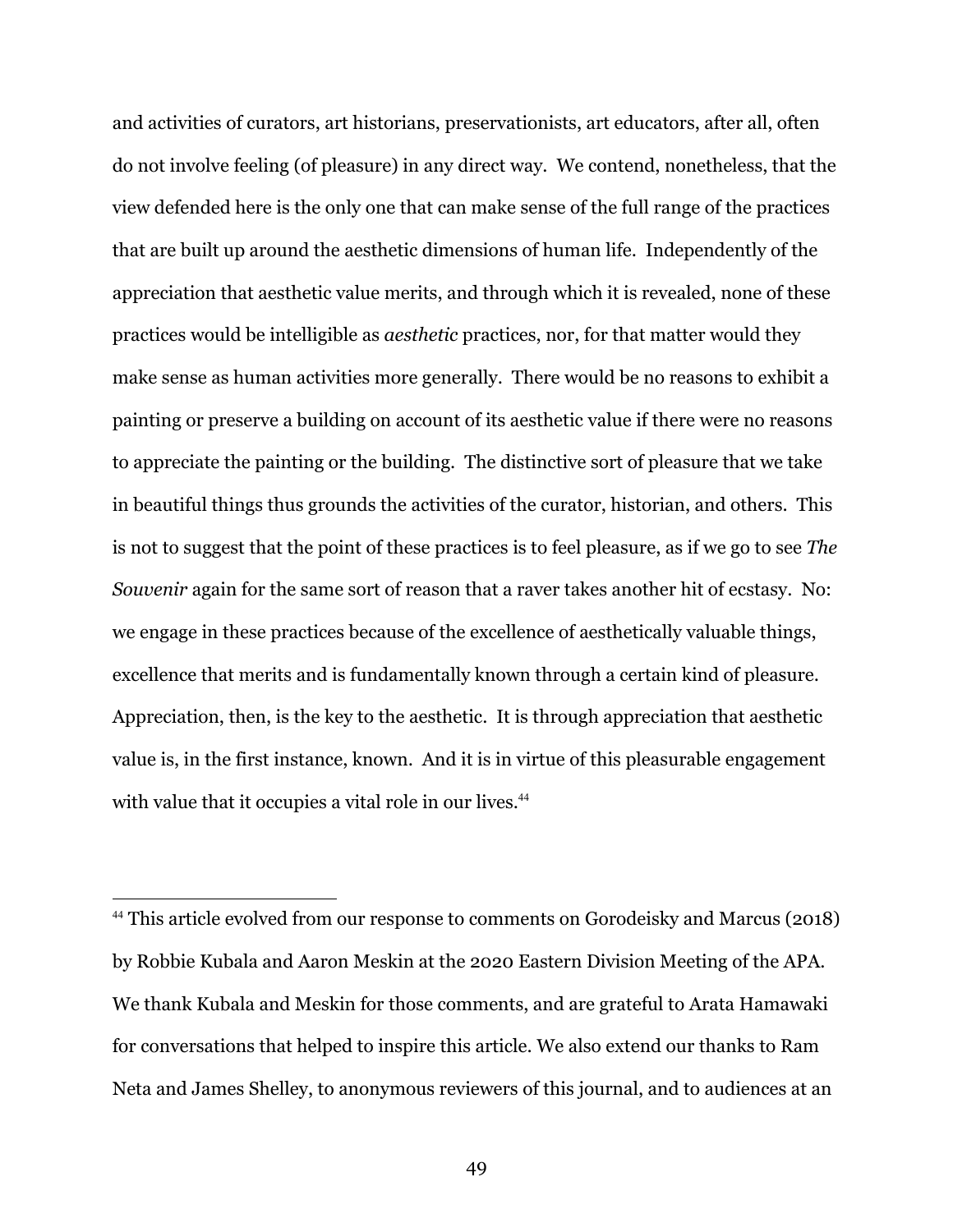<sup>&</sup>quot;Aesthetic Epistemology Workshop" at the University of Georgia and at a meeting of the "Ethics Seminar" at Boston University.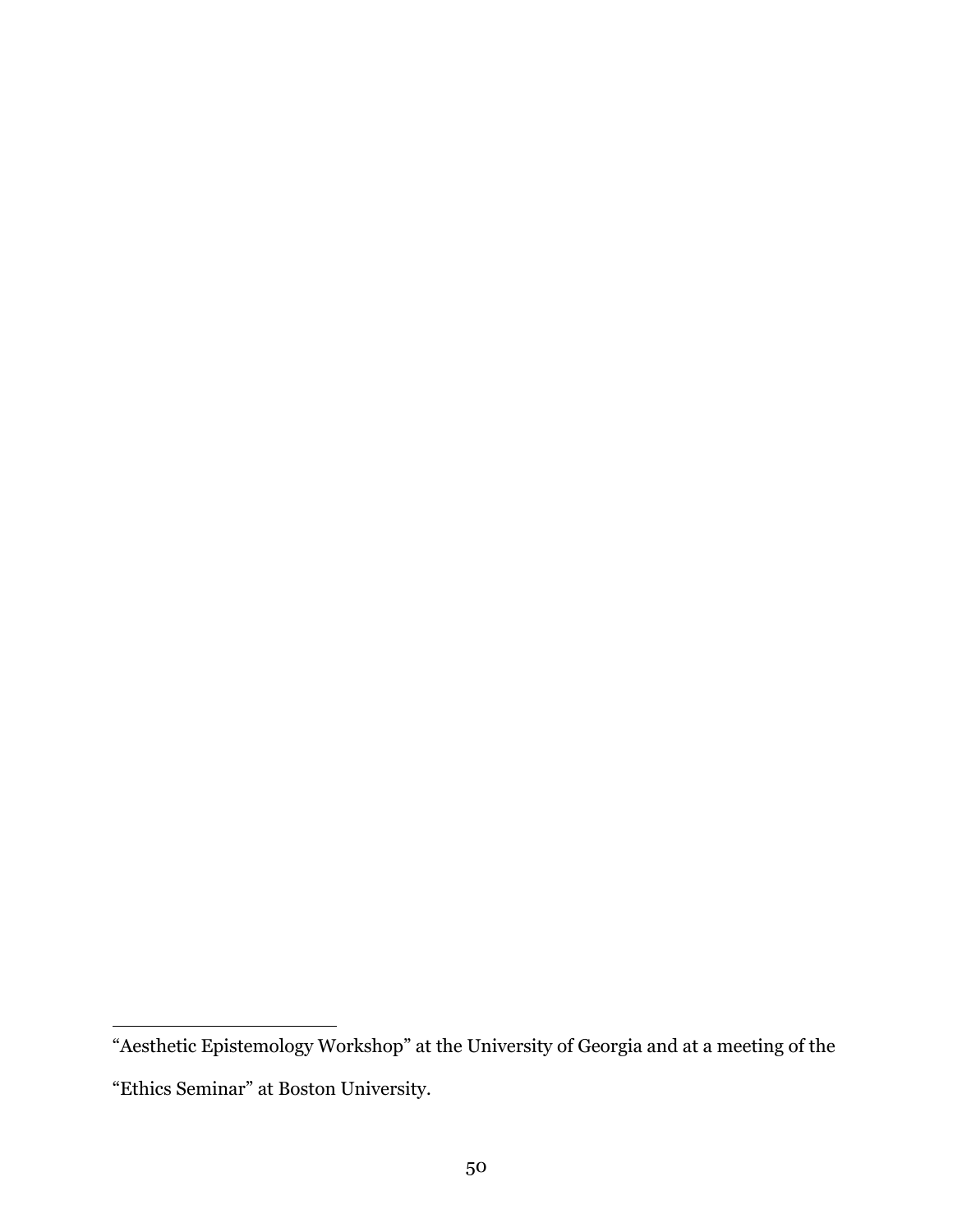## **References**

Anscombe, Elizabeth (2000). *Intention*, Cambridge, MA.: Harvard University Press.

Austin, J. L., 1962, *Sense and Sensibilia*, G. J. Warnock (ed.), London: Oxford University Press.

Beardsley, Monroe (1958). *Aesthetics*. Harcourt, Brace.

Beardsley, Monroe (1982). "The Aesthetic Point of View," in the *Aesthetic Point of View*, Ithaca, NY: Cornell UP.

Boghossian, Paul. (2014). "What is inference?," *Philosophical Studies* 169: 1-18.

Brewer, Talbot (2009). *The Retrieval of Ethics*, Oxford, UK: OUP.

Carroll, Noël (1999). *Philosophy of Art: A Contemporary Introduction*. Routledge.

Carroll, Noël (2004). "Aesthetic Experience: a Question of Content," in *Contemporary Debates in Aesthetics and the Philosophy of Art*, ed. Mathew Kierean, Wiley-Blackwell.

Carroll, Noël (2012). "Recent Approaches to Aesthetic Experience," *Journal of Aesthetics and Art Criticism* 70 (2):165-177.

Corns, Jennifer (2014). "Unpleasantness, Motivational Oomph, and Painfulness," in *Mind and Language*, 29(2):238–254.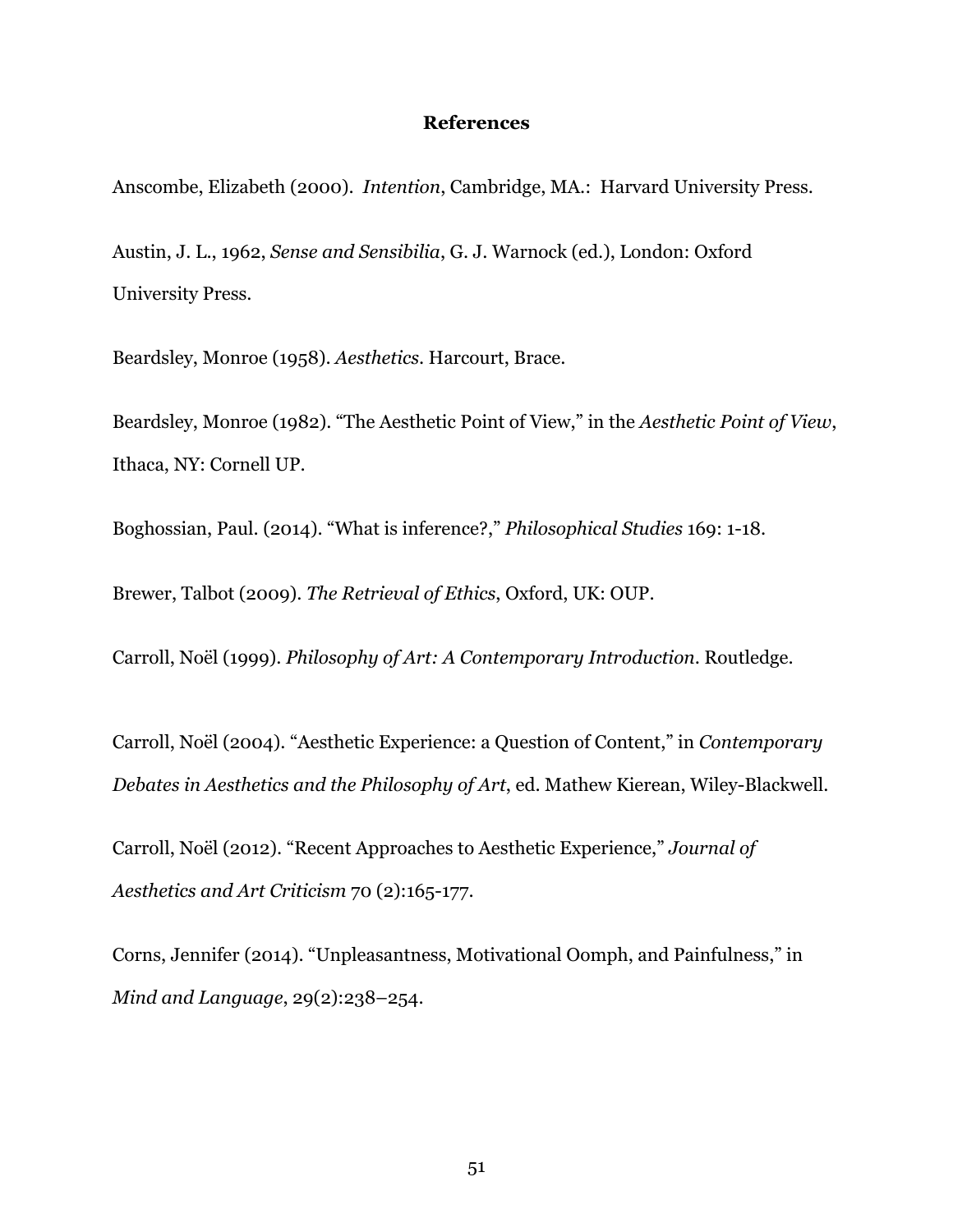Corns, Jennifer and Cowan Robert (2021). "Moral Motivation and the Affective Appeal," in *Philosophical Studies*, 178:71-94.

Cross, Anthony (2017). "Art Criticism as Practical Reasoning," *British Journal of Aesthetics*, 57(3): 299-317.

Currie, Gregory (1989). *An Ontology of Art*, Basingstock: Macmillan.

Dokic, Jérôme (2016). "Aesthetic Experience as a Metacognitive Feeling? A Dual-Aspect View," *Proceedings of the Aristotelian Society* 116 (1):69-88.

Döring, Sabine (2007). "Seeing What to Do: Affective Perception and Rational Motivation," d*ialectica*: 363–394.

Dorsch, Fabian. (2007). "Sentimentalism and the Intersubjectivity of Aesthetic Evaluations." *dialectica:* 417–446.

Friedlander, Eli (2015). *Expressions of Judgment: an Essay on Kant's Aesthetics*, Cambridge, MA: HUP.

Goldie, Peter & Schellekens, Elisabeth (2008). "Philosophy and Conceptual Art," *Journal of Aesthetics and Art Criticism* 66 (2):203-205.

Goffin, Kris. (2018). "The Affective Experience of Aesthetic Properties," *Pacific Philosophical Quarterly*, 100(1): 283–300.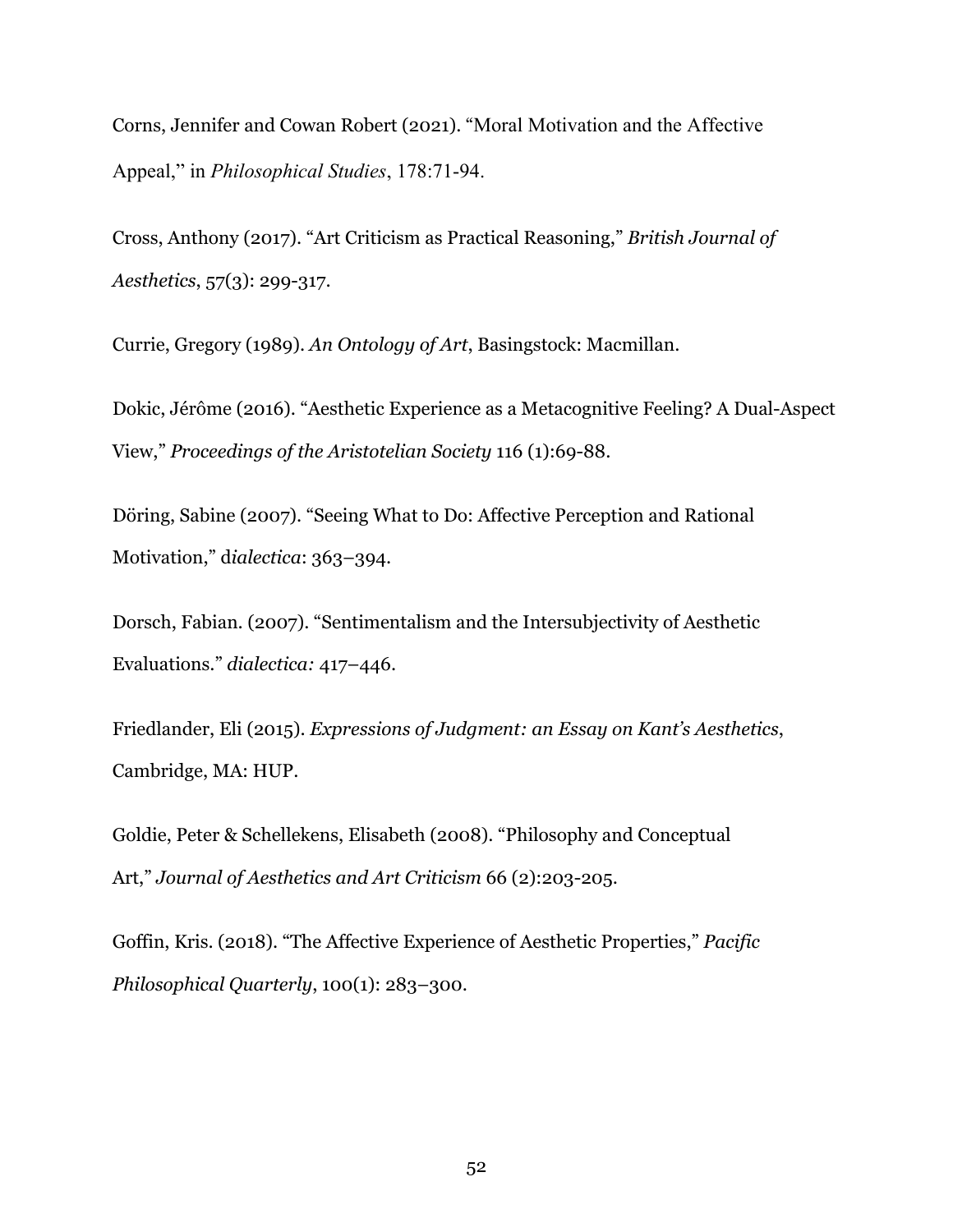Gorodeisky, Keren (2021a)."On Liking Aesthetic Value," *Philosophy and Phenomenological Research* 102.2: 261– 280.

Gorodeisky, Keren (2021b). "Must Reasons Be Either Theoretical or Practical? Aesthetic Criticism and Appreciative Reasons, Australasian Journal of Philosophy, DOI: 10.1080/00048402.2021.1910964.

Gorodeisky, Keren (MS). *The Authority of Pleasure: Aesthetic Value, Rationality, and Agency.*

Gorodeisky, Keren and Marcus, Eric (2018). "Aesthetic Rationality," *Journal of Philosophy*, 115.3: 113-140.

Grant, James (2013). *The Critical Imagination.* Oxford, UK: OUP.

Gregory, Alex (2018). "Why Do Desires Rationalize Actions?" *Ergo: An Open Access Journal of Philosophy*.

Hamawaki, Arata (2006). "Kant on beauty and the normative force of feeling." *Philosophical Topics* 34 (1/2):107-144.

Helm, Bennet (2001). *Emotional Reason*. Cambridge, UK: CUP.

Hinton, J.M. (1973). *Experiences*. Oxford: Clarendon Press.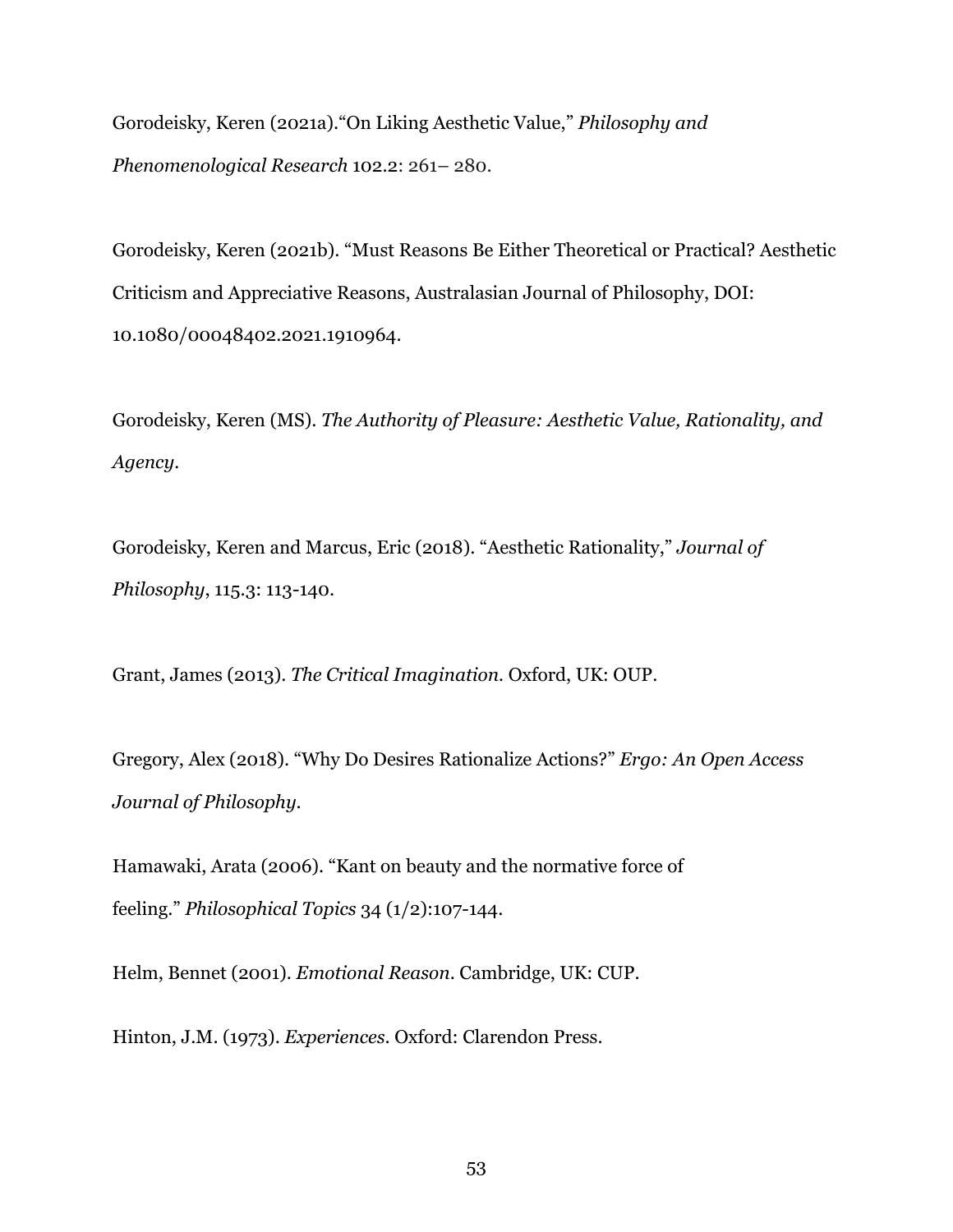Hopkins, Robert (2006). "Critical Reasoning and Critical Perception," in Matthew Kieran & Dominic Lopes (eds.), *Knowing Art: Essays in Epistemology and Aesthetics*. Dordrecht, Netherlands: Springer, pp. 137-153.

Hopkins, Robert (2011). "How to Be a Pessimist about Aesthetic Testimony," *Journal of Philosophy*, 108(3): 138–157.

Hopkins, Robert (ms). "Aesthetic Engagement, Imagining, and the Draw of the Real."

Iseminger, Gary (2004). *The Aesthetic Function of Art*. Ithaca: Cornell University Press.

Johnston, Mark (1992). "How to Speak of the Colors," *Philosophical Studies* 68 (3): 221- 263

Johnston, Mark (2001). "The Authority of Affect," *Philosophy and Phenomenological Research*, 63(1): 181–214.

Kant, Immanuel [1788] (1996). *Critique of Practical Reason* in *Practical Philosophy*, Mary Gregor (ed. and trans.). Cambridge, UK: CUP.

Kant, Immanuel [1790] (2000). *Critique of the Power of Judgment*, ed. and trans. Paul Guyer and Eric Matthews. Cambridge, UK: CUP.

Lane, Anthony (2020). "*'Booksmart'* and '*The Souvenir*,' Reviewed", *The New Yorker* 5/17/2019.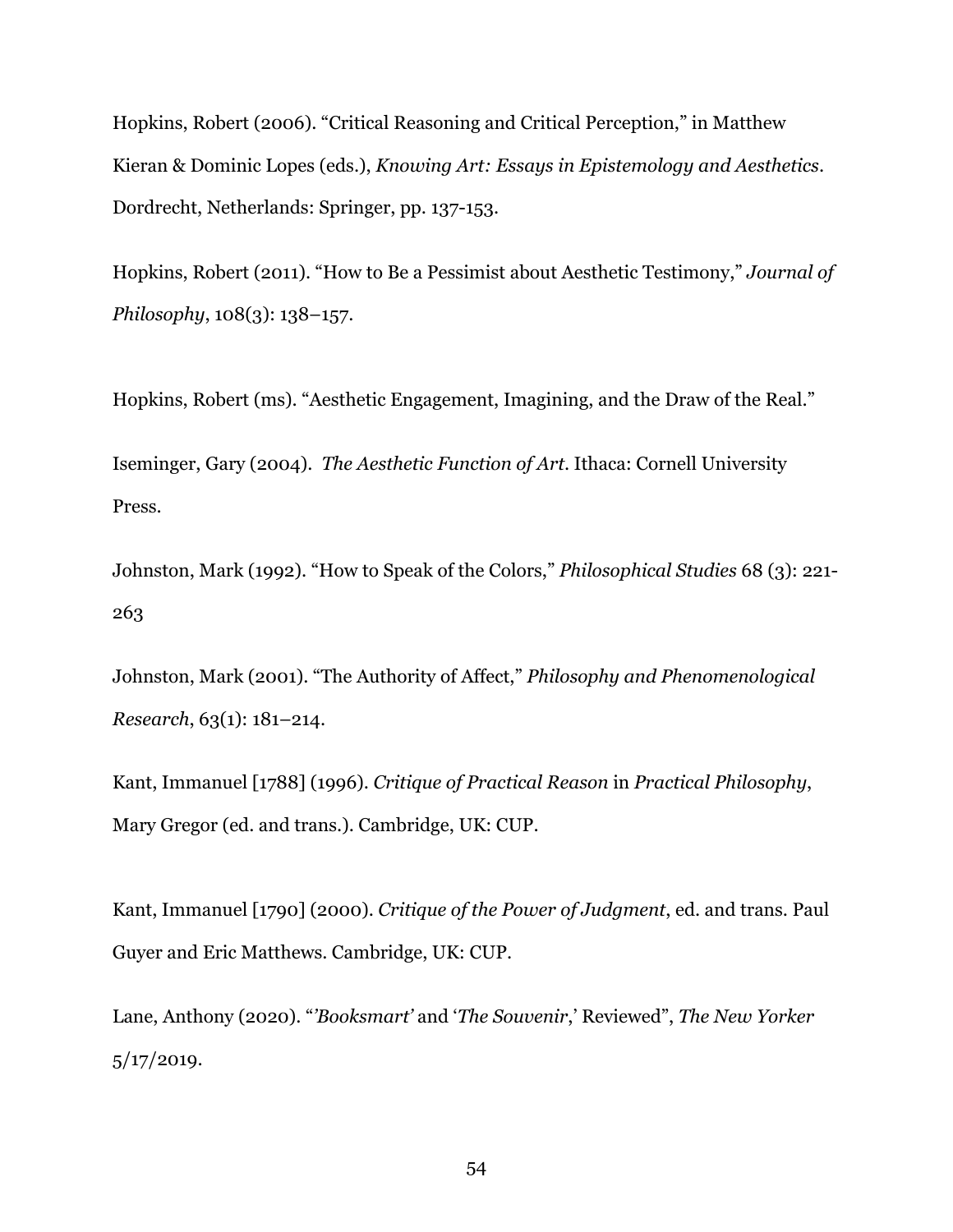Lord, Errol (2020). "The Vices of Perception," forthcoming in *Philosophy and Phenomenological Research*.

Lord, Errol (2019). "The Nature of Perceptual Expertise and the Rationality of Criticism," *Ergo: An Open Access Journal of Philosophy* 6.

Livingston, Paisley Nathan (2003). "On an apparent truism in aesthetics." *British Journal of Aesthetics* 43 (3):260-278.

Marcus, Eric (forthcoming). "Wanting and Willing", *European Journal of Philosophy*.

Marcus, Eric (2012). *Rational Causation*. Cambridge, MA.: Harvard University Press.

Marcus, Eric (2018). "Practical Knowledge as Knowledge of a Normative Judgment". *Manuscrito*; 41(4): 319-347.

Marcus, Eric (2019) "Reconciling Practical Knowledge with Self-Deception". *Mind* 128 (512): 1205-1225*.*

Marcus, Eric (2021). *Belief, Inference, and the Self-Conscious Mind*. Oxford: Oxford University Press.

Martin, M.G.F. (2002). "The Transparency of Experience", *Mind and Language*, 17: 376–425.

Matthen, Mohan (2017). "The Pleasure of Art," in *Australasian Philosophical Review*, ed. Jennifer McMahon, 1(1): 6-28.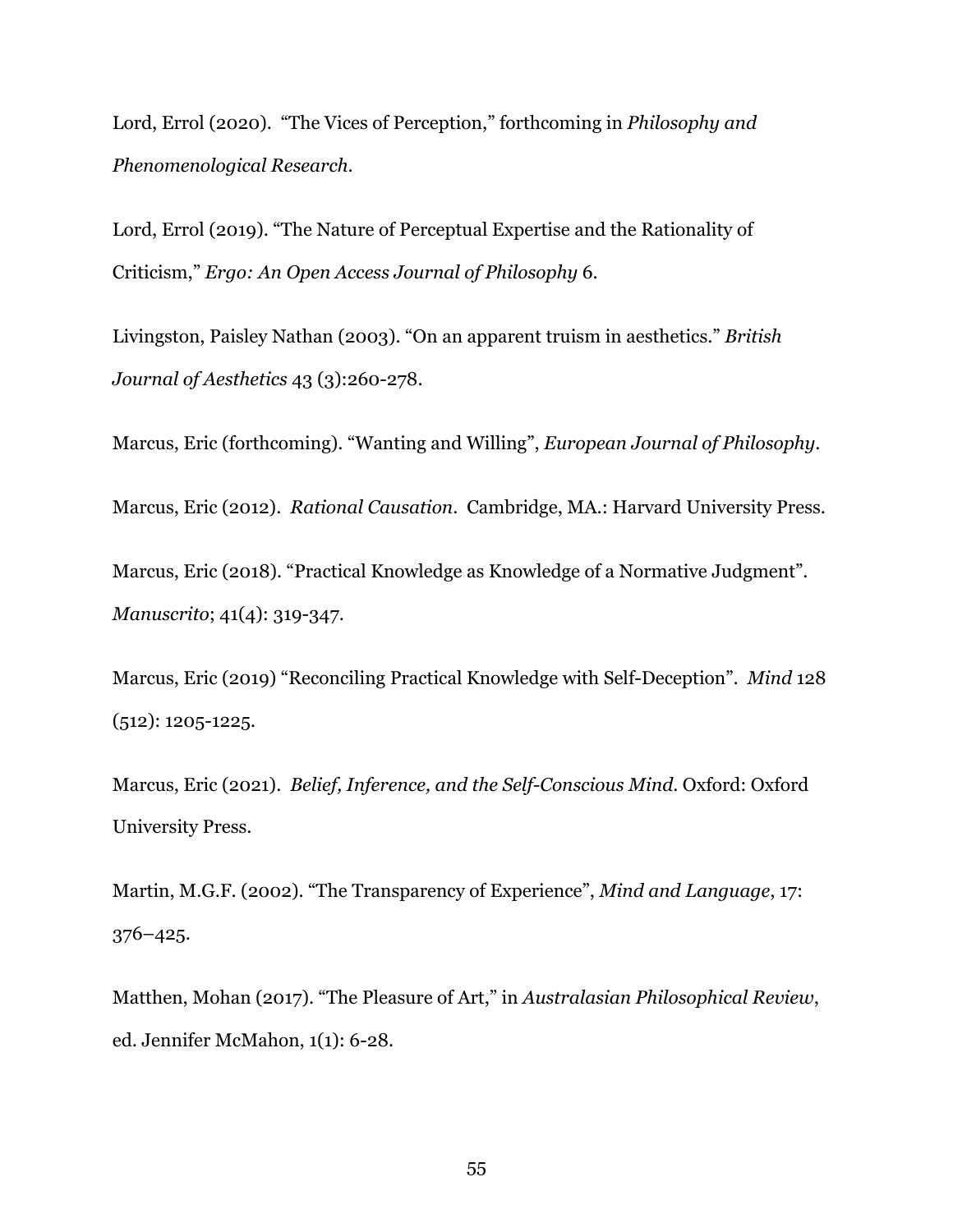McDowell, John (1978). "Are Moral Requirements Hypothetical Imperatives?" *Proceedings of the Aristotelian Society, Supplementary Volumes* 52:13- 42.

McDowell, John (1983). "Aesthetic Value, Objectivity, and the Fabric of the World," in Eva Schaper (ed.), *Pleasure Preference, and Value*. Cambridge: Cambridge University Press.

McDowell, John (1987). "Singular Thought and the Extent of Inner Space", in McDowell and Pettit (eds.) (1987) *Subject, Thought, and Context*. Oxford: OUP.

Milona, Michael (2016). "Taking the Perceptual Analogy Seriously," *Ethical Theory and Moral Practice* 19 (4):897-915.

Moran, Richard (2012). "Kant, Proust, and the Appeal of Beauty," *Critical Inquiry* 38 (2):298-329.

Nguyen, C. Thi (2020). "Autonomy and aesthetic engagement," *Mind* 129 (516):1127- 1156.

Nussbaum, Martha (2001). *Upheavals of Thought: The Intelligence of Emotions*. Cambridge, UK: CUP.

Poellner, Peter (2016). "Phenomenology and the perceptual model of emotion," *Proceedings of the Aristotelian Society*, CXVI (3). pp. 261-288.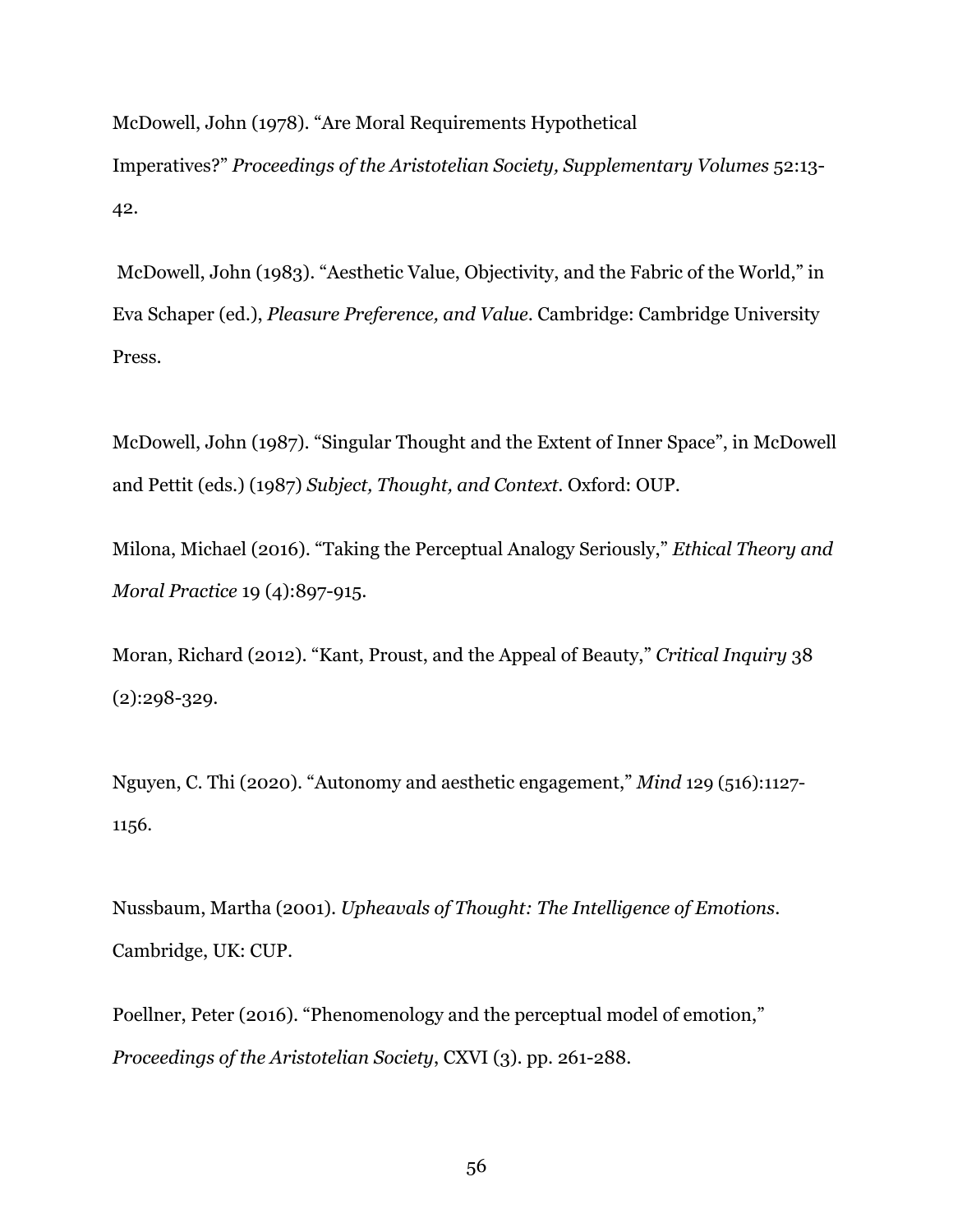Prinz, Jesse (2011). "Emotion and Aesthetic Value," in *The Aesthetic Mind: Philosophy and Psychology*, eds. Elisabeth Schellekens and Peter Goldie, Oxford, UK: Oxford University Press, 71–88.

Raz, Joseph (2011). *From Normativity to Responsibility*, Oxford, UK: OUP.

Robinson, M. J. F., Fischer, A. M., Ahuja, A., Lesser, E. N., & Maniates, H. (2015). "Roles of ''Wanting''and ''Liking'' in Motivating Behavior: Gambling, Food, and Drug Addictions," in E. Simpson & P. Balsam (eds.), *Behavioral Neuroscience of Motivation. Current Topics in Behavioral Neurosciences* (27): 105–136, Berlin: Springer.

Schellekens, Elisabeth (2019). "Appreciation of Artworks," in *The Pleasure of Pictures: Pictorial Experience and Aesthetic Appreciation*, eds. Jerome Pelletier and Alberto Voltolini. NY and London: Routledge.

Siegel, Susanna (2017). *The Rationality of Perception*. Oxford, UK: OUP.

Scheller, Max (1973). *Formalism in Ethics and Non-Formal Ethics of Values.* Evanston: Northwestern University Press.

Shelley, James (2003). "The Problem of Non-Perceptual Art," *British Journal of Aesthetics,* 43(4):363-378.

Shelley, James (2006). "Critical Compatibilism," in Matthew Kieran & Dominic McIver Lopes (eds.), *Knowing Art: Essays in Epistemology and Aesthetics*. Dordrecht, Netherlands: Springer, pp. 125-136.

Sibley, Frank (1965). "Aesthetic and Non-Aesthetic", *Philosophical Review*, 84.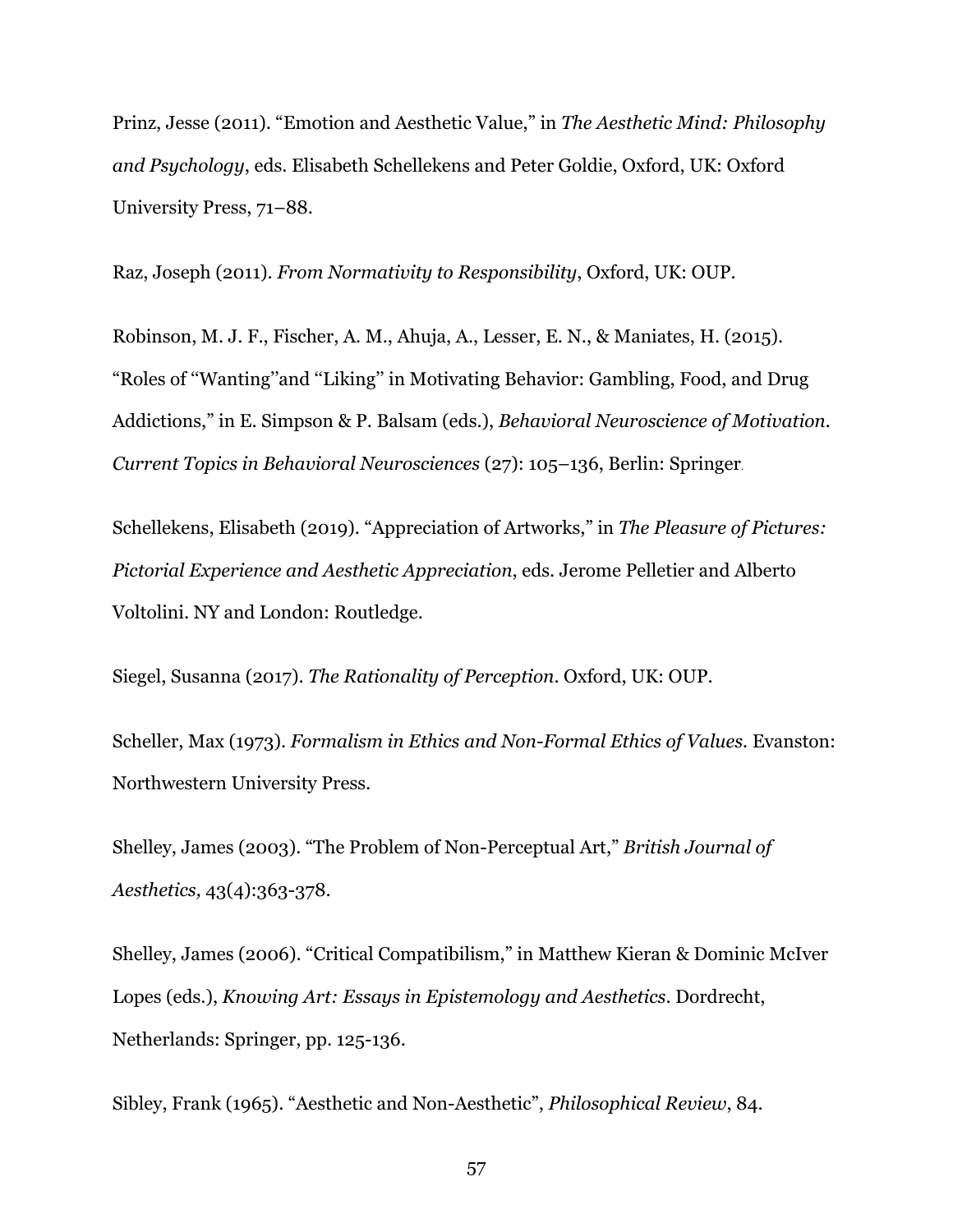Snowdon, P.F., (1979). "Perception, Vision and Causation", Proceedings of the Aristotelian Society, 81: 175–92.

Solomon, Robert C. (1993). *The Passions: Emotions and the Meaning of Life*. Hackett Publishing Company.

Stampe, Denis (1987). "The Authority of Desire," *Philosophical Review*, 96(3), 335–381. Stokes, Dustin (2014). "Cognitive Penetration and the Perception of Art," *dialectica* 68  $(1):1-34.$ 

Stokes, Dustin (2018). "Rich perceptual content and aesthetic properties," in Anna Bergqvist & Robert Cowan (eds.), *Evaluative Perception*. Oxford, UK: OUP.

Tappolet, Christine (2016). *Emotions, Values, and Agency*. Oxford, UK: OUP.

Tenenbaum, Sergio (2007). *Appearances of the Good: An Essay on the Nature of Practical Reason*. Cambridge, UK: CUP.

Tormey, Allen (1973). "Critical Judgments," in *Theoria* 39 (1-3):35-49.

Walton, Kendall (1970). "Categories of Art," in *Philosophical Review* 79 (3):334-367.

Walton, Kendall (1993). "How marvelous! Toward a Theory of Aesthetic Value," in *Journal of Aesthetics and Art Criticism* 51 (3):499-510.

Wollheim, Richard (1980). *Art and Its Objects*, 2nd ed. New York: CUP.